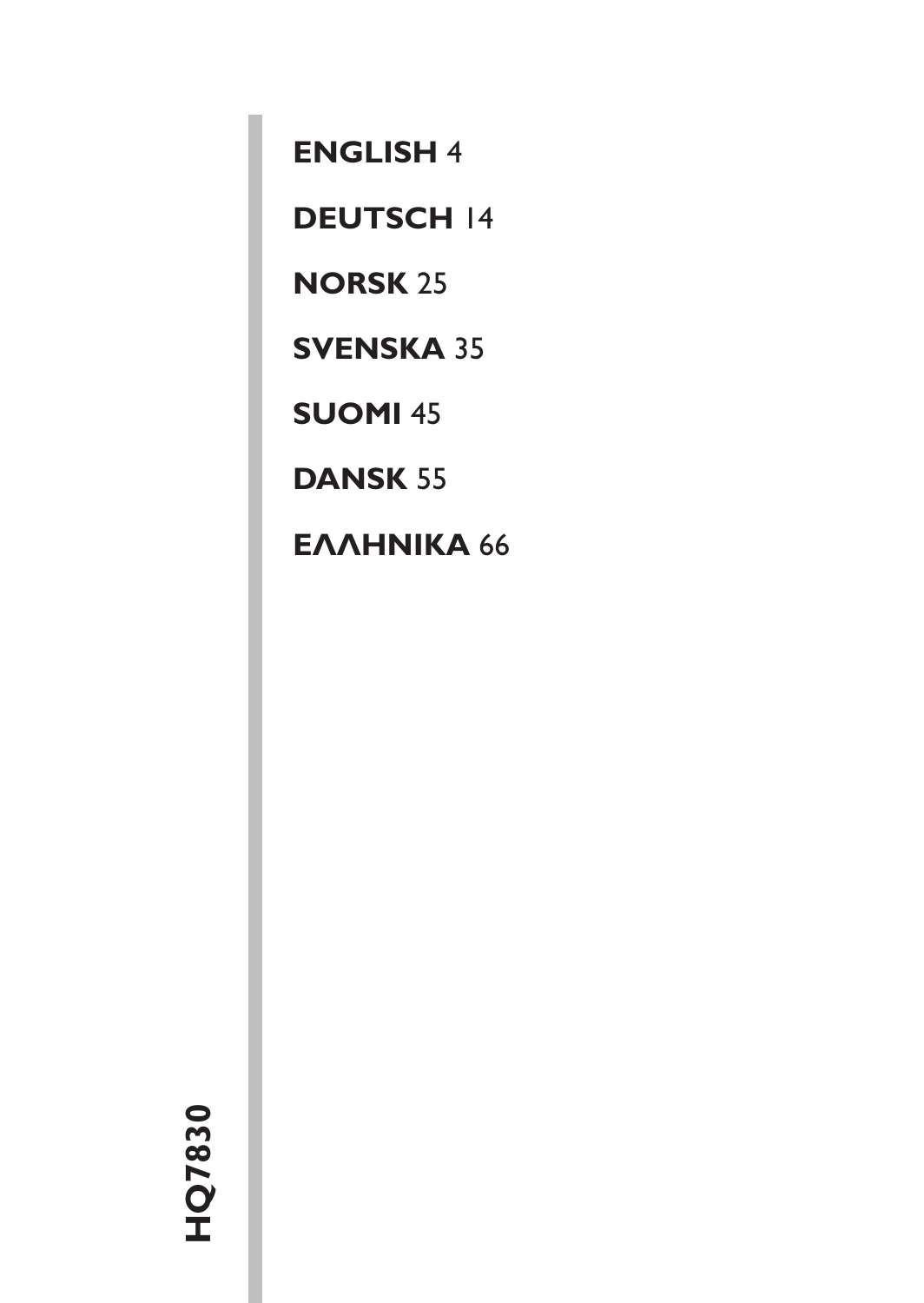# <span id="page-1-0"></span>4 **ENGLISH**

#### **Important**

Read these instructions for use carefully before using the appliance and save them for future reference.

- ◗ Only use the powerplug supplied.
- ◗ The powerplug transforms 100-240 volts to a safe low voltage of less than 24 volts.
- ◗ The powerplug contains a transformer. Do not cut off the powerplug to replace it with another plug, as this will cause a hazardous situation.
- ◗ Do not use a damaged powerplug.
- ◗ If the powerplug is damaged, always have it replaced by one of the original type in order to avoid a hazard.
- Make sure the powerplug does not get wet.
- ◗ Charge, store and use the appliance at a temperature between  $5^{\circ}$ C and  $35^{\circ}$ C.
- ◗ Do not recharge the shaver in a closed pouch.
- ▶ The appliance complies with the internationally approved IEC safety regulations and can be safely cleaned under the tap.

Be careful with hot water.Always check if the water is not too hot, to prevent your hands from getting burnt.

◗ Always unplug the shaver before cleaning it under the tap.



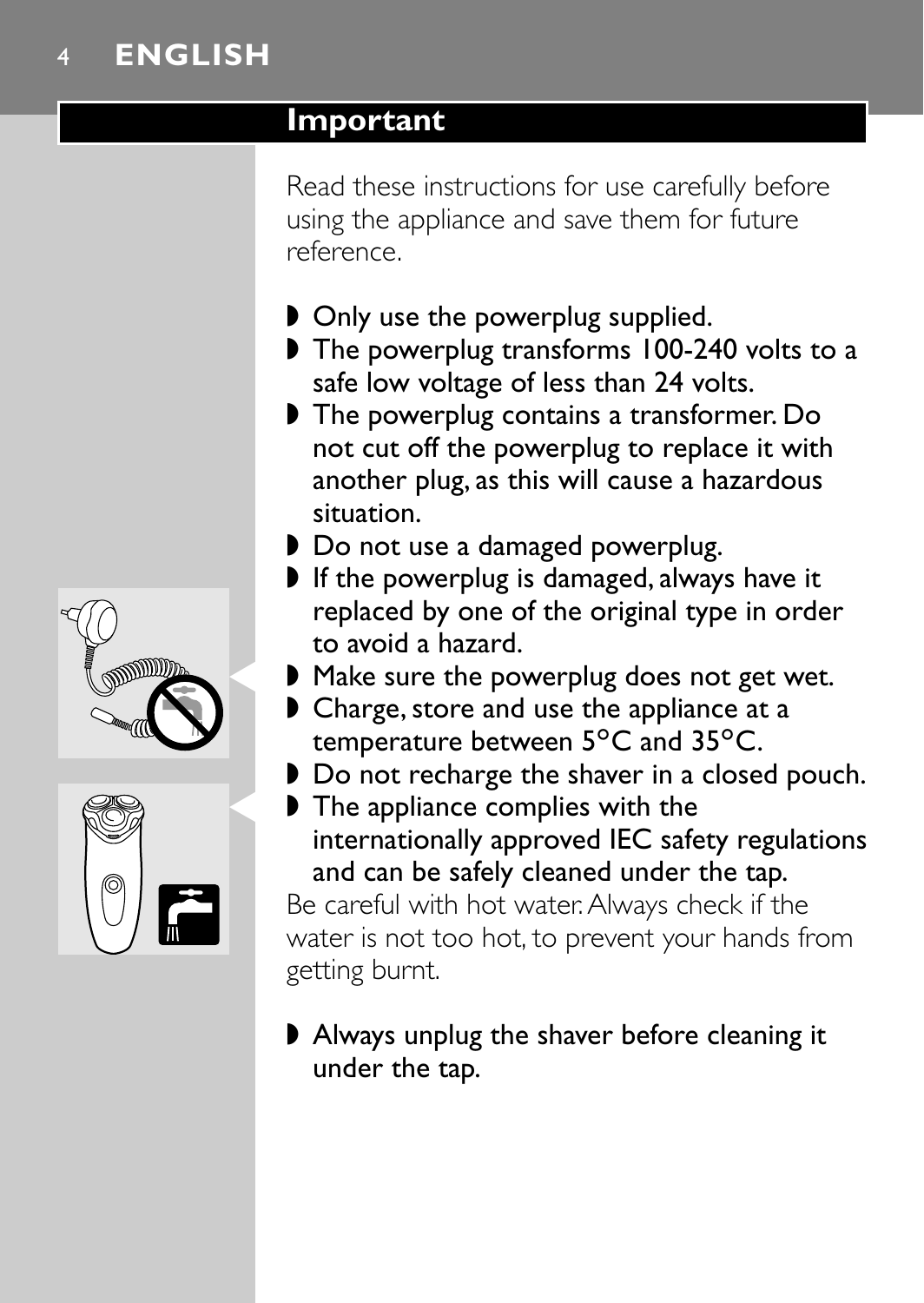#### **Charging**

Make sure the appliance is switched off before you start charging it. When you charge the shaver for the first time or after a long period of disuse, let it charge continuously for 4 hours. Charging normally takes approx. 1 hour. You can also shave without charging by connecting the shaver to the mains. Do not leave the appliance connected to the mains for more than 24 hours.

# Charge indications

# **Charging**

As soon as you start charging the empty shaver, the green pilot light goes on.

# **Batteries fully charged**

■ When the batteries have been fully charged, the green pilot light starts blinking.



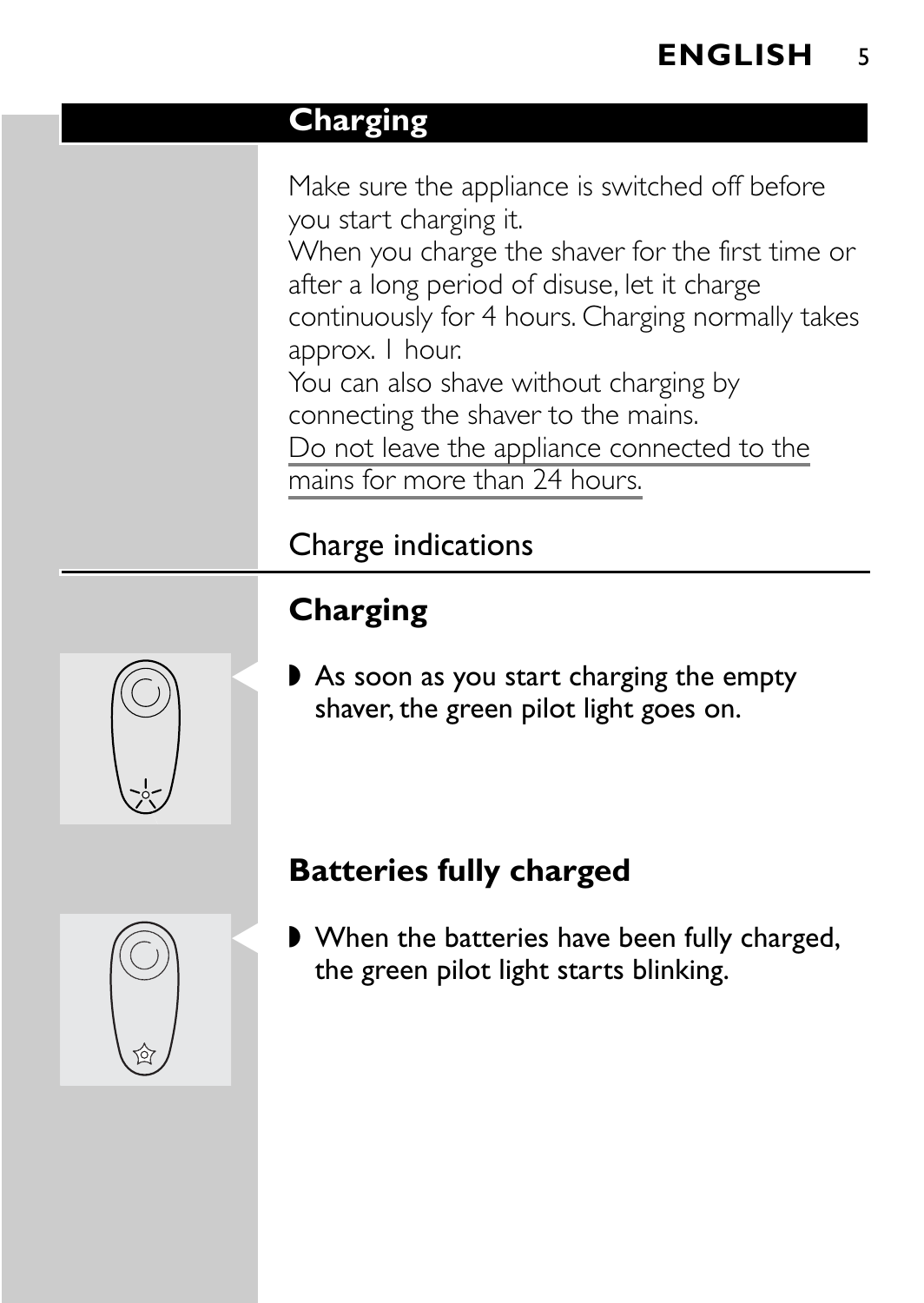# 6 **ENGLISH**

# Charging the appliance

Charge the appliance when the motor stops or starts running slower.

Do not recharge the shaver in a closed pouch.

- Put the appliance plug in the shaver.
- **2** Put the powerplug in the wall socket.
- **3** Remove the powerplug from the wall socket and pull the appliance plug out of the shaver when the batteries have been fully charged.

#### Cordless shaving time

A fully charged shaver has a cordless shaving time of up to 70 minutes.

#### **Using the appliance**

#### Shaving

**1** Switch the shaver on by pressing the on/off button once.



2 Move the shaving heads quickly over your skin, making both straight and circular movements.

Shaving on a dry face gives the best results. Your skin may need 2 or 3 weeks to get accustomed to the Philips system.

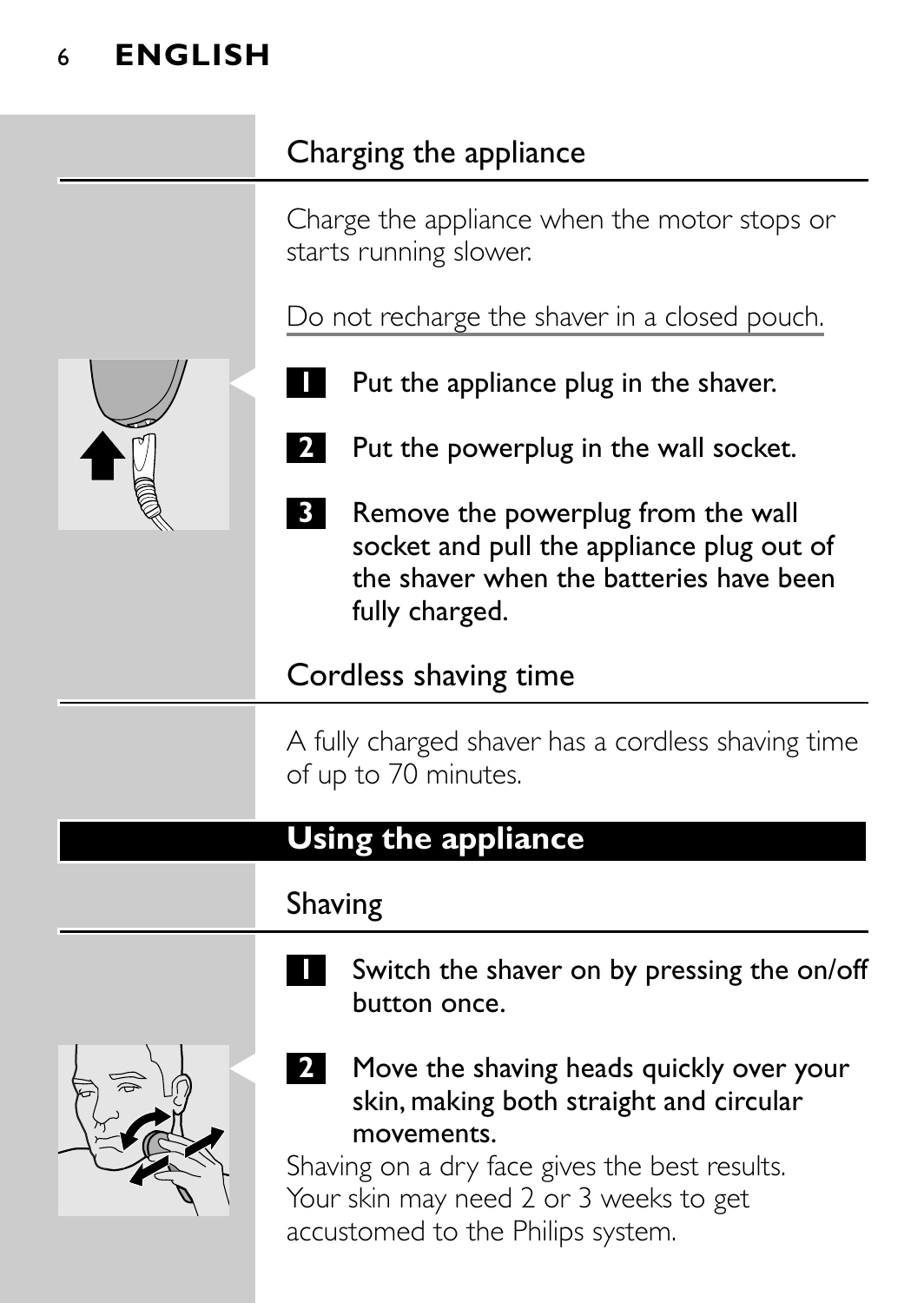

- **3** Switch the shaver off by pressing the on/off button once.
- **4** Put the protection cap on the shaver every time you have used it, to prevent damage.

## **Trimming**

For grooming sideburns and moustache.



**1** Open the trimmer by pushing the slide upwards.

The trimmer can be activated while the motor is running.

# **Cleaning and maintenance**

Regular cleaning guarantees better shaving performance.

The easiest and most hygienic way to clean the appliance is to rinse the shaving unit and the hair chamber with hot water every time you have used the shaver.

Be careful with hot water.Always check if the water is not too hot, to prevent your hands from getting burnt.

Every day: shaving unit and hair chamber



**1** Switch the shaver off, remove the powerplug from the wall socket and pull the appliance plug out of the shaver.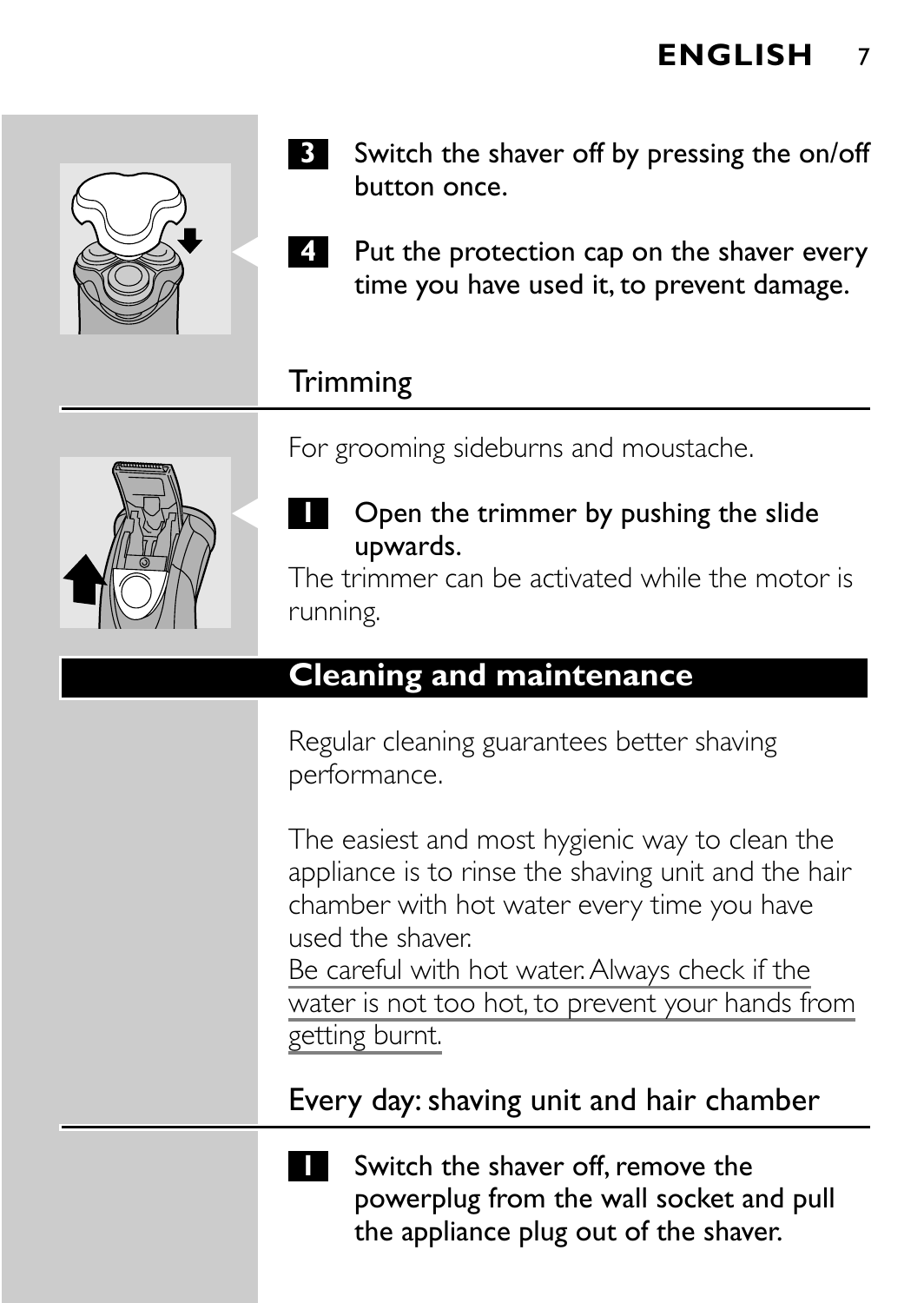





- **2** Press the release button (1) and open the shaving unit (2).
	- **Clean the shaving unit and the hair** chamber by rinsing them under a hot tap for some time.
- **4** Close the shaving unit and shake off excess water.

Never dry the shaving unit with a towel or tissue as this may damage the shaving heads.

**5** Open the shaving unit again and leave it open to let the appliance dry completely.

You can also clean the hair chamber without water by using the brush supplied.

# Every six months: shaving heads





- Open the shaving unit, turn the wheel anticlockwise (1) and remove the retaining frame (2).
- **2** Clean the cutters and guards with the brush supplied.

Do not clean more than one cutter and guard at a time, since they are all matching sets. If you accidentally mix up the cutters and guards, it may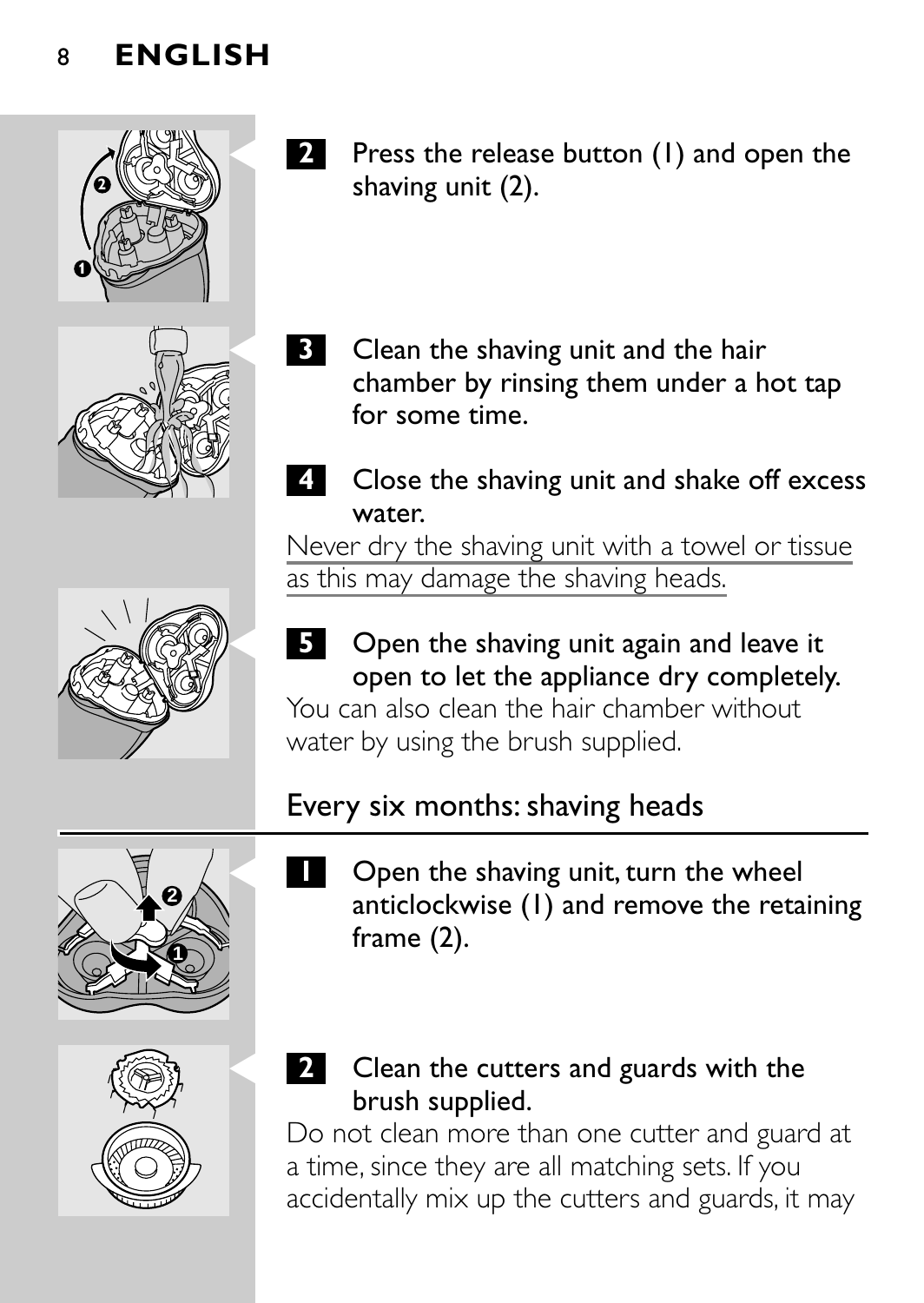take several weeks before optimal shaving performance is restored.

- **3** Put the shaving heads back into the shaving unit. Put the retaining frame back into the shaving unit, press the wheel (1) and turn it clockwise (2) (also see chapter 'Replacement').
- **4** Close the shaving unit.

#### **Trimmer**

Clean the trimmer every time you have used it.

- **1** Switch the shaver off, remove the powerplug from the wall socket and pull the appliance plug out of the shaver.
- **2** Clean the trimmer with the brush supplied.
- **3** Lubricate the trimmer teeth with a drop of sewing machine oil every six months.

#### **Storage**

- ▶ Put the protection cap on the shaver to prevent damage.
- The appliance can be stored in the pouch supplied.





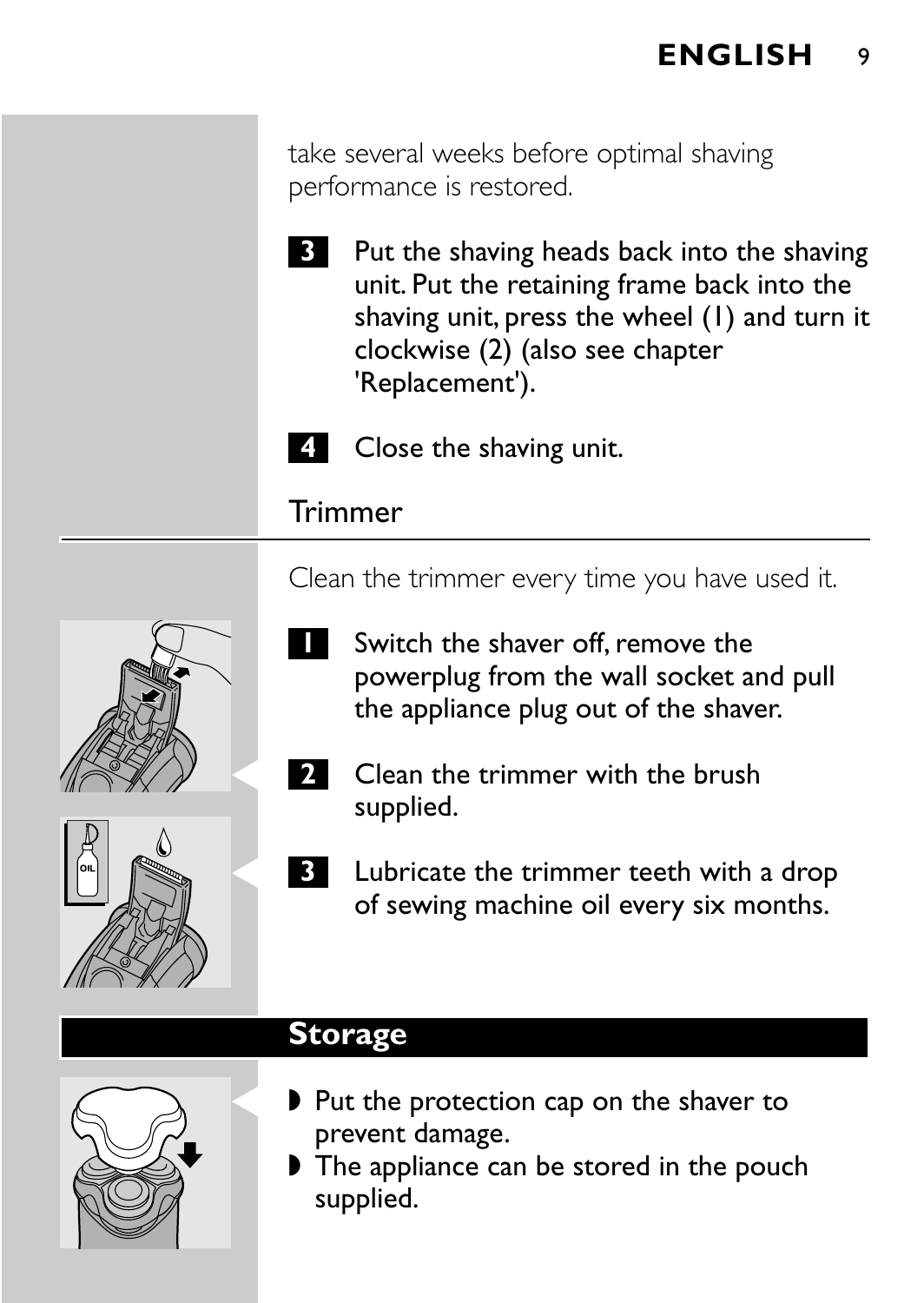# 10 **ENGLISH**

#### **Replacement**

Replace the shaving heads every two years for optimal shaving results.

Replace damaged or worn shaving heads with HQ6 Philips Quadra shaving heads only.

- **1** Switch the shaver off, remove the powerplug from the wall socket and pull the appliance plug out of the shaver.
- **2** Press the release button (1) and open the shaving unit (2).
- **3** Turn the wheel anticlockwise (1) and remove the retaining frame (2).
- C **<sup>4</sup>** Remove the shaving heads and place new ones in the shaving unit in such a way that the parts with the small holes point towards the centre of the shaving unit. Make sure that the projections of the shaving heads fit exactly into the recesses.
- **5** Put the retaining frame back into the shaving unit, press the wheel (1) and turn it clockwise (2).
- **6** Close the shaving unit.







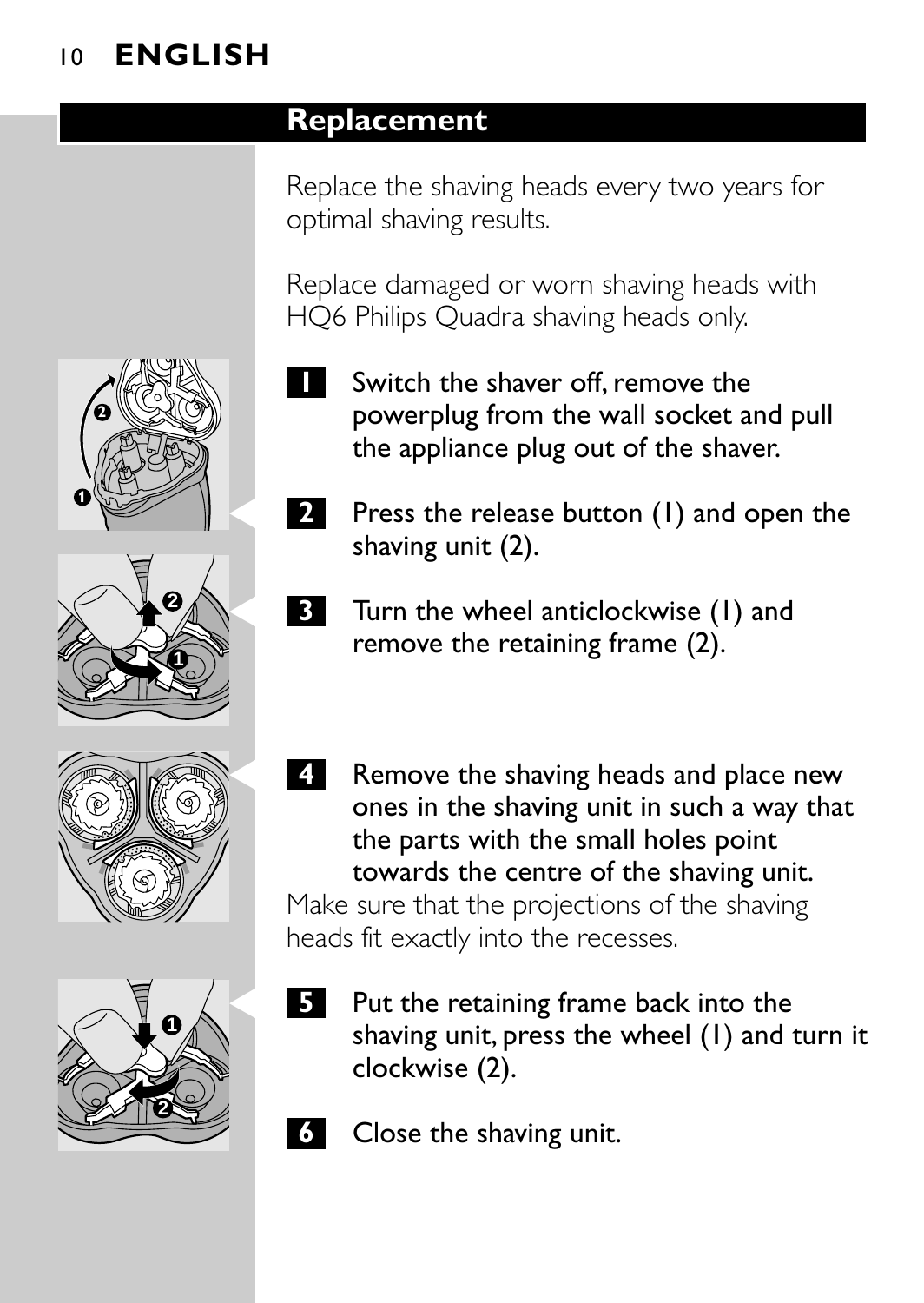#### **Accessories**

- The following accessories are available:
- HQ8000 powerplug.
- HQ6 Philips Quadra shaving heads.
- HQ110 Philips shaving head cleaner (shaving head cleaning spray).

#### **Environment**



▶ Do not throw the appliance away with the normal household waste at the end of its life, but hand it in at an official collection point for recycling. By doing this you will help to preserve the environment.

# Disposal of the batteries

The built-in rechargeable battery contains substances that may pollute the environment. Always remove the battery before discarding the appliance or handing it in at an official collection point. Dispose of the battery at an official collection point for batteries. If you have trouble removing the battery, you can also take the appliance to a Philips service centre, which will remove the battery for you and will dispose of it in an environmentally safe way.

Only remove the batteries if they are completely empty.



**1** Remove the powerplug from the wall socket and pull the appliance plug out of the shaver.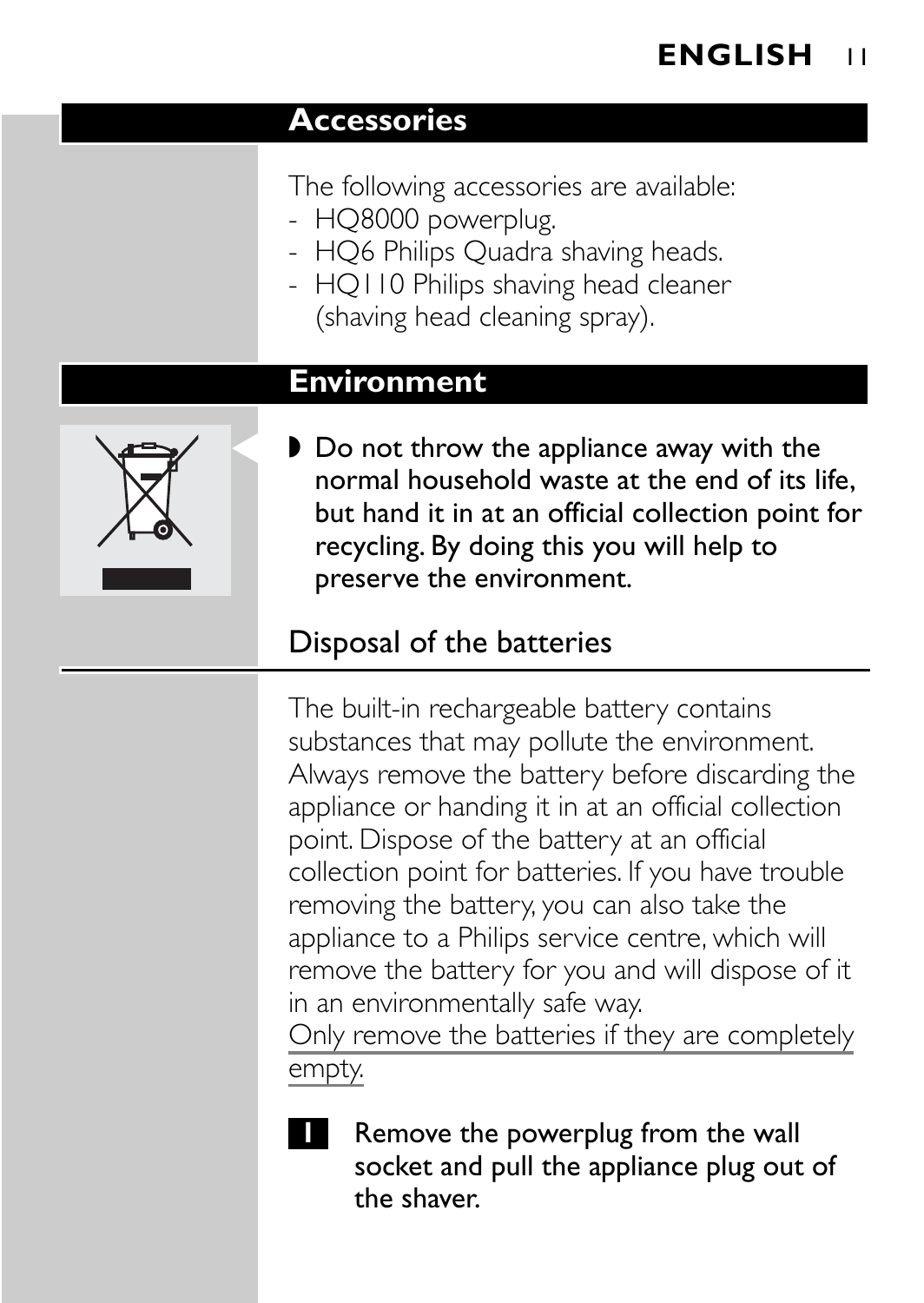#### 12 **ENGLISH**



**2** Let the shaver run until it stops, open the trimmer, undo the screws and open the shaver.

#### **3** Remove the batteries.

Do not connect the shaver to the mains again after the batteries have been removed.

#### **Guarantee & service**

If you need information or if you have a problem, please visit the Philips Web site at www.philips.com or contact the Philips Customer Care Centre in your country (you will find its phone number in the worldwide guarantee leaflet). If there is no Customer Care Centre in your country, turn to your local Philips dealer or contact the Service Department of Philips Domestic Appliances and Personal Care BV.

#### **Troubleshooting**

#### **1** Reduced shaving performance

- <sup>B</sup> *Cause 1: the shaving heads are dirty.*
- <sup>B</sup> *The shaver has not been rinsed long enough or the water used was not hot enough.*
- Clean the shaver thoroughly before you continue shaving (see chapter 'Cleaning and maintenance').
- <sup>B</sup> *Cause 2: long hairs are obstructing the shaving heads.*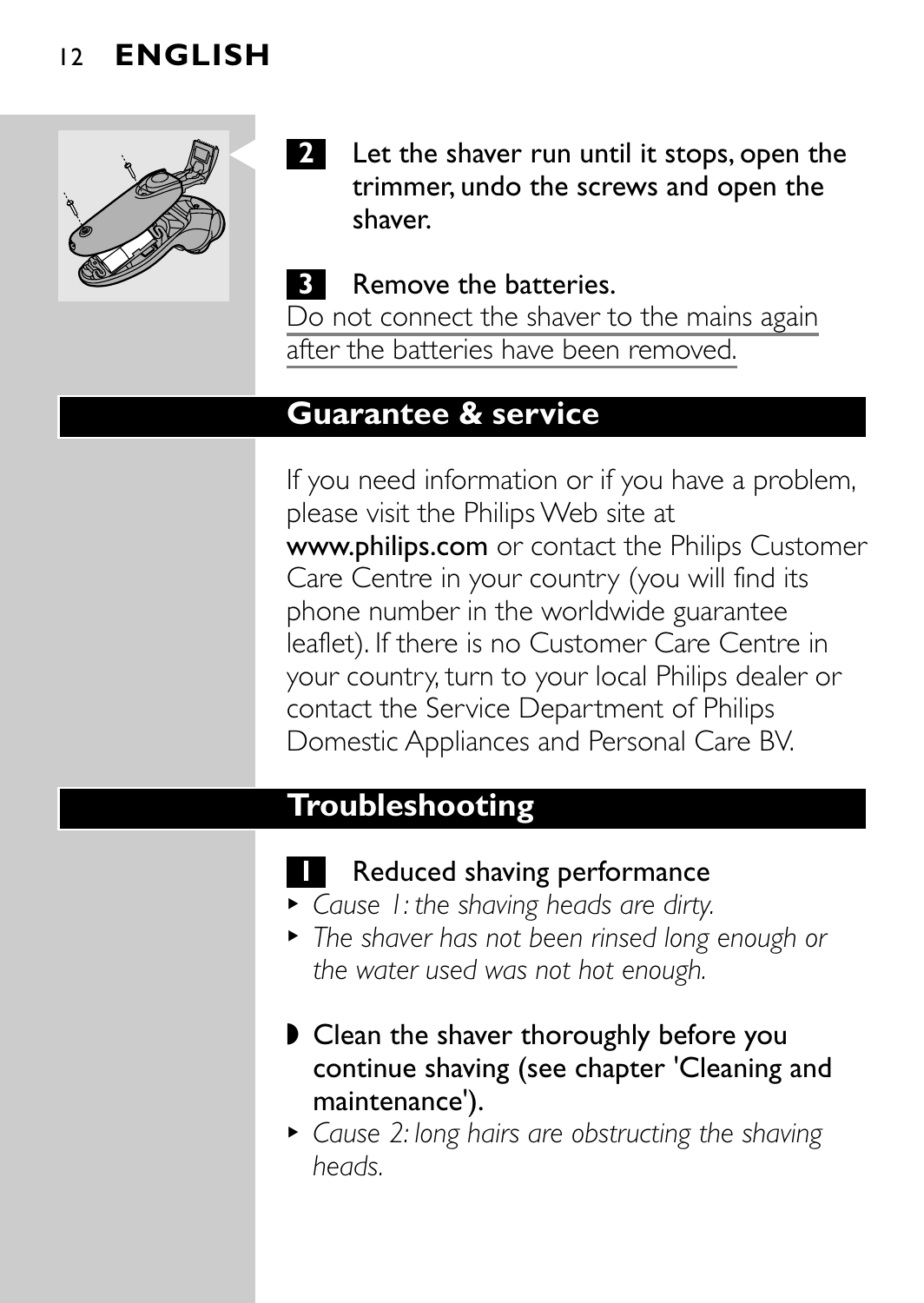#### **ENGLISH** 13

- ◗ Clean the cutters and guards with the brush supplied. See chapter 'Cleaning and maintenance', section 'Every six months: shaving heads'.
- <sup>B</sup> *Cause 3: the shaving heads are damaged or worn.*
- ◗ Replace the shaving heads. See chapter 'Replacement'.
- **2** The shaver does not work when the on/off button is pressed
- <sup>B</sup> *Cause 1: the batteries are empty.*
- ◗ Recharge the batteries. See chapter 'Charging'.
- <sup>B</sup> *Cause 2: the shaver is not connected to the mains.*
- ◗ Put the powerplug in the wall socket.
- **3** The shaving unit has come off the shaver
- <sup>B</sup> *Cause: the shaving unit has not been placed correctly.*
- If the shaving unit becomes detached from the shaver, check whether the hinge spring is still properly attached, i.e. has not come loose and does not show any cracks or damage. If the hinge spring is still properly attached, the shaving unit can be easily put back on the shaver again. However, if the hinge spring has come loose, is cracked or damaged, please contact your Philips dealer or the nearest Philips service centre to avoid damage to your shaver.

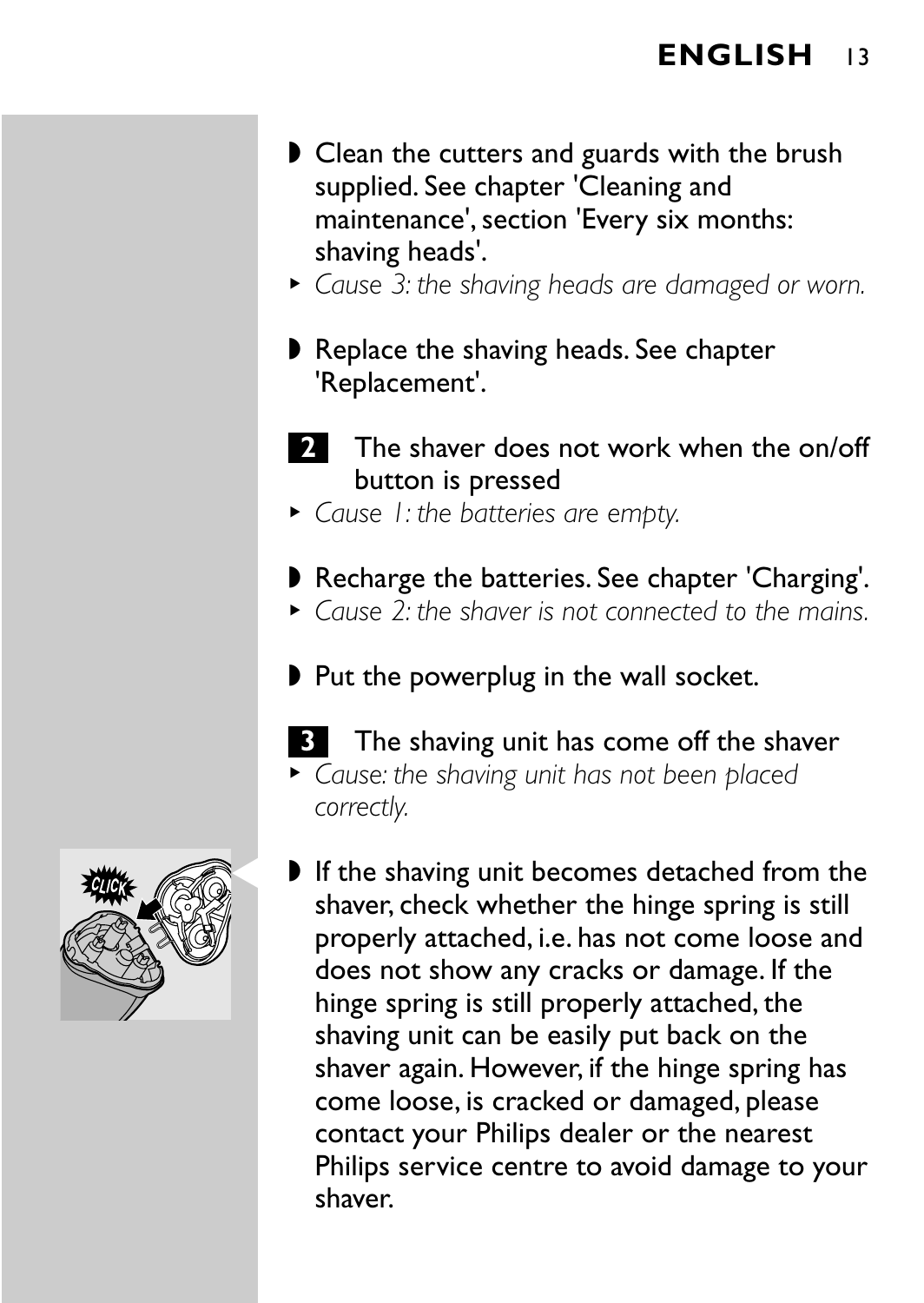## <span id="page-11-0"></span>**Wichtig**

Lesen Sie diese Bedienungsanleitung vor dem ersten Gebrauch des Geräts gründlich durch und bewahren Sie sie zur späteren Einsichtnahme auf.

- ◗ Verwenden Sie mit diesem Gerät ausschließlich das mitgelieferte Netzteil.
- ◗ Das Netzteil wandelt Netzspannungen von 100 bis 240 Volt in eine sichere Betriebsspannung von unter 24 Volt um.
- ◗ Das Netzteil enthält einen Transformator. Ersetzen Sie das Netzteil keinesfalls durch einen anderen Stecker, da dies den Benutzer gefährdet.
- ◗ Benutzen Sie keinesfalls ein beschädigtes Netzteil.
- ◗ Ist das Netzteil defekt, darf es nur durch ein Original-Ersatznetzteil ausgetauscht werden, um Gefährdungen zu vermeiden.
- ▶ Achten Sie darauf, dass das Netzteil nicht nass wird.
- ◗ Laden und benutzen Sie das Gerät bei Temperaturen zwischen 5°C und 35°C. Bewahren Sie es auch in diesem Temperaturbereich auf.
- ◗ Nehmen Sie den Rasierer zum Laden aus der Tasche.
- ▶ Das Gerät entspricht den internationalen IEC Sicherheitsvorschriften und kann ohne Bedenken unter fließendem Wasser gereinigt werden.

Gehen Sie vorsichtig mit heißem Wasser um. Achten Sie darauf, dass das Wasser nicht zu heiß ist und Sie sich nicht die Hände verbrühen.



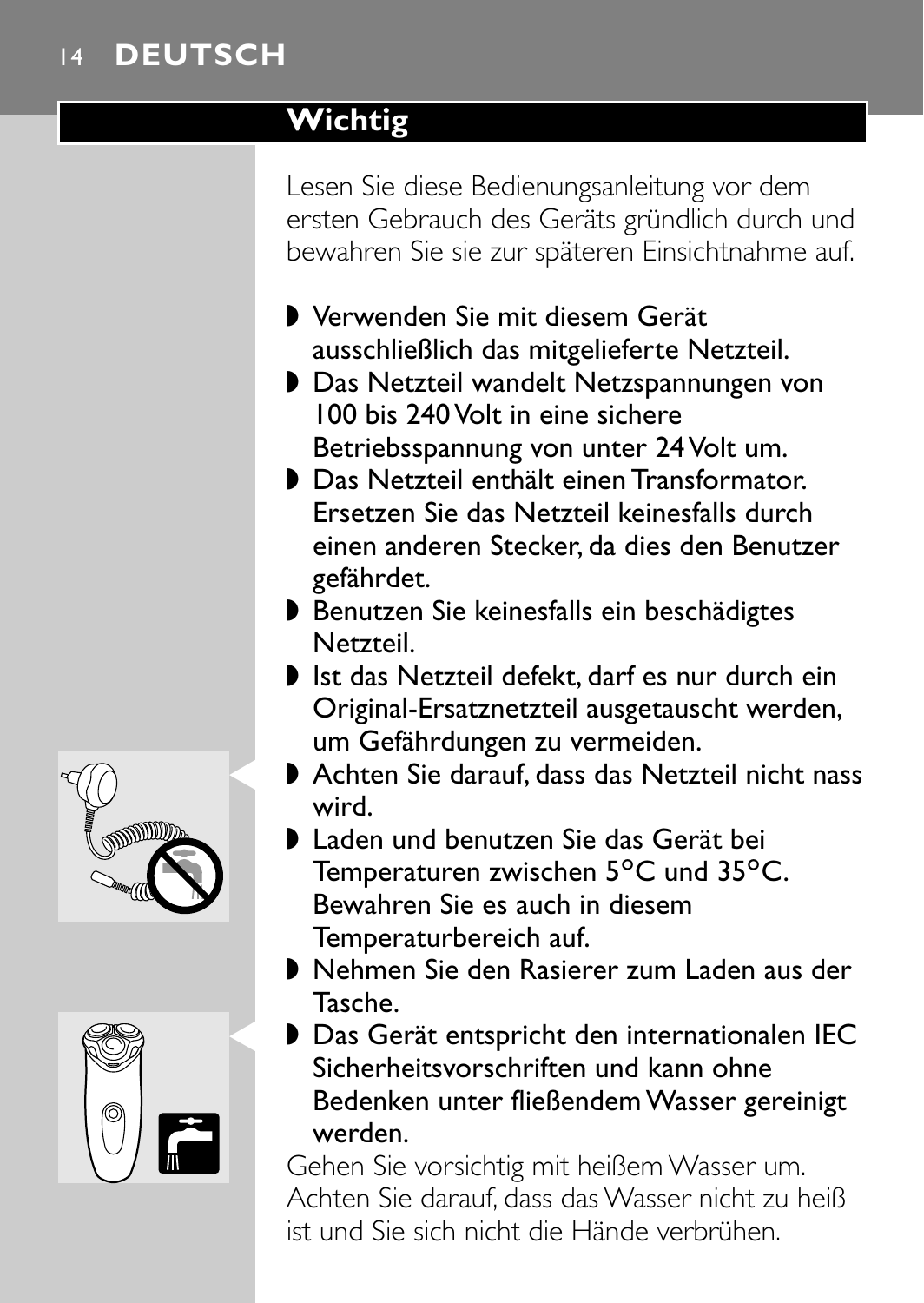◗ Ziehen Sie stets das Netzteil aus der Steckdose, bevor Sie den Rasierer unter fließendem Wasser reinigen.

#### **Aufladen**

Das Gerät muss ausgeschaltet sein, wenn Sie mit dem Laden beginnen.

Beim erstmaligen Laden, und wenn der Rasierer längere Zeit nicht benutzt wurde, beträgt die Ladedauer 4 Stunden. Normalerweise sind die Akkus nach ungefähr 1 Stunde voll aufgeladen. Sie können sich auch bei leerem Akku rasieren, indem Sie den Rasierer an das Stromnetz anschließen.

Lassen Sie das Gerät nicht länger als 24 Stunden ununterbrochen am Netz.

## Ladeanzeigen

# **Aufladen**



▶ Sobald Sie mit dem Laden beginnen, leuchtet die grüne Kontrolllampe.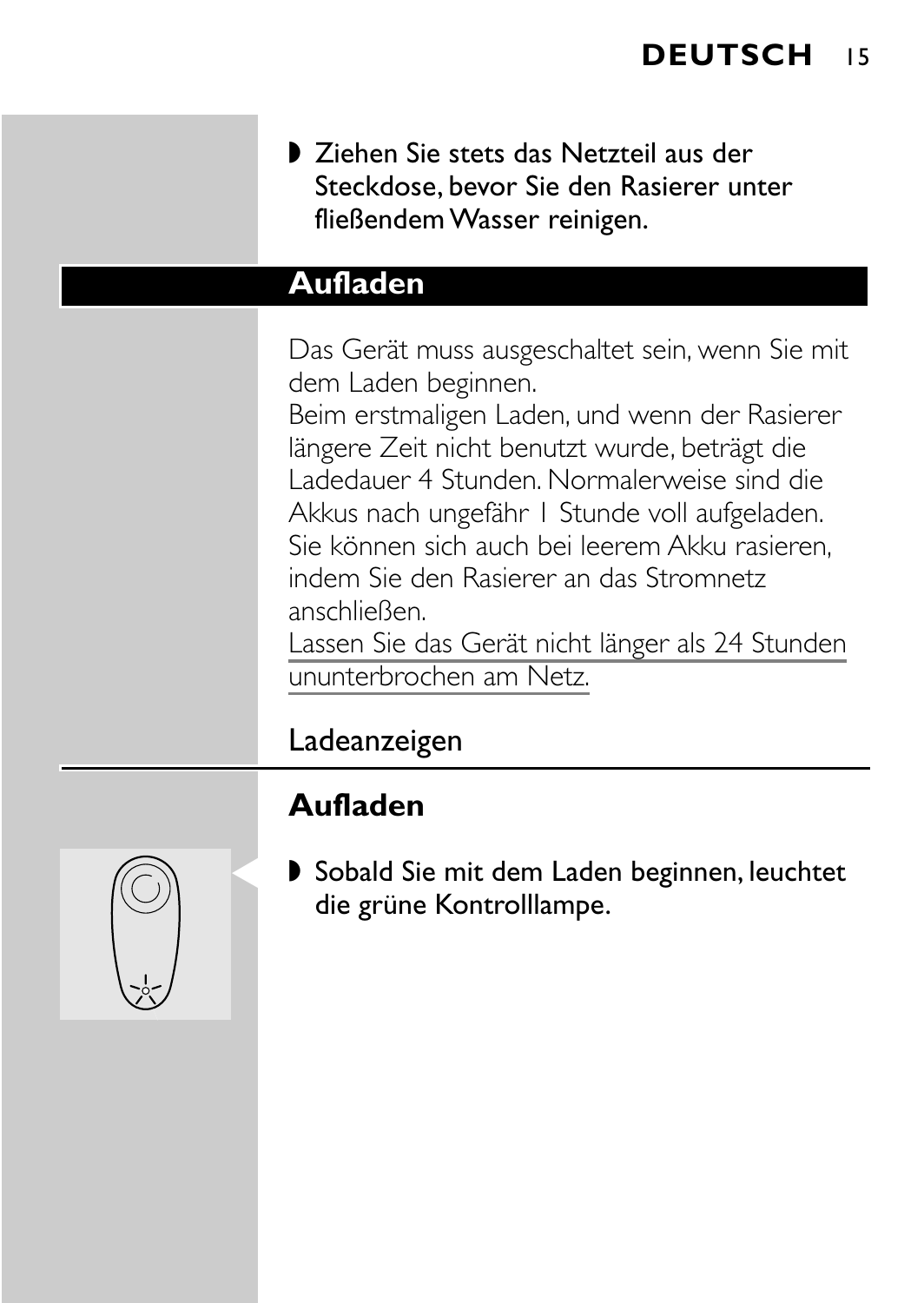

# **Akkus voll aufgeladen**

■ Wenn die Akkus voll geladen sind, blinkt die grüne Kontrolllampe.

## Laden des Geräts

Laden Sie das Gerät auf, wenn der Motor anhält oder beginnt, langsamer als gewöhnlich zu laufen.

Laden Sie den Rasierer nicht in einer geschlossenen Tasche auf.



- Stecken Sie den Gerätestecker in den Rasierer.
- **2** Stecken Sie das Netzteil in die Steckdose.
- **3** Ziehen Sie das Netzteil aus der Steckdose und den Gerätestecker vom Rasierer, sobald die Akkus voll geladen sind.

#### Kabellose Rasierzeit

Mit voll aufgeladenen Akkus können Sie sich ca. 70 Minuten rasieren.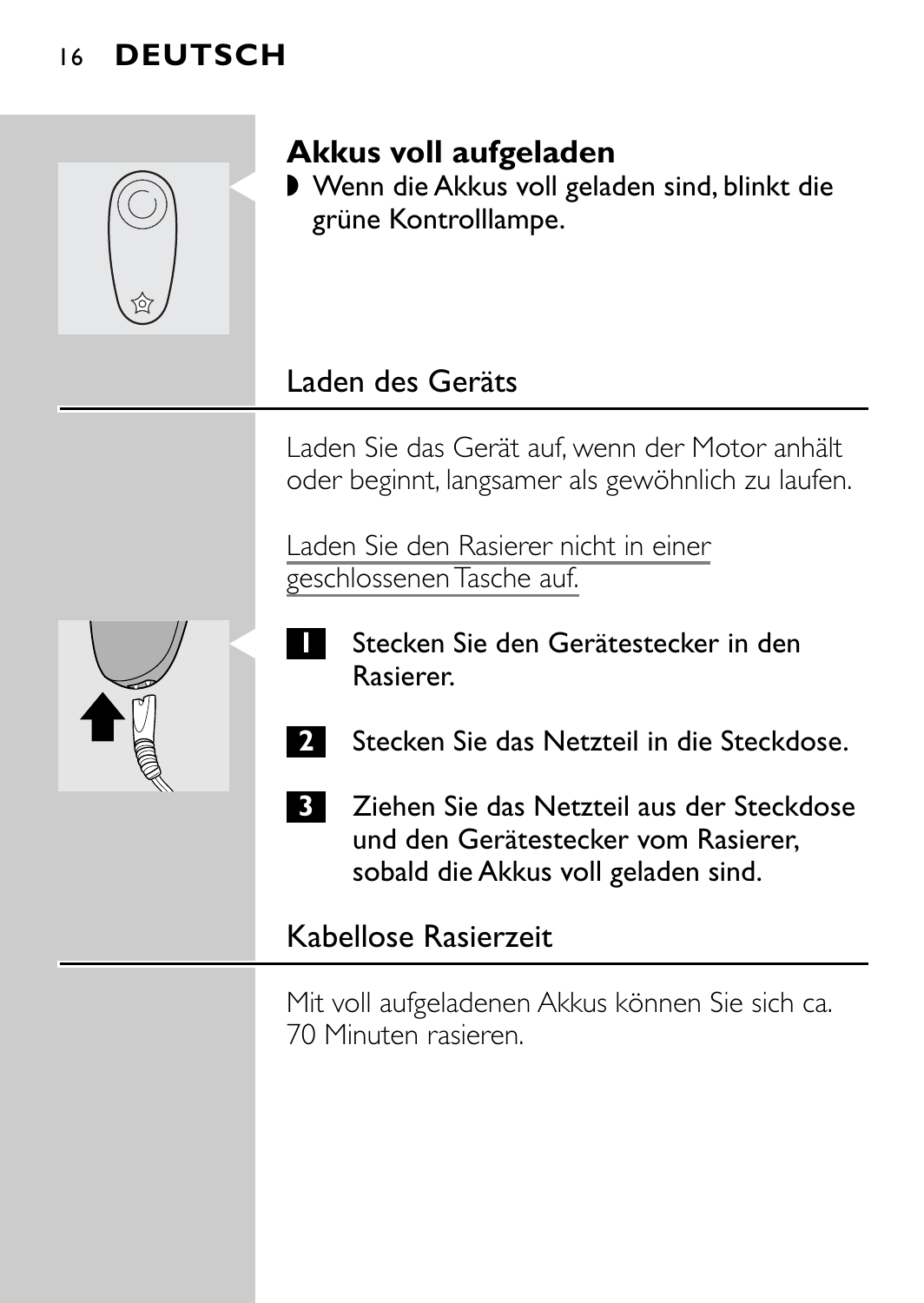#### **Benutzung des Geräts**

#### Rasieren

**1** Schalten Sie das Gerät ein, indem Sie den Ein-/Ausschalter drücken.





**2** Führen Sie die Scherköpfe mit geraden und kreisenden Bewegungen zügig über die Haut.

Die beste Rasur erzielen Sie bei trockener Haut. Es kann 2 bis 3 Wochen dauern, bis sich Ihre Haut an das Philips Schersystem gewöhnt hat.

- **3** Schalten Sie das Gerät aus, indem Sie den Ein-/Ausschalter drücken.
- C **<sup>4</sup>** Setzen Sie die Schutzkappe nach jedem Gebrauch auf den Rasierer, um Beschädigungen zu vermeiden.

# Der Langhaarschneider



Zum Trimmen von Koteletten und Schnurrbart.

# Schieben Sie den Schiebeschalter aufwärts, um den Langhaarschneider zu öffnen.

Der Langhaarschneider lässt sich bei laufendem Motor aktivieren.

# **Reinigung und Wartung**

Regelmäßige Reinigung sorgt für bessere Rasur und verlängert die Nutzungsdauer des Geräts.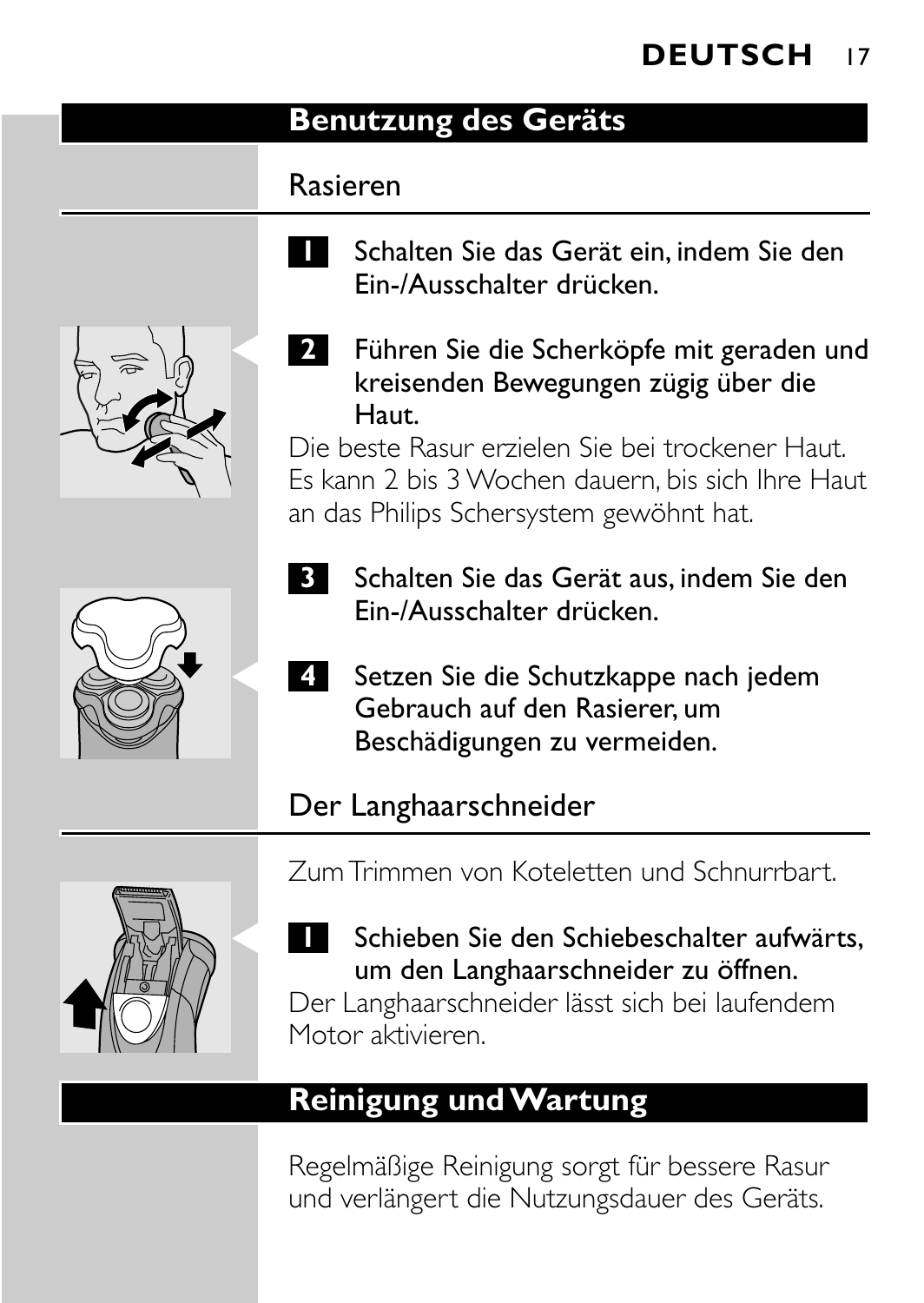Am einfachsten und hygienischsten reinigen Sie den Rasierer, indem Sie Schereinheit und Bartfangkammer nach jedem Gebrauch unter heißem Wasser ausspülen. Gehen Sie vorsichtig mit heißem Wasser um

Achten Sie darauf, dass das Wasser nicht zu hei ist und Sie sich nicht die Hände verbrühen.

## Täglich: Schereinheit und Bartfangkammer



- 
- Netzteil aus der Steckdose und den Gerätestecker vom Rasierer.

**1** Schalten Sie das Gerät aus, ziehen Sie das

- **2** Drücken Sie den Entriegelungsknopf (1) und öffnen Sie die Schereinheit (2).
- **3** Reinigen Sie Schereinheit und Bartfangkammer, indem sie beide eine Weile unter heißem Wasser ausspülen.
- **4** Schließen Sie die Schereinheit und schütteln Sie überschüssiges Wasser ab. Trocknen Sie die Schereinheit niemals mit einem Tuch ab, um Beschädigungen der Scherköpfe zu vermeiden.
- C **<sup>5</sup>** Öffnen Sie die Schereinheit und lassen Sie sie offen, bis das Gerät völlig trocken ist.

Sie können die Bartfangkammer mit Hilfe der beiliegenden Bürste auch ohne Wasser reinigen.

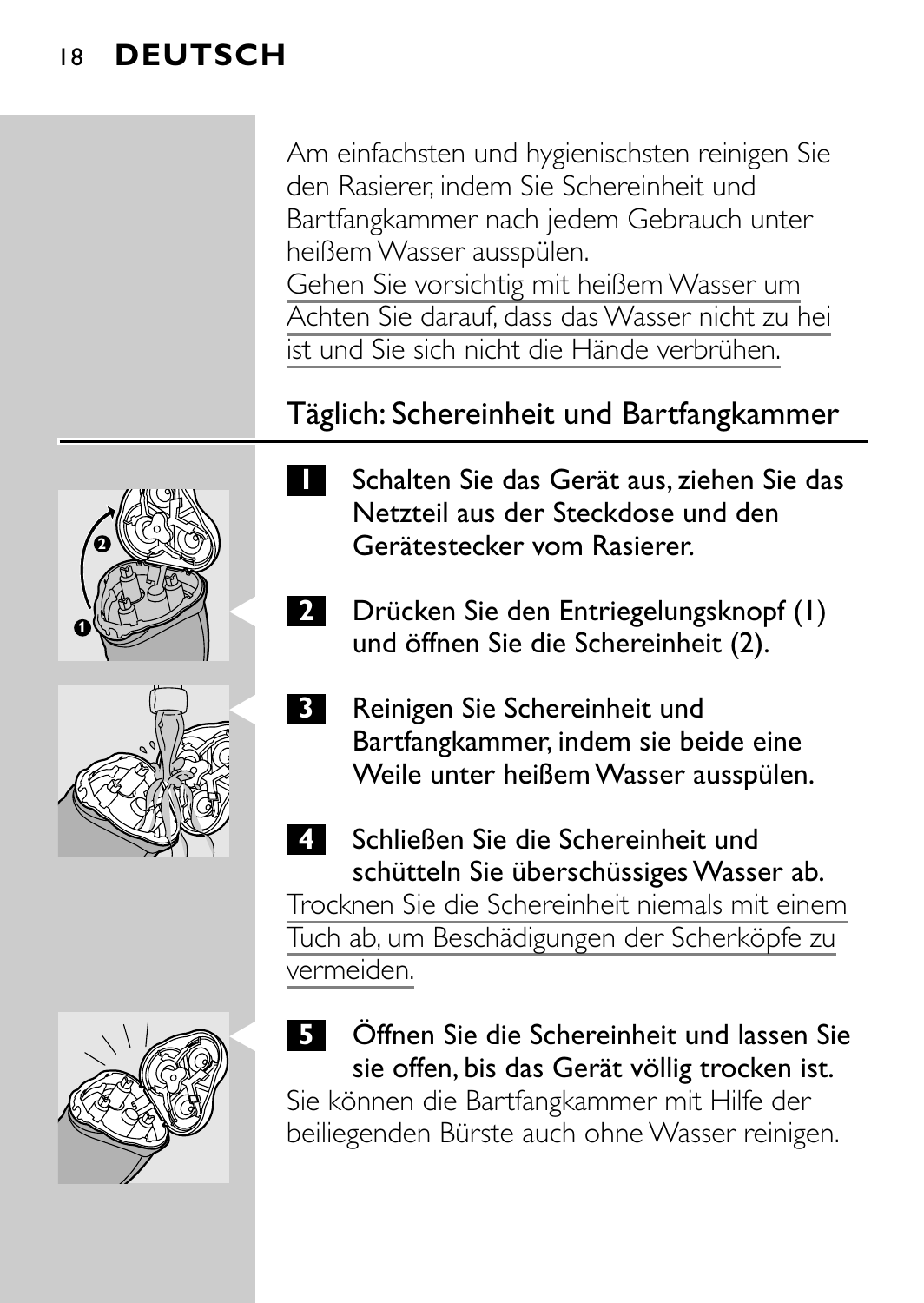#### Alle 6 Monate: Scherköpfe

**1 2**



- C **<sup>1</sup>** Öffnen Sie die Schereinheit, drehen Sie das Rädchen gegen den Uhrzeigersinn (1) und entnehmen Sie den Scherkopfhalter (2).
- **2** Reinigen Sie Schermesser und Scherkörbe mit der beiliegenden Bürste.

Reinigen Sie immer nur ein Schermesser mit dem dazugehörigen Scherkorb, da die Paare jeweils aufeinander eingeschliffen sind.Werden Schermesser und Scherkörbe versehentlich miteinander vertauscht, kann es mehrere Wochen dauern, bis wieder die optimale Rasierleistung erreicht ist.

- **3** Setzen Sie Scherköpfe und Scherkopfhalter wieder in die Schereinheit ein (1) und drehen Sie das Rädchen im Uhrzeigersinn fest (2) (siehe auch "Austauschen der Scherköpfe").
	- **4** Schließen Sie die Schereinheit.

#### Langhaarschneider

Reinigen Sie den Langhaarschneider nach jedem Gebrauch.



**1** Schalten Sie das Gerät aus, ziehen Sie das Netzteil aus der Steckdose und den Gerätestecker vom Rasierer.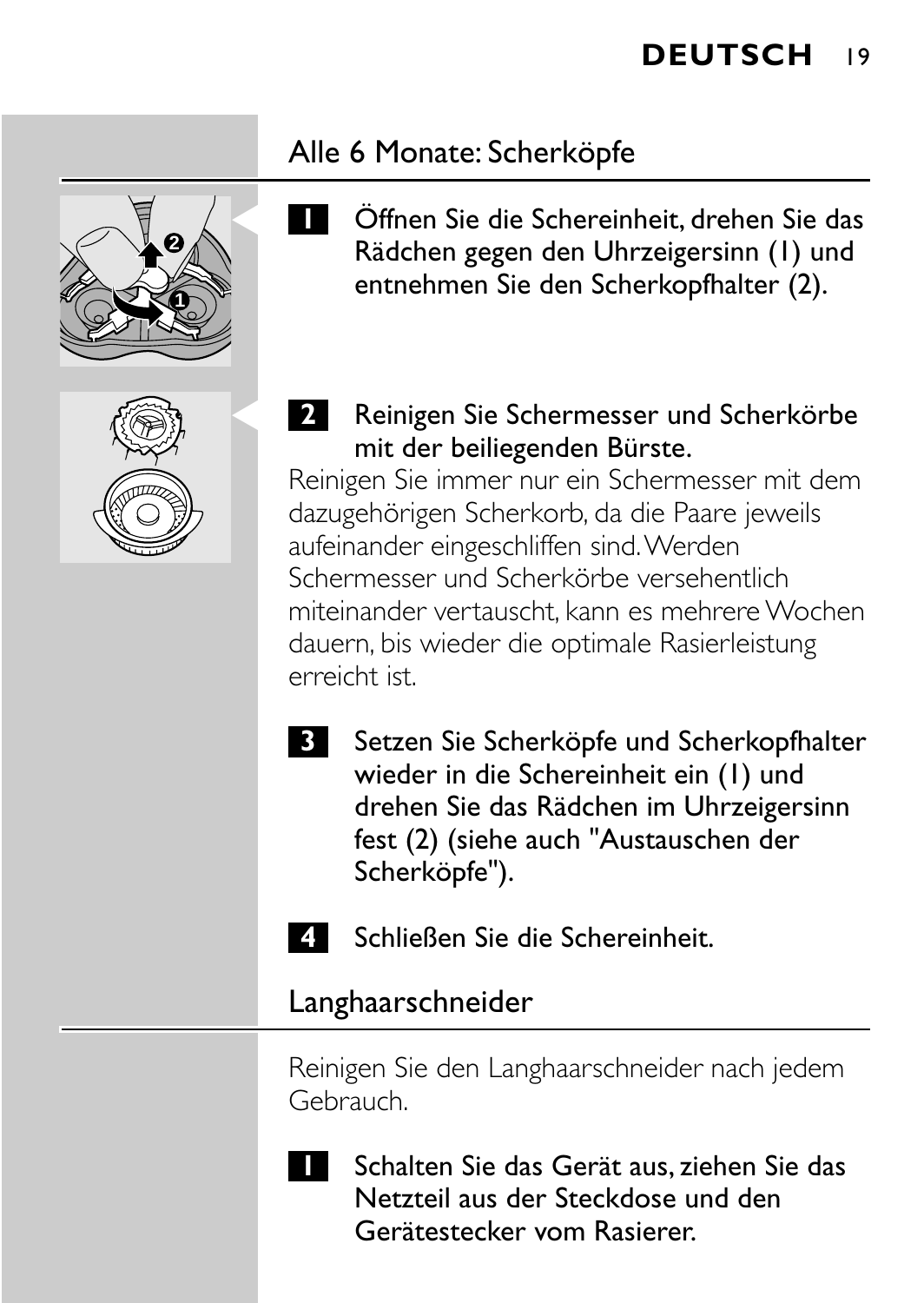

- **2** Reinigen Sie den Langhaarschneider mit der beiliegenden Bürste.
- C **<sup>3</sup>** Ölen Sie die Zähne des Langhaarschneiders alle sechs Monate mit einem Tropfen Nähmaschinenöl.

#### **Aufbewahrung**

- ▶ Setzen Sie die Schutzkappe auf die Schereinheit, um Beschädigungen zu vermeiden.
- ◗ Sie können das Gerät in der mitgelieferten Tasche aufbewahren.

## **Austauschen der Scherköpfe**

Tauschen Sie die Scherköpfe alle zwei Jahre aus, um weiterhin optimale Rasierergebnisse zu erzielen.

Ersetzen Sie beschädigte oder abgenutzte Scherköpfe nur durch Philips Quadra HQ6 Scherköpfe.



**1** Schalten Sie das Gerät aus, ziehen Sie das Netzteil aus der Steckdose und den Gerätestecker vom Rasierer.

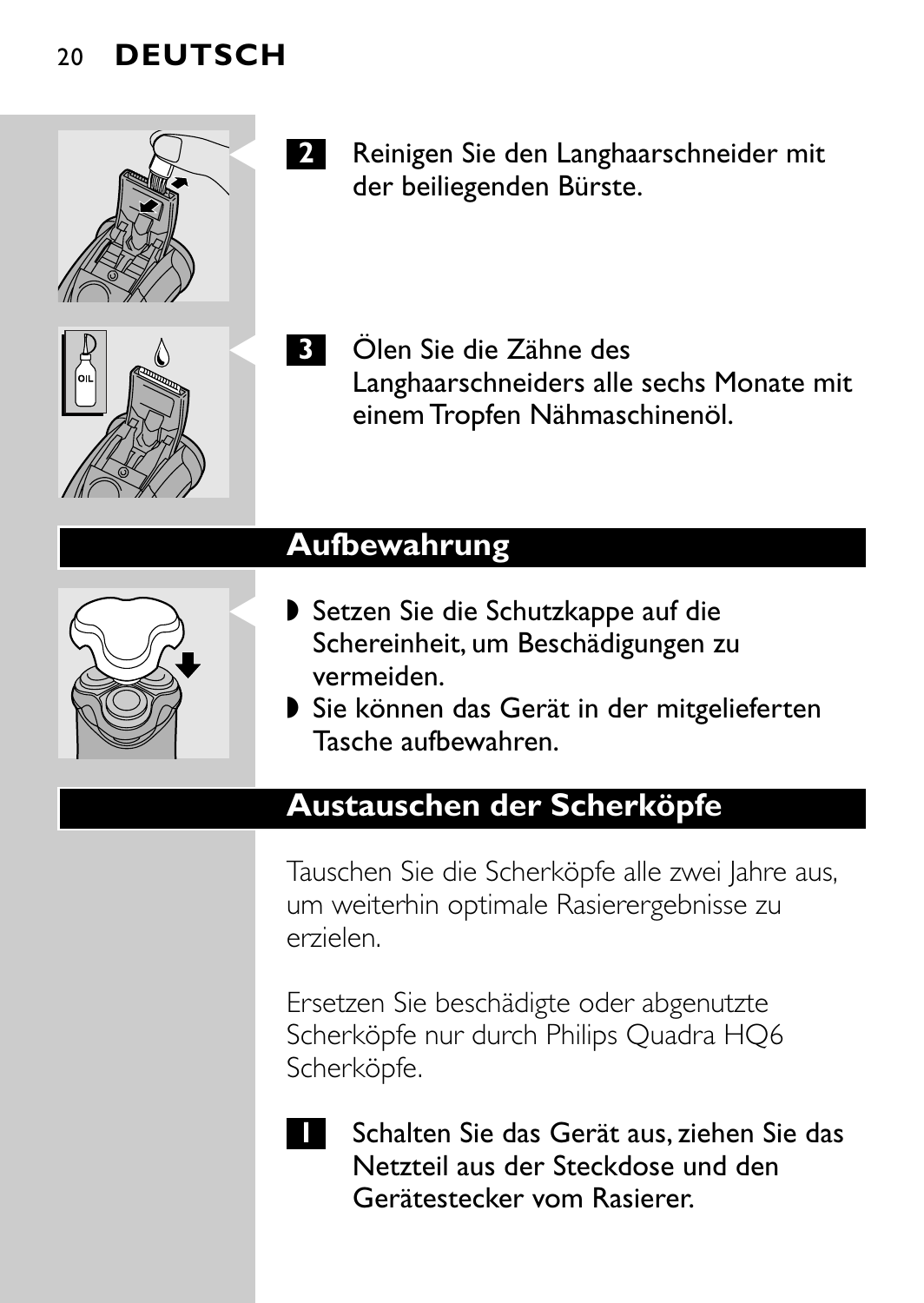

- **2** Drücken Sie den Entriegelungsknopf (1) und öffnen Sie die Schereinheit (2).
- **3** Drehen Sie das Rädchen gegen den Uhrzeigersinn (1) und nehmen Sie den Scherkopfhalter heraus (2).
- **4** Nehmen Sie die Scherköpfe heraus und setzen Sie die neuen Scherköpfe so in die Schereinheit ein, dass die Seiten mit den kleinen Öffnungen zur Mitte der Schereinheit zeigen.

Die Vorsprünge an den Scherköpfen müssen genau in die Aussparungen der Schereinheit passen.



- C **<sup>5</sup>** Setzen Sie den Scherkopfhalter zurück in die Schereinheit, drücken Sie auf das Rädchen (1) und drehen Sie es im Uhrzeigersinn fest (2).
	- **6** Schließen Sie die Schereinheit.

#### **Zubehör**

Die folgenden Ersatz- und Zubehörteile sind erhältlich:

- HQ8000 Netzteil.
- HQ6 Philips Quadra Scherköpfe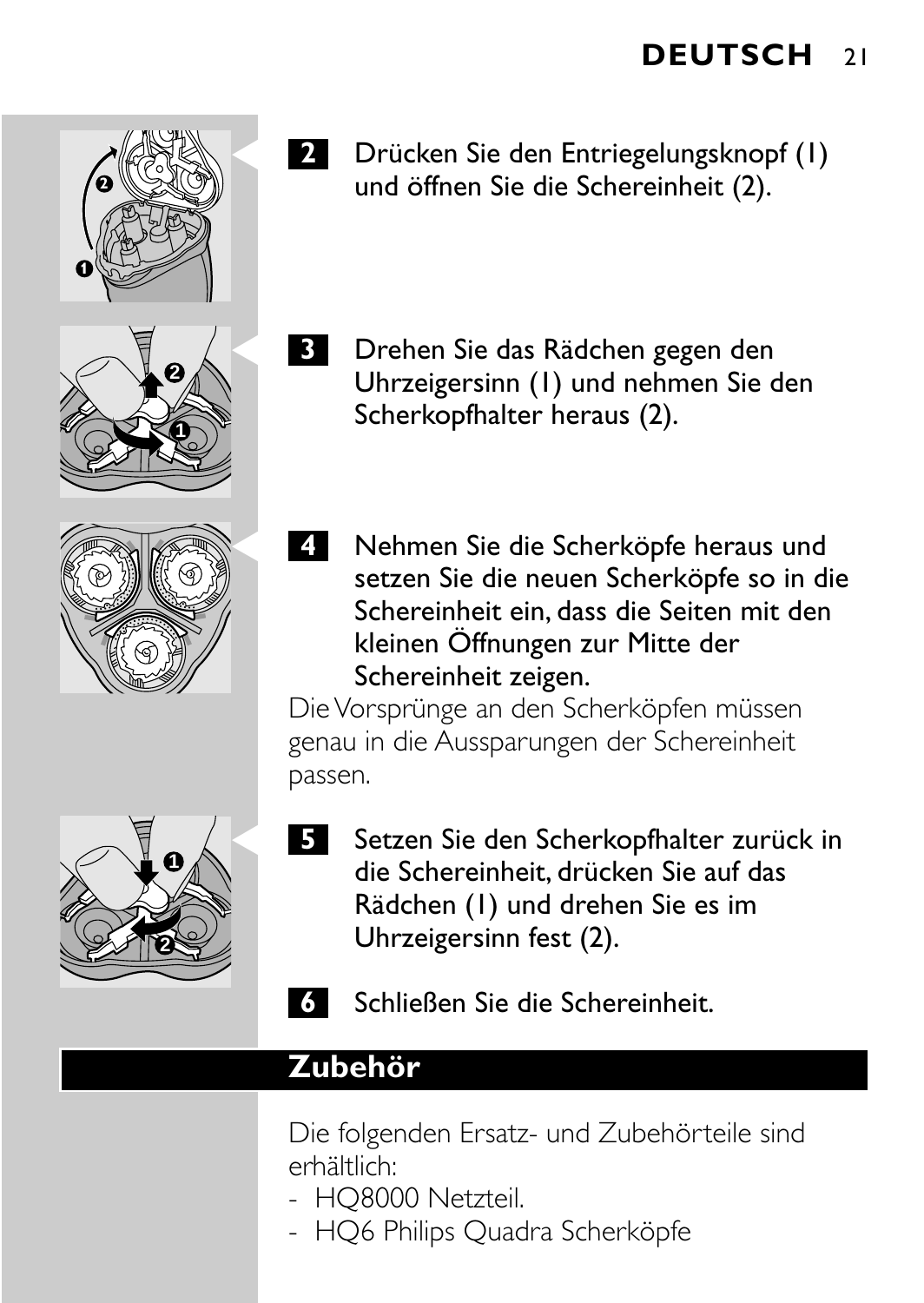- HQ110 Philips Shaving Head Cleaner (Reinigungsspray für Scherköpfe)

#### **Umweltschutz**



■ Geben Sie das Gerät am Ende der Lebensdauer nicht in den normalen Hausmüll. Bringen Sie es zum Recycling zu einer offiziellen Sammelstelle.Auf diese Weise helfen Sie die Umwelt zu schonen.

## Die Akkus entsorgen

Der integrierte Akku enthält Substanzen, welche die Umwelt gefährden können. Entnehmen Sie den Akku, bevor Sie das Gerät entsorgen bzw. an einer offiziellen Sammelstelle abgeben. Geben Sie den Akku an einer offiziellen Sammelstelle für Batterien ab. Sollten Sie Probleme bei der Entnahme des Akkus haben, können Sie das Gerät auch an ein Philips Service Center geben. Dort wird der Akku entnommen und umweltgerecht entsorgt.

Nehmen Sie die Akkus erst heraus, wenn sie ganz leer sind.

**1** Ziehen Sie das Netzteil aus der Steckdose und den Gerätestecker vom Rasierer.



- **2** Lassen Sie den Motor laufen bis er anhält, öffnen Sie den Langhaarschneider, lösen Sie die Schrauben und öffnen Sie das Gerät.
	- **3** Entnehmen Sie die Akkus.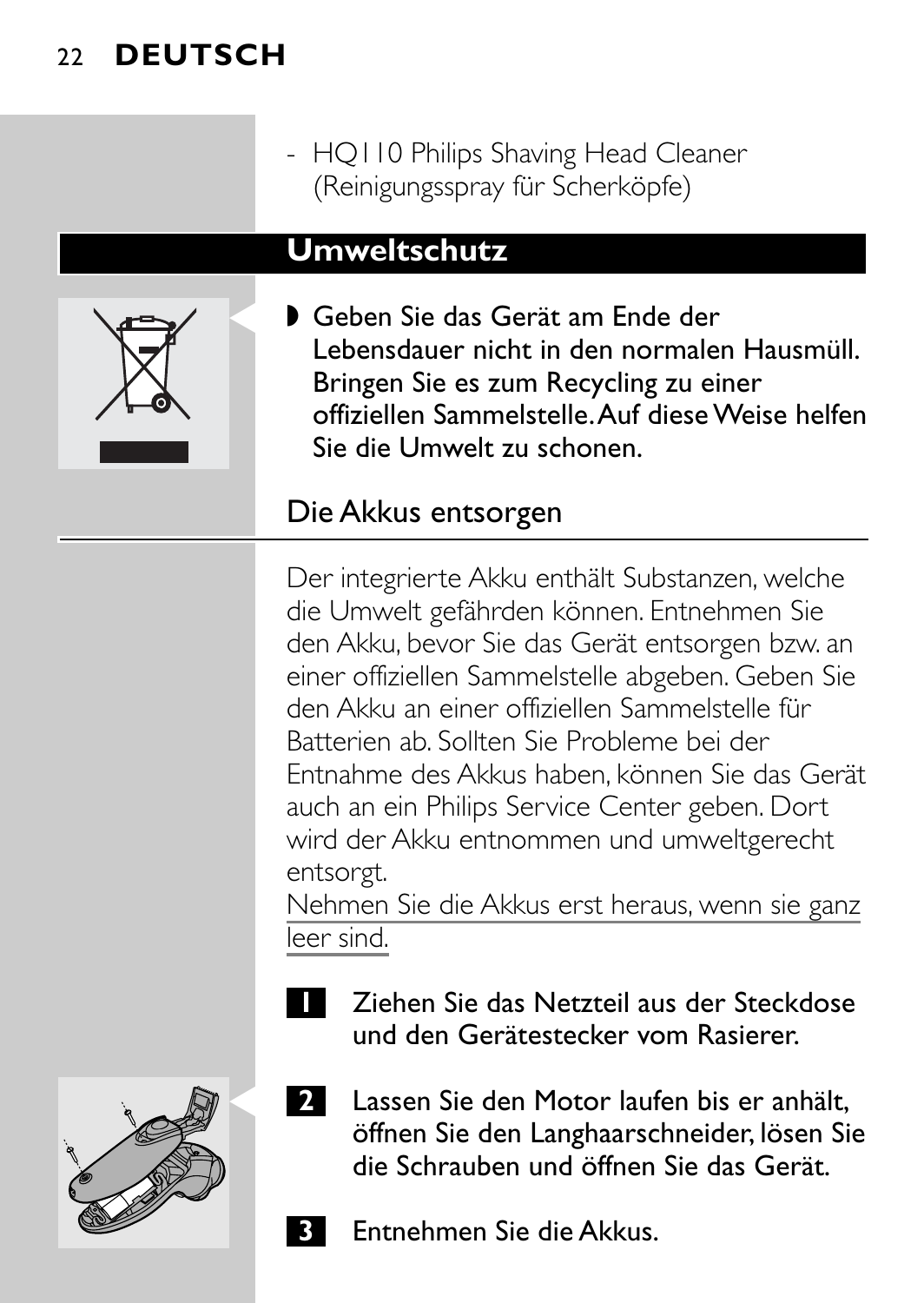Nach Entnahme der Akkus darf das Gerät nicht mehr an das Stromnetz angeschlossen werden.

#### **Garantie und Kundendienst**

Benötigen Sie weitere Informationen oder treten Probleme auf, wenden Sie sich bitte an Ihren Philips-Händler oder setzen Sie sich mit einem Philips Service-Center in Ihrem Land in Verbindung (Tel. Nr. 0180/5356767). Besuchen Sie auch die Philips Website www.philips.com

#### **Problembehebung**

#### **1** Schlechte Rasur

- <sup>B</sup> *Ursache 1: Die Scherköpfe sind verschmutzt.*
- <sup>B</sup> *Die Schereinheit wurde nicht heiß genug oder nicht lange genug abgespült.*
- ◗ Reinigen Sie den Rasierer gründlich, bevor Sie die Rasur fortsetzen (siehe "Reinigung und Wartung").
- <sup>B</sup> *Ursache 2: Lange Haare behindern die Rotation der Scherköpfe.*
- ◗ Reinigen Sie Schermesser und Scherkörbe mit der beliegenden Bürste (siehe "Reinigung und Wartung",Abschnitt "Alle 6 Monate: Scherköpfe").
- <sup>B</sup> *Ursache 3: Die Scherköpfe sind beschädigt oder abgenutzt.*
- ◗ Wechseln Sie die Scherköpfe aus (siehe "Austauschen der Scherköpfe").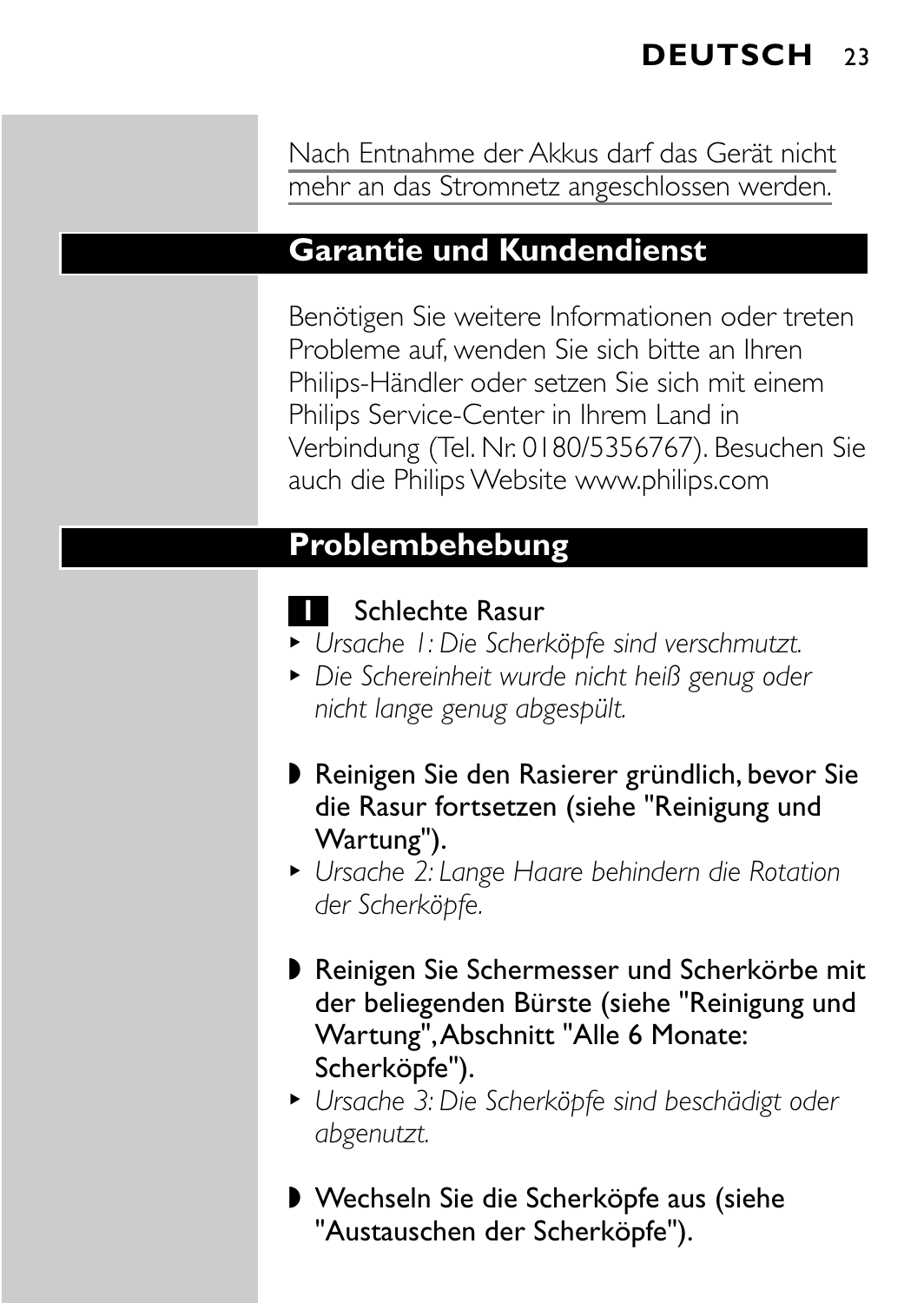- **2** Der Rasierer läuft nicht, wenn der Ein-/Ausschalter gedrückt wird.
- <sup>B</sup> *Ursache 1: Die Akkus sind leer.*
- ◗ Laden Sie die Akkus wieder auf (siehe "Aufladen").
- <sup>B</sup> *Ursache 2: Das Gerät ist nicht an das Stromnetz angeschlossen.*
- ◗ Stecken Sie das Netzteil in die Steckdose.
	- **3** Die Schereinheit hat sich vom Rasierer gelöst.
- <sup>B</sup> *Ursache: Die Schereinheit wurde nicht richtig angebracht.*
- ▶ Prüfen Sie, wenn sich die Schereinheit vom Gerät gelöst hat, ob die Verbindungsfeder an der Rückseite des Scherkopfes noch richtig angebracht ist und keine Risse oder Beschädigungen aufweist. Sitzt die Feder noch richtig, lässt sich die Schereinheit wieder einfach am Rasierer anbringen. Sollte sich die Feder jedoch gelöst haben oder beschädigt sein, so wenden Sie sich bitte an Ihren Philips Händler oder das Philips Service Center in Ihrem Land, um Beschädigungen am Rasierer zu vermeiden.

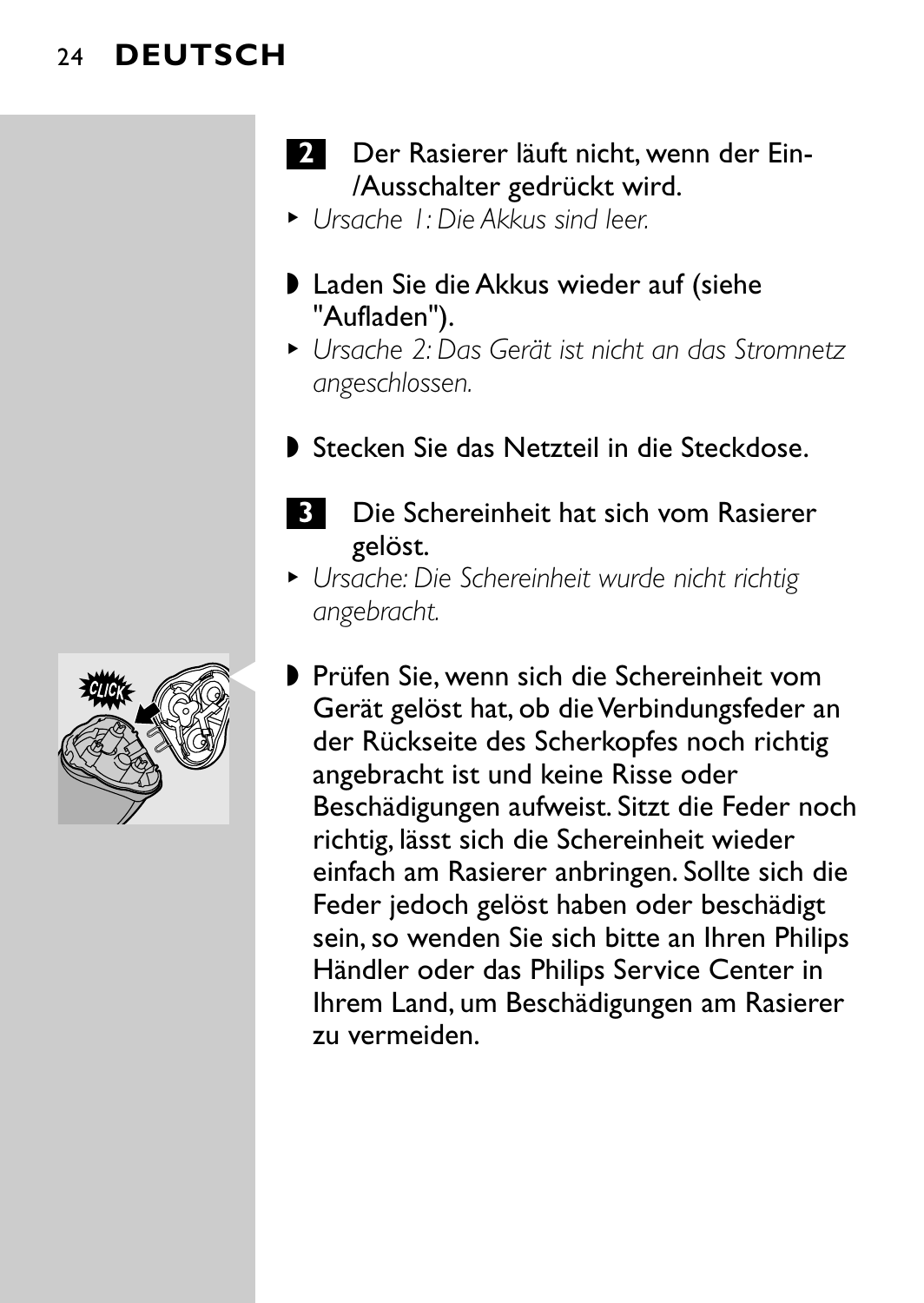# <span id="page-22-0"></span>**Viktig**

Les denne bruksanvisningen nøye før apparatet tas i bruk, og ta vare på den for senere referanse.

- ◗ Bruk bare det medfølgende ladestøpslet.
- ◗ Støpslet transformerer 100-240 V til en sikker lavspenning på under 24 V.
- ◗ Støpslet inneholder en transformator. Det kan oppstå farlige situasjoner hvis støpslet skiftes ut med en annen type.
- ◗ Bruk ikke et skadet støpsel.
- ◗ Dersom støpslet er skadet, må det alltid erstattes med et av original type for å unngå farlige situasjoner.
- ▶ Pass på at støpslet ikke blir vått.
- ◗ Apparatet skal lades, oppbevares og brukes i temperaturer mellom  $5^{\circ}$ C og  $35^{\circ}$ C.
- ◗ Barbermaskinen må ikke lades i etuiet.
- ▶ Apparatet oppfyller de internasjonale IECsikkerhetsbestemmelsene og kan trygt rengjøres under rennende vann.

Vær forsiktig med varmt vann. Pass på at vannet ikke er så varmt at du brenner deg.

◗ Koble alltid apparatet fra strømnettet før du rengjør det under vann.

#### **Lading**

Sørg for at apparatet er slått av før du begynner å lade det.

Når du lader barbermaskinen for første gang eller når den ikke har vært brukt på lenge, skal du lade



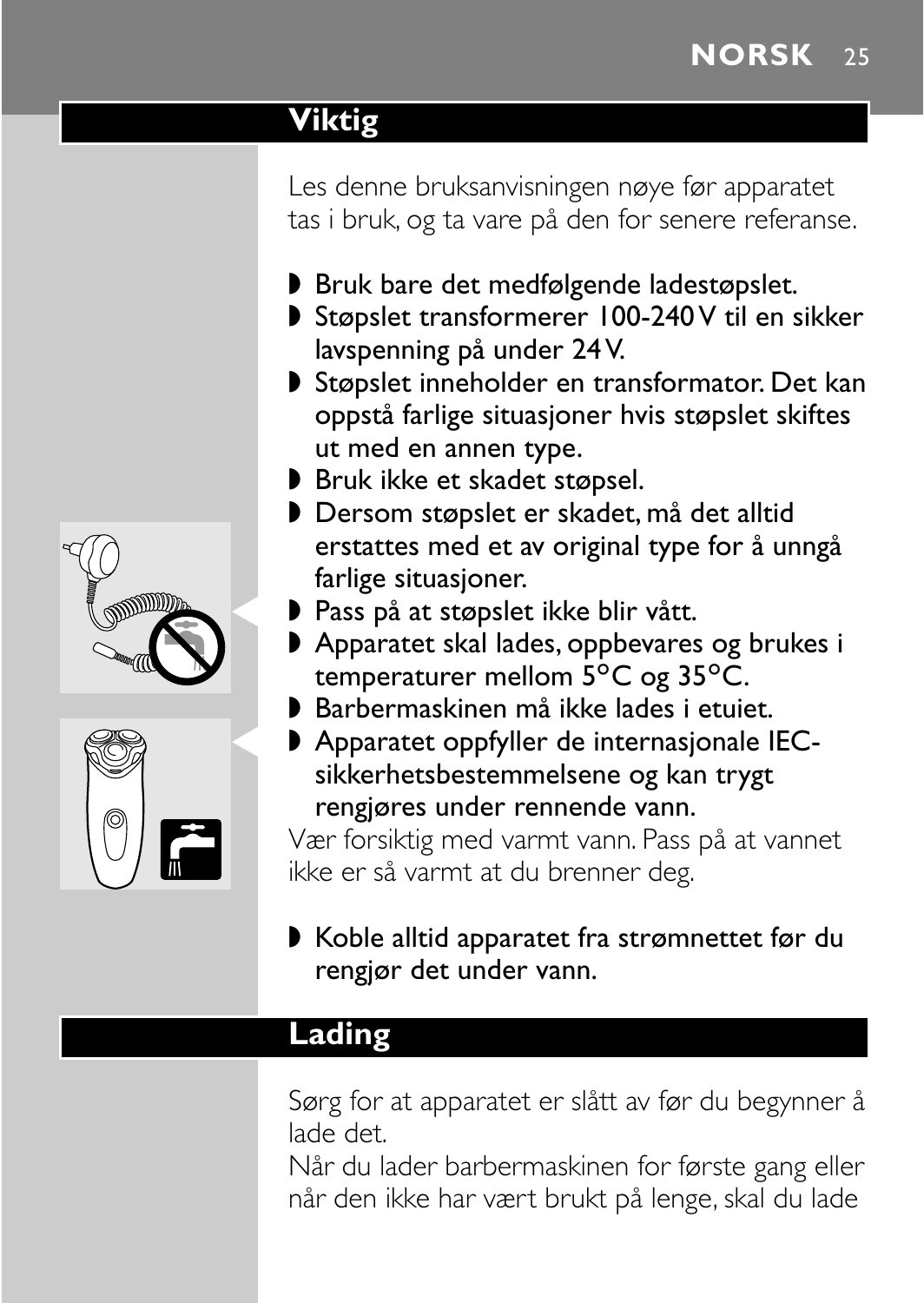den sammenhengende i 4 timer. Ladingen tar normalt ca. 1 time.

Du kan også barbere deg uten å lade maskinen, ved å koble maskinen til strømnettet. Ikke la apparatet være koblet til strøm i mer enn

24 timer sammenhengende.

# Anvisninger for lading

# **Lading**

▶ Så snart du begynner å lade maskinen, vil den grønne indikatorlampen begynne å lyse.

# **Batterier fulladet**

■ Når batteriene er fulladet, begynner den grønne indikatorlampen å blinke.

## Lading av apparatet

Lad apparatet når motoren stopper eller begynner å gå langsommere.

Barbermaskinen må ikke lades i etuiet.

**1** Koble ledningen til maskinen.





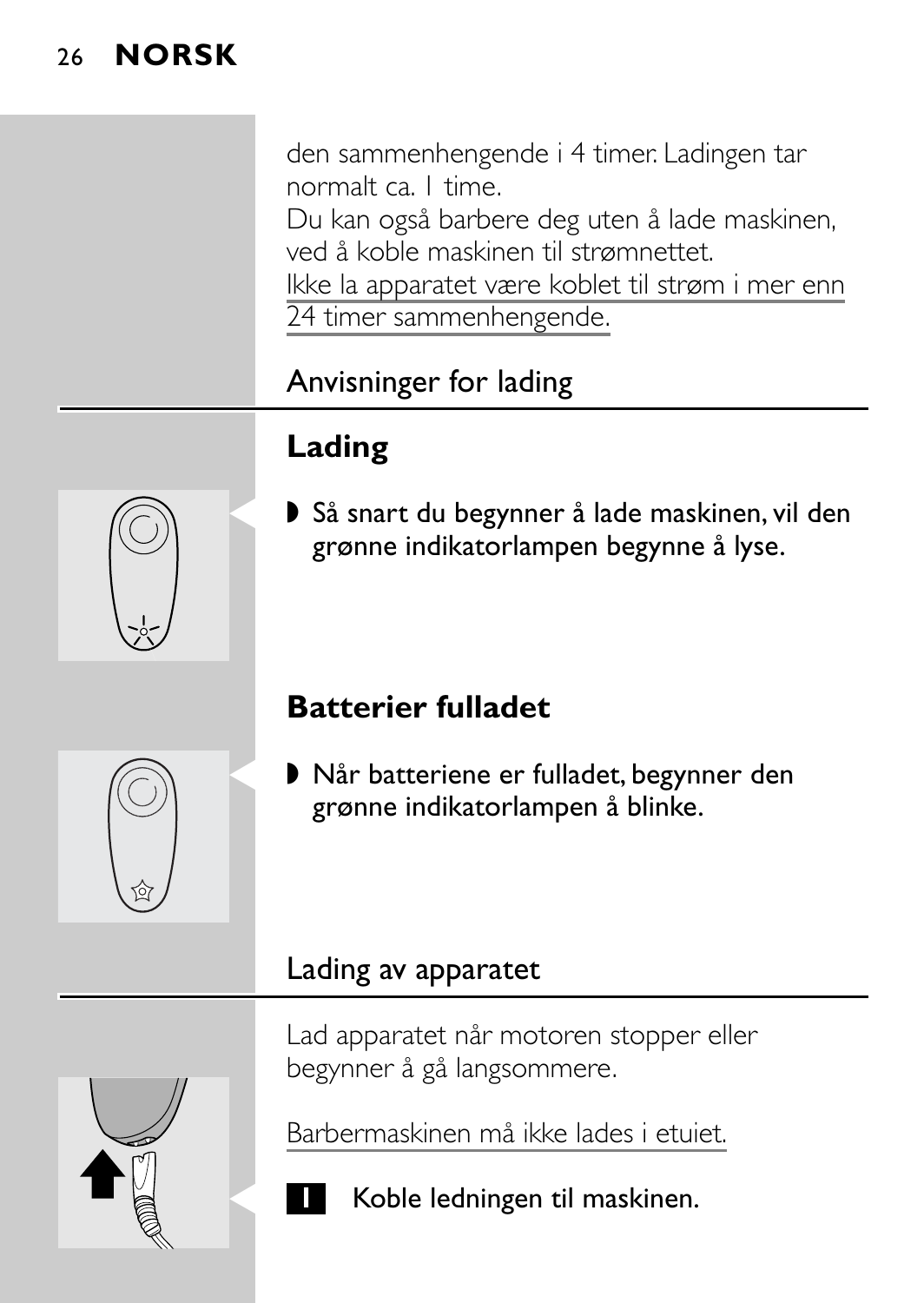

**2** Sett støpslet i stikkontakten.

**3** Fjern støpslet fra stikkontakten og frakople apparatpluggen fra barbermaskinen når batteriene er blitt fulladet.

#### Barberingstid uten ledning

En fulladet maskin rekker til 3-4 ukers ledningsfri barbering.

#### **Bruke apparatet**

#### Barbering



- **1** Slå på maskinen ved å trykke én gang på av/på-knappen.
- **2** Før maskinen raskt over huden, med både rette og sirkulære bevegelser.

Det beste barberingsresultatet oppnås når huden er helt tørr.

Husk at huden kan trenge 2-3 ukers tilvenning for å bli vant til Philips-systemet.

- 
- **3** Slå av barbermaskinen ved å trykke på av/på-knappen én gang.
- C **<sup>4</sup>** Sett beskyttelsesdekslet på barbermaskinen hver gang du har brukt den, for å unngå skade.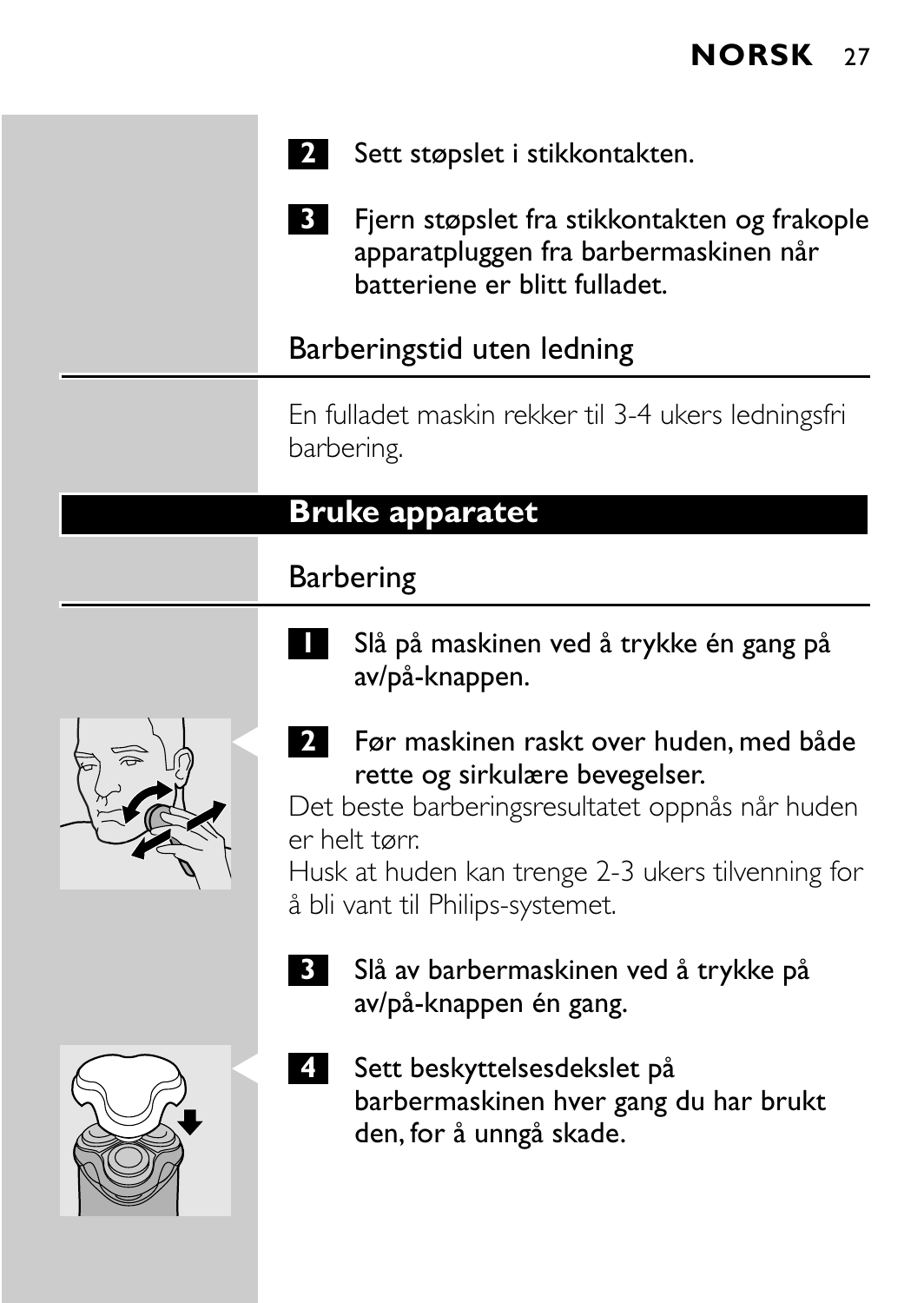| Trimmer                                                                                                                                                                                                                                                             |
|---------------------------------------------------------------------------------------------------------------------------------------------------------------------------------------------------------------------------------------------------------------------|
| For pleie av kinnskjegg og bart.                                                                                                                                                                                                                                    |
| Skyv skyveren oppover for å felle ut<br>trimmeren.<br>Trimmeren kan tas i bruk mens maskinen går.                                                                                                                                                                   |
| Rengjøring og vedlikehold                                                                                                                                                                                                                                           |
| Regelmessig rengjøring gir et bedre<br>barberingsresultat.                                                                                                                                                                                                          |
| Den letteste og mest hygieniske måten å rengjøre<br>apparatet på er å skylle barberingsenheten og<br>hårkammeret med varmt vann hver gang du har<br>brukt barbermaskinen.<br>Vær forsiktig med varmt vann. Pass på at vannet<br>ikke er så varmt at du brenner deg. |
| Hver dag: Barberingsenhet og hårkammer                                                                                                                                                                                                                              |
| Slå av barbermaskinen, trekk støpslet ut av<br>stikkontakten og trekk apparatpluggen ut<br>av barbermaskinen.<br>Trykk inn utløserknappen (1) og åpne<br>barberingsenheten (2).                                                                                     |
| Rengjør barberingsenheten og<br>31<br>hårkammeret ved å skylle begge deler<br>under rennende, varmt vann en stund.                                                                                                                                                  |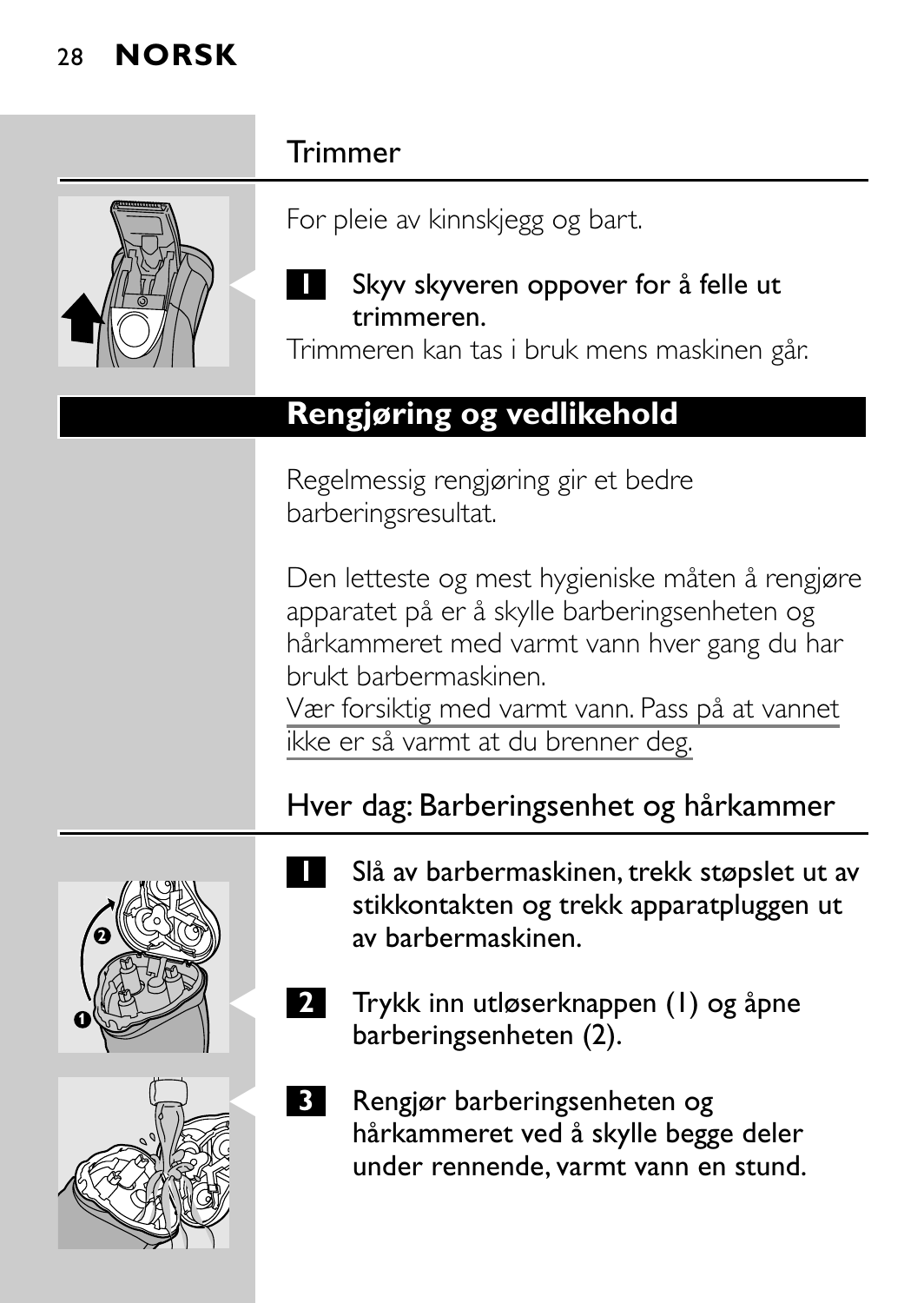#### **4** Lukk barberingsenheten og rist av overflødig vann.

Tørk aldri barberingsenheten med et håndkle eller tørkepapir, da dette kan skade skjærehodene.

# C **<sup>5</sup>** Åpne barberingsenheten igjen og la den være åpen til apparatet er helt tørt.

Hårkammeret kan også rengjøres uten vann ved hjelp av børsten som følger med.

# Hver sjette måned: skjærehoder

**1** Åpne barberingsenheten, snu hjulet mot klokken (1) og ta ut støtterammen (2).

**2** Rengjøre knivene og lamelltoppene ved hjelp av den medfølgende børsten. Ikke rengjør mer enn én kniv og én lamelltopp av gangen, siden de passer sammen parvis. Hvis du

blander kniver og lamelltopper, kan det ta flere uker før du får optimal barbering igjen.

- **3** Sett skjærehodene tilbake i barberingsenheten. Sett støtterammen tilbake på barberingsenheten, trykk ned hiulet (1) og vri det med urviseren (2) (se også avsnittet 'Utskifting').
- **4** Lukk barberingsenheten.



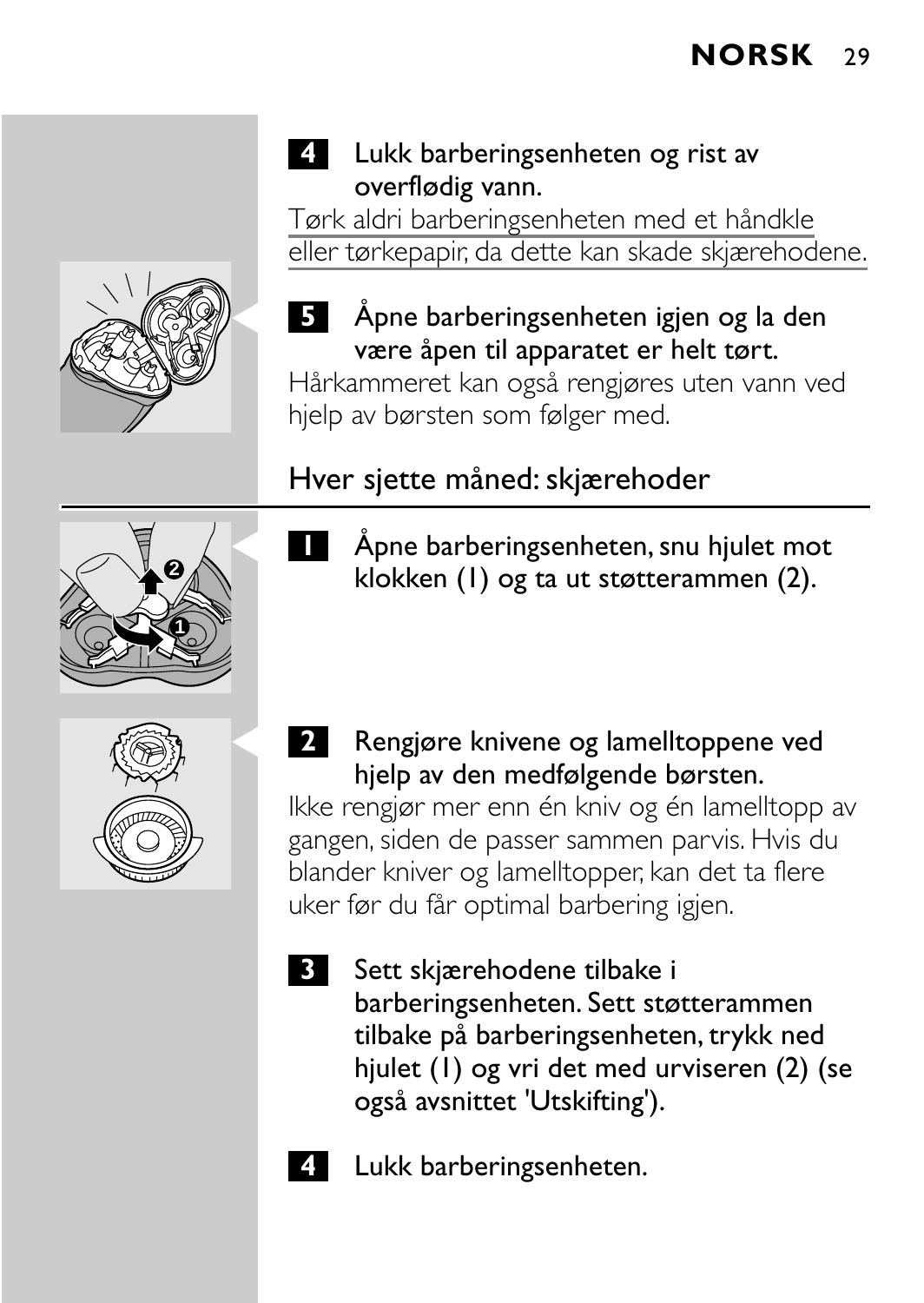| Trimmer                                                                                                                          |
|----------------------------------------------------------------------------------------------------------------------------------|
| Rengjør alltid trimmeren etter bruk.                                                                                             |
| Slå av barbermaskinen, trekk støpslet ut av<br>stikkontakten og trekk apparatpluggen ut<br>av barbermaskinen.                    |
| Rengjør trimmeren med den medfølgende<br>2.<br>børsten.                                                                          |
| Smør tennene på trimmeren med en dråpe<br>symaskinolje hver 6. måned.                                                            |
| <b>Oppbevaring</b>                                                                                                               |
| Sett på beskyttelsesdekslet for å unngå at<br>skjærehodene blir skadet.<br>Apparatet kan oppbevares i det medfølgende<br>etuiet. |

# **Utskifting**

Bytt skjærehodene hvert annet år for optimalt barberingsresultat.

Skadde eller slitte skjærehoder må kun byttes ut med HQ6 Philips Quadra skjærehoder.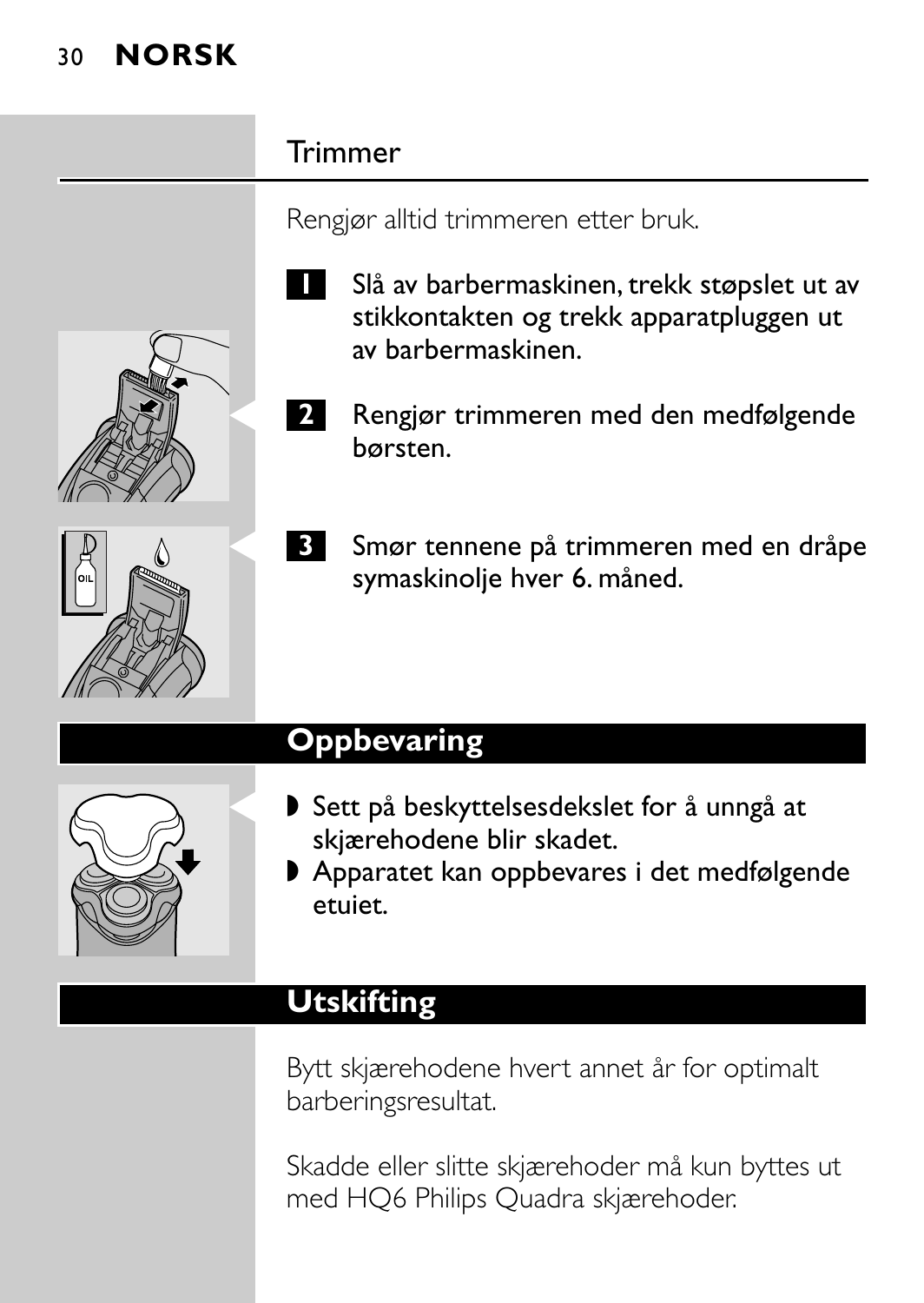







- **1** Slå av barbermaskinen, fjern nettledningen fra stikkontakten og trekk ut ledningen fra apparatet.
- C **<sup>2</sup>** Trykk inn utløserknappen (1) og åpne barberingsenheten (2).
	- C **<sup>3</sup>** Vri hjulet mot klokken (1) og fjerne støtterammen (2).
- C **<sup>4</sup>** Fjern skjærehodene og sett inn nye skjærehoder på en slik måte at delen med små hull peker mot midten av barberingsenheten.

Kontroller at skjærehodene sitter godt på plass i fordypningene.

- **5** Sett støtterammen tilbake på barberingsenheten, trykk ned hjulet (1) og vri det med urviseren (2).
	- **6** Lukk barberingsenheten.

#### **Tilbehør**

Følgende tilbehør er tilgjengelig:

- HQ8000-ladestøpsel
- HQ6 Philips Quadra skjærehoder
- HOI 10 Philips Shaving Head Cleaner (rensespray for skjærehoder)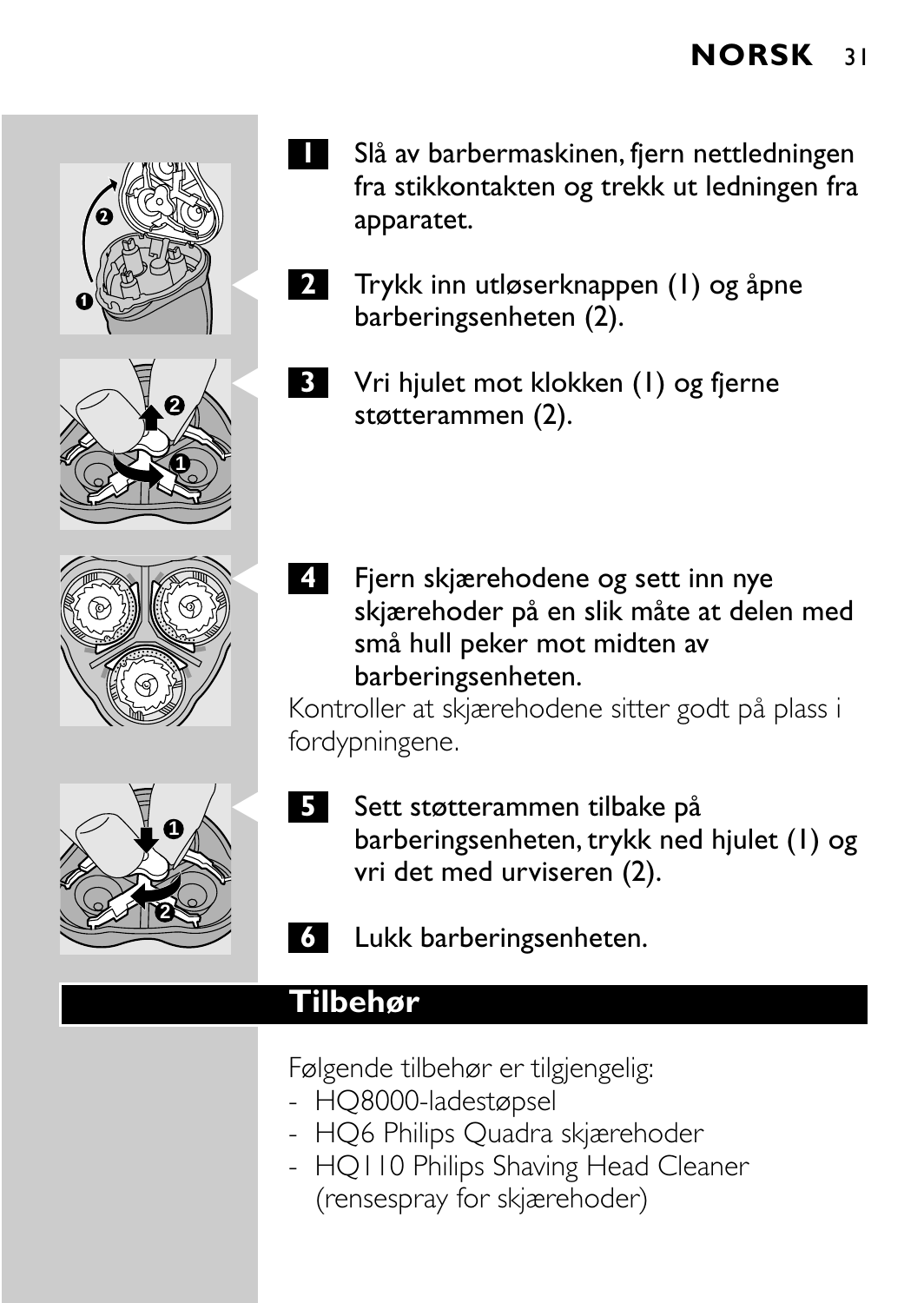



■ Ikke kast apparatet sammen med vanlig husholdningaavfall når produktets levetid er over, men lever det på et anvist oppsamlingssted for resirkulering.Ved å gjøre dette, vil du hjelpe til å verne miljøet.

## Kassering av batteriene

Det innebygde, oppladbare batteriet inneholder stoffer som kan forurense miljøet. Fjern alltid batteriet før du kaster apparatet eller leverer det in til et offentlig oppsamlingssted. Kast batteriet på et offentlig oppsamlingssted for batterier. Hvis du har problemer med å fjerne batteriet, kan du også ta apparatet med til et Philips servicesenter, som vil fjerne batteriet for deg og vil kaste det på en miljømessig sikker måte.

Batteriene må ikke fjernes hvis de ikke er helt tomme.

**1** Fjern støpslet fra stikkontakten og trekk ut ledningen fra apparatet.



La barbermaskinen gå til den stopper, åpne trimmeren, skru ut skruene og åpne barbermaskinen.

#### **3** Fjern batteriene.

Ikke koble barbermaskinen til strømnettet igjen etter at batteriene er fjernet.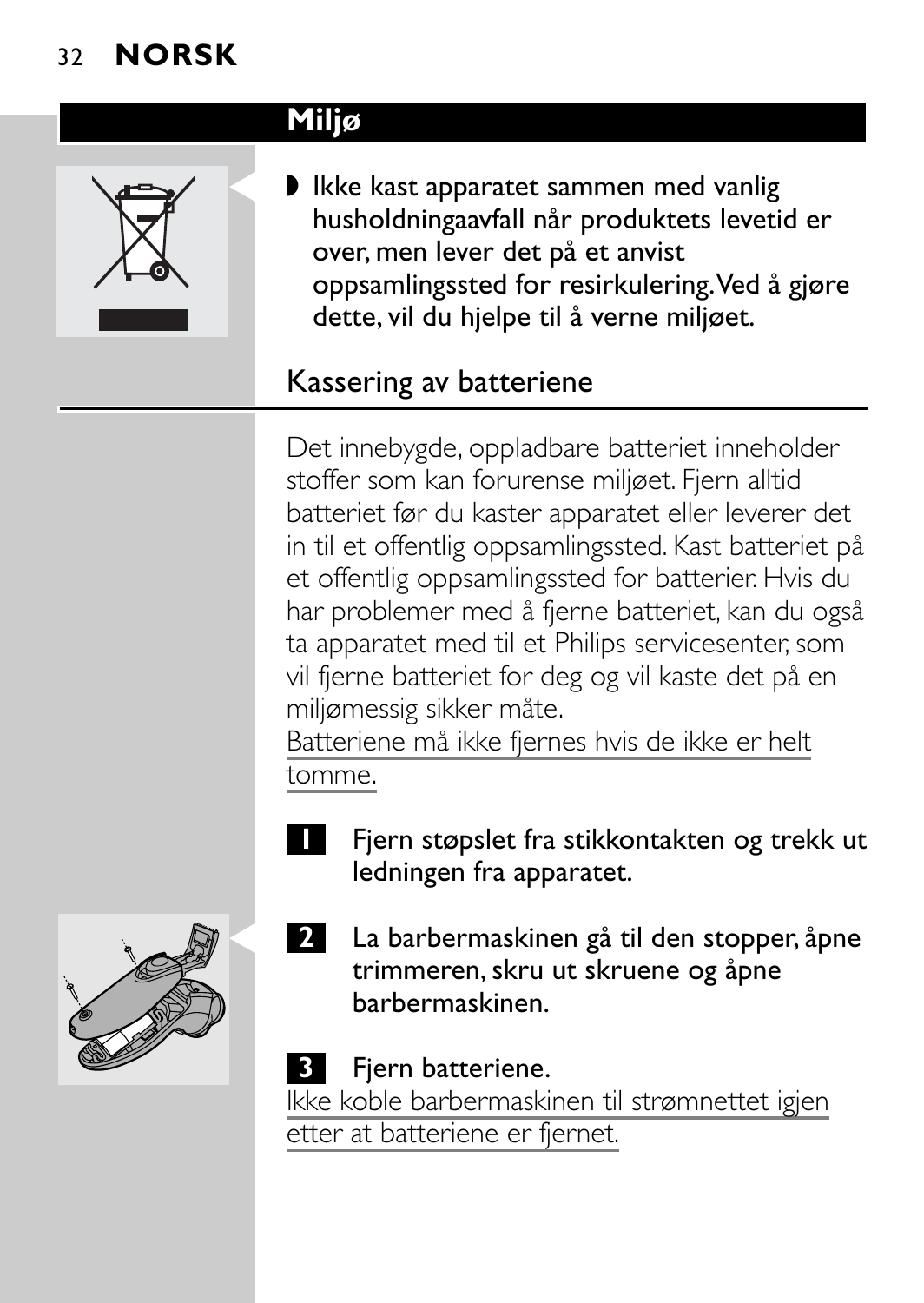#### **Garanti og service**

Hvis De trenger service eller informasjon, kan De se Philips' Web-område på www.philips.com eller kontakte nærmeste Philips Kundetjeneste (telefonnummeret finner De i garantiheftet). Hvis det ikke finnes en slik kundetjeneste i landet der De befinner Dem, kan De kontakte Deres lokale Philips-forhandler eller serviceavdelingen ved Philips Domestic Appliances and Personal Care BV.

#### **Feilsøking**

#### **1** Nedsatt barberingsresultat

- <sup>B</sup> *Årsak 1: Skjærehodene er skitne.*
- <sup>B</sup> *Barbermaskinen er ikke skylt lenge nok, eller det er ikke brukt varmt nok vann.*
- ◗ Rengjør barbermaskinen grundig før De fortsetter barberingen (se 'Rengjøring og vedlikehold').
- <sup>B</sup> *Årsak 2: Lange hår blokkerer skjærehodene.*
- ◗ Rengjøre knivene og lamelltoppene ved hjelp av den medfølgende børsten. Se avsnittet 'Rengjøring og vedlikehold', delen 'Hver sjette måned: skjærehoder'.
- <sup>B</sup> *Årsak 3: Skjærehodene er skadede eller slitte.*
- ◗ Skift ut skjærehodene. Se avsnittet 'Utskifting'.



- **2** Barbermaskinen virker ikke når av/påknappen trykkes ned.
- <sup>B</sup> *Årsak 1: batteriene er tomme for strøm.*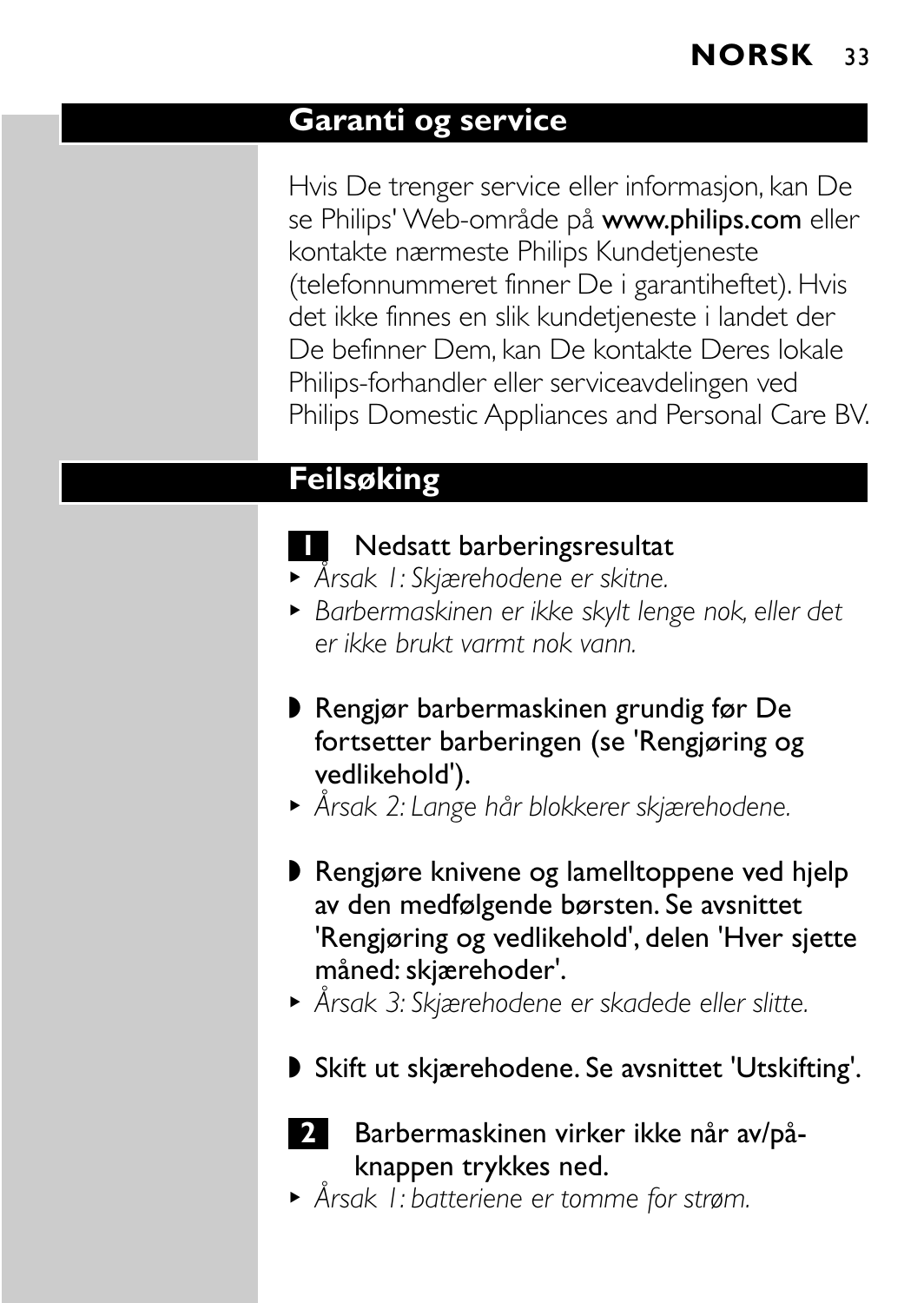

- ◗ Lade opp batteriene. Se avsnittet 'Lading'.
- <sup>B</sup> *Årsak 2: Barbermaskinen er ikke koblet til strømnettet.*
- ◗ Sett støpslet i stikkontakten.
- **3** Barberingsenheten har fallt av maskinen. <sup>B</sup> *Årsak: Barberingsenheten er ikke satt ordentlig på.*
- ▶ Dersom barberingsenheten skulle falle av barbermaskinen, bør De undersøke hvorvidt den hengslede fjæren fortsatt sitter ordentlig på, dvs at den ikke har løsnet eller har noen sprekker eller skader. Dersom den hengslede fjæren sitter ordentlig på, kan barberingsenheten enkelt settes tilbake på barbermaskinen igjen. Har den hengslede fjæren derimot falt av, er sprukket eller skadet - ber vi Dem vennligst ta kontakt med Deres Philips forhandler eller nærmeste Philips serviceverksted for å unngå ytterligere skade på Deres barbermaskin.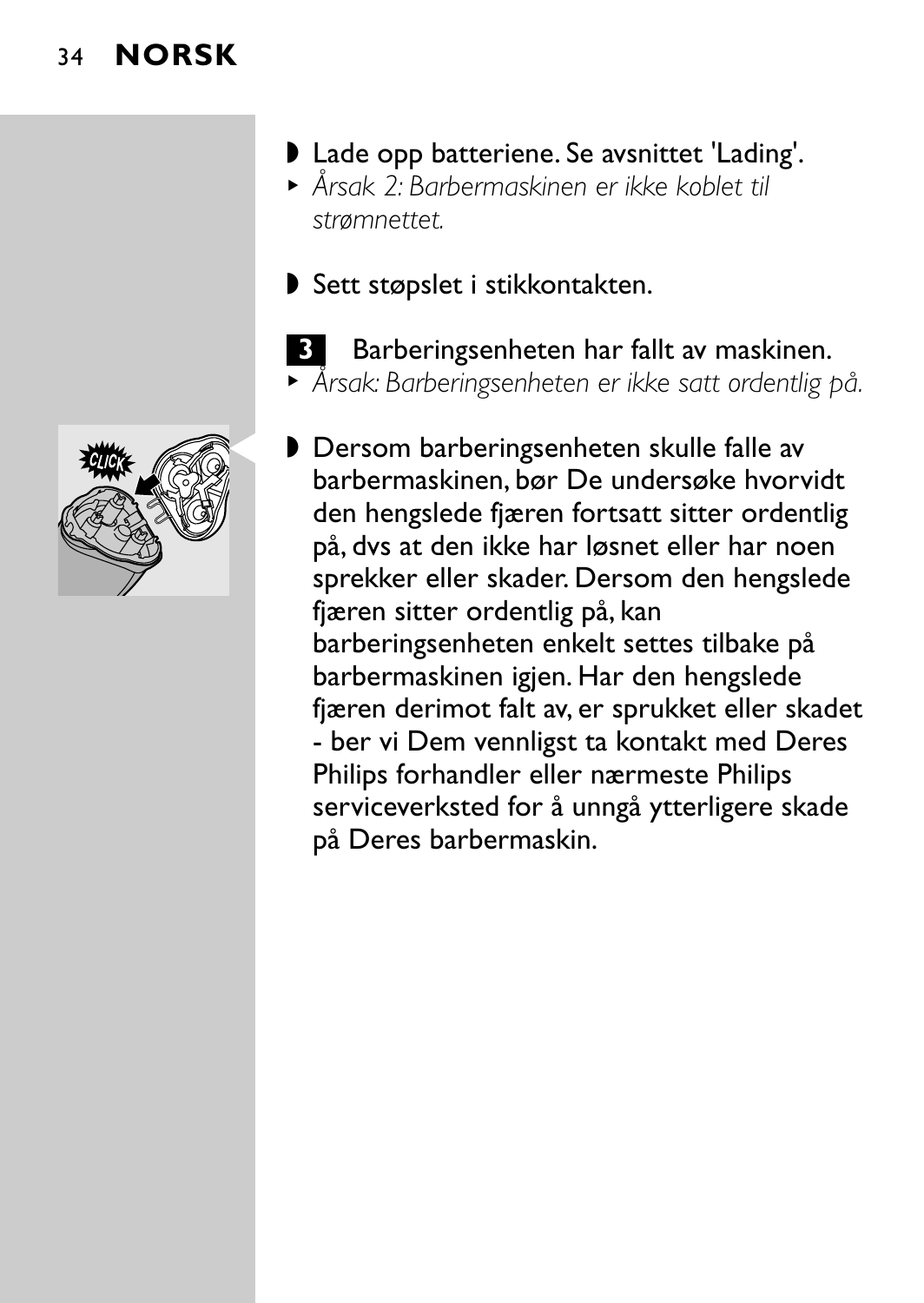#### <span id="page-32-0"></span>**Viktigt**

Läs instruktionerna noga innan du använder apparaten, och spara dem ifall du behöver dem igen.

- ◗ Använd endast den stickkontakt som medföljer rakapparaten.
- ◗ Stickproppen omvandlar 100-240 volt till en säker låg spänning på under 24 volt.
- ◗ Stickproppen innehåller en transformator. För att undvika fara får du inte byta ut stickproppen mot en annan typ av propp.
- ◗ Använd inte en skadad stickkontakt.
- ◗ Om stickproppen är skadad skall den alltid bytas ut mot en ny av samma typ.
- ▶ Se till att stickproppen aldrig blir blöt.
- ◗ Ladda, förvara och använd rakapparaten i temperaturer på mellan 5°C och 35°C.
- ◗ Ladda inte rakapparaten i ett stängt fodral.
- ▶ Rakapparaten gäller under de internationella och godkända IEC-säkerhetsföreskrifterna och den kan på ett säkert sätt rengöras under kranen.

Var försiktig med varmt vatten. Kontrollera alltid att vattnet inte är för varmt för att förhindra att du bränner dina händer.

◗ Dra alltid ur rakapparatens stickpropp innan du rengör den under rinnande vatten.



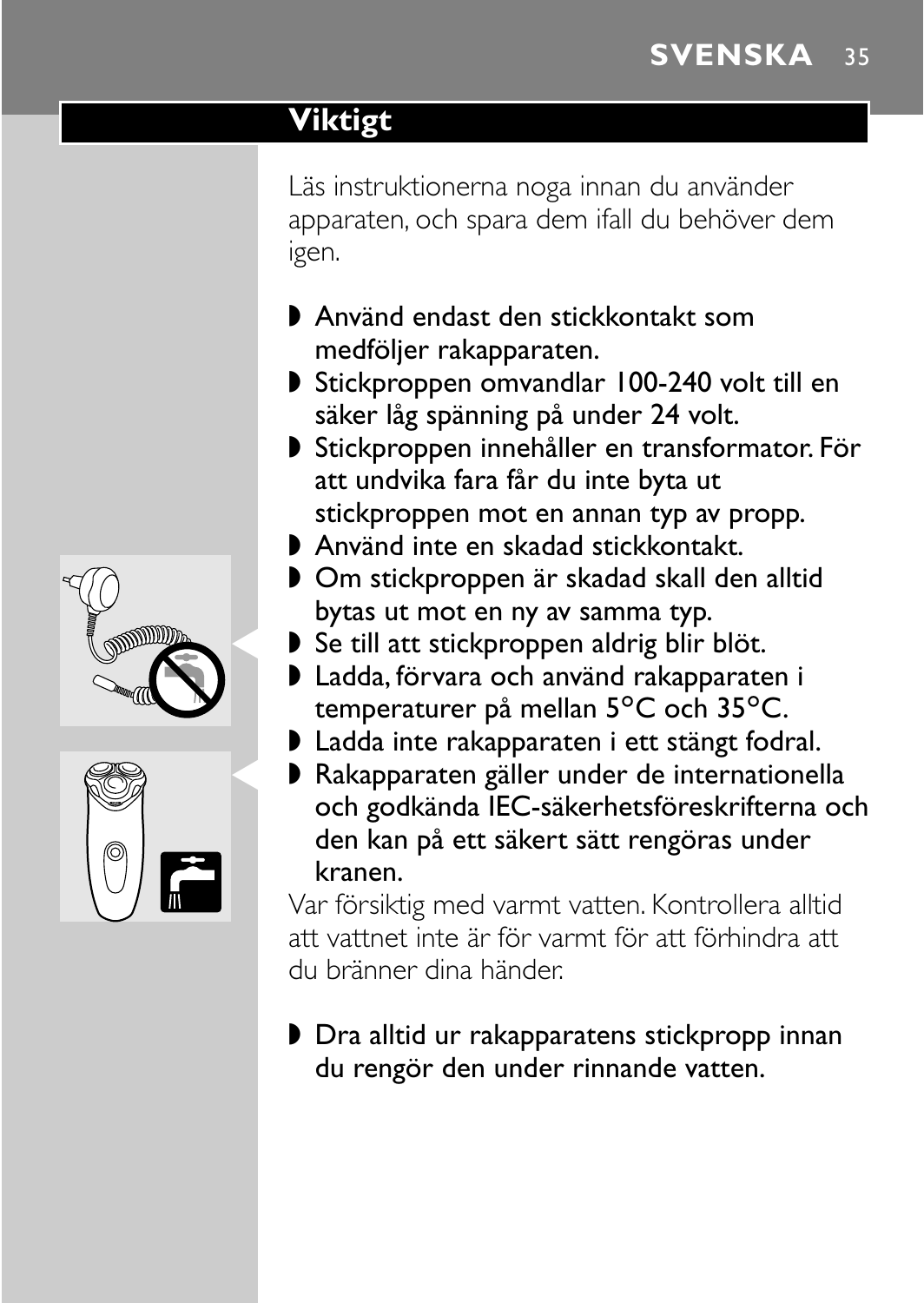## 36 **SVENSKA**

## **Laddning**

Se till att rakapparaten är avstängd innan du påbörjar laddningen av den.

När du laddar rakapparaten för första gången eller efter en längre period då den inte använts, låt den ladda i 4 timmar. Normal laddning tar ca 1 timme.

Om batterierna är urladdade kan du ändå raka dig genom att ansluta rakapparaten till elnätet. Låt inte rakapparaten vara ansluten till elnätet mer än 24 timmar.

# Laddningsindikering

# **Laddning**

▶ Så snart du börjat ladda den tomma apparaten, tänds den gröna signallampan.

# **Batterierna fulladdade**

▶ När batterierna är uppladdade börjar den gröna signallampan att blinka.



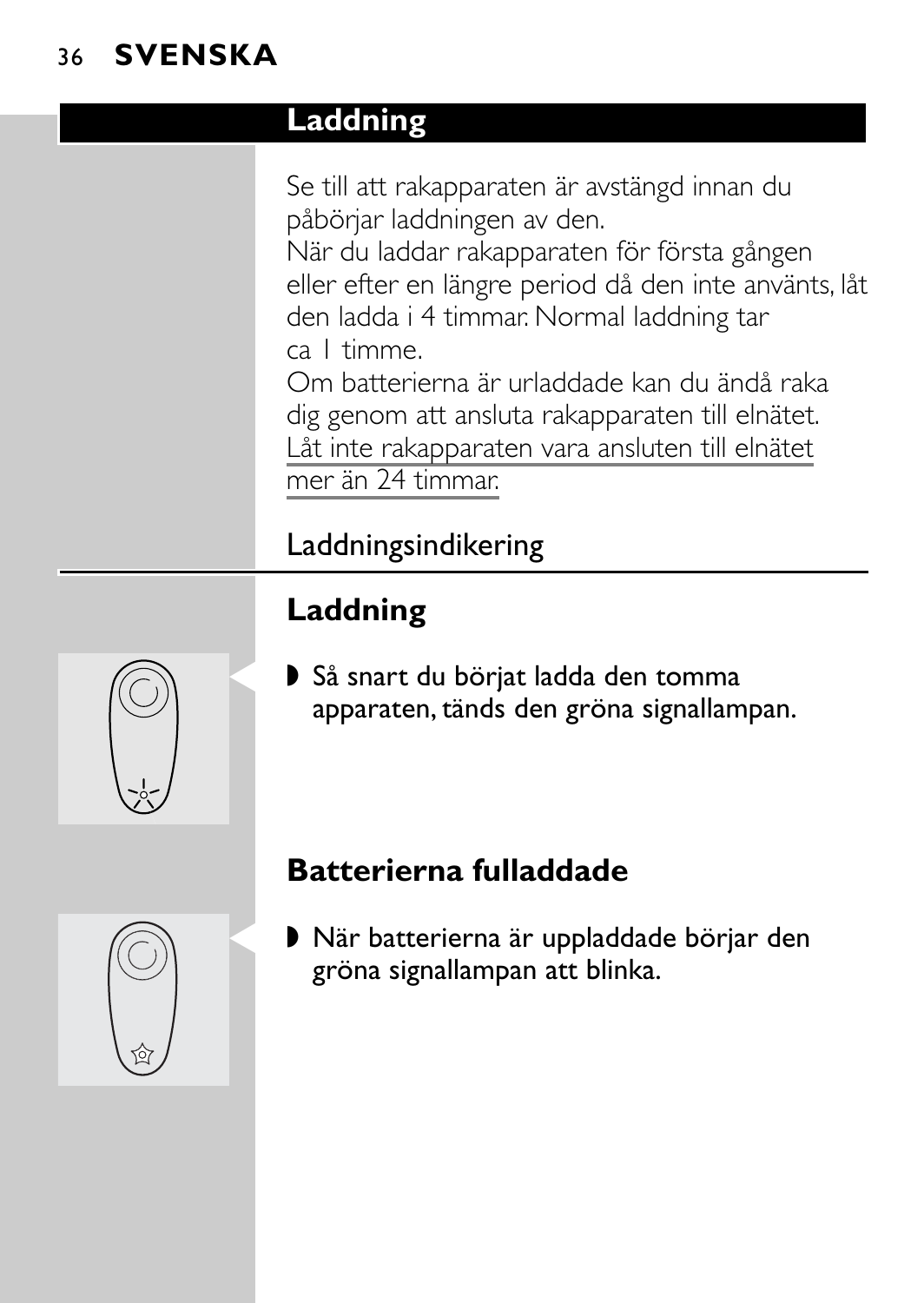#### Ladda apparaten

Ladda apparaten när motorn stannar eller börjar gå långsammare.

Ladda aldrig rakapparaten i ett stängt fodral.



- Sätt i sladdkontakten i rakapparatens uttag.
- **2** Sätt in stickproppen i vägguttaget.
- **3** Ta bort stickkontakten från strömuttaget och ta bort sladdkontakten ur rakapparaten när batterierna är fulladdade.

#### Sladdlös rakningstid

Fulladdad har rakapparaten kapacitet för ungefär 70 minuters sladdlös rakning.

#### **Använda apparaten**

## Rakning



- **1** Starta rakapparaten genom att trycka på av-/påknappen.
- C **<sup>2</sup>** För skärhuvudet snabbt över huden med både raka och cirkelformade rörelser Resultatet blir bäst om huden är torr. Din hud kan behöva två till tre veckor för att vänja sig vid den nya rakmetoden.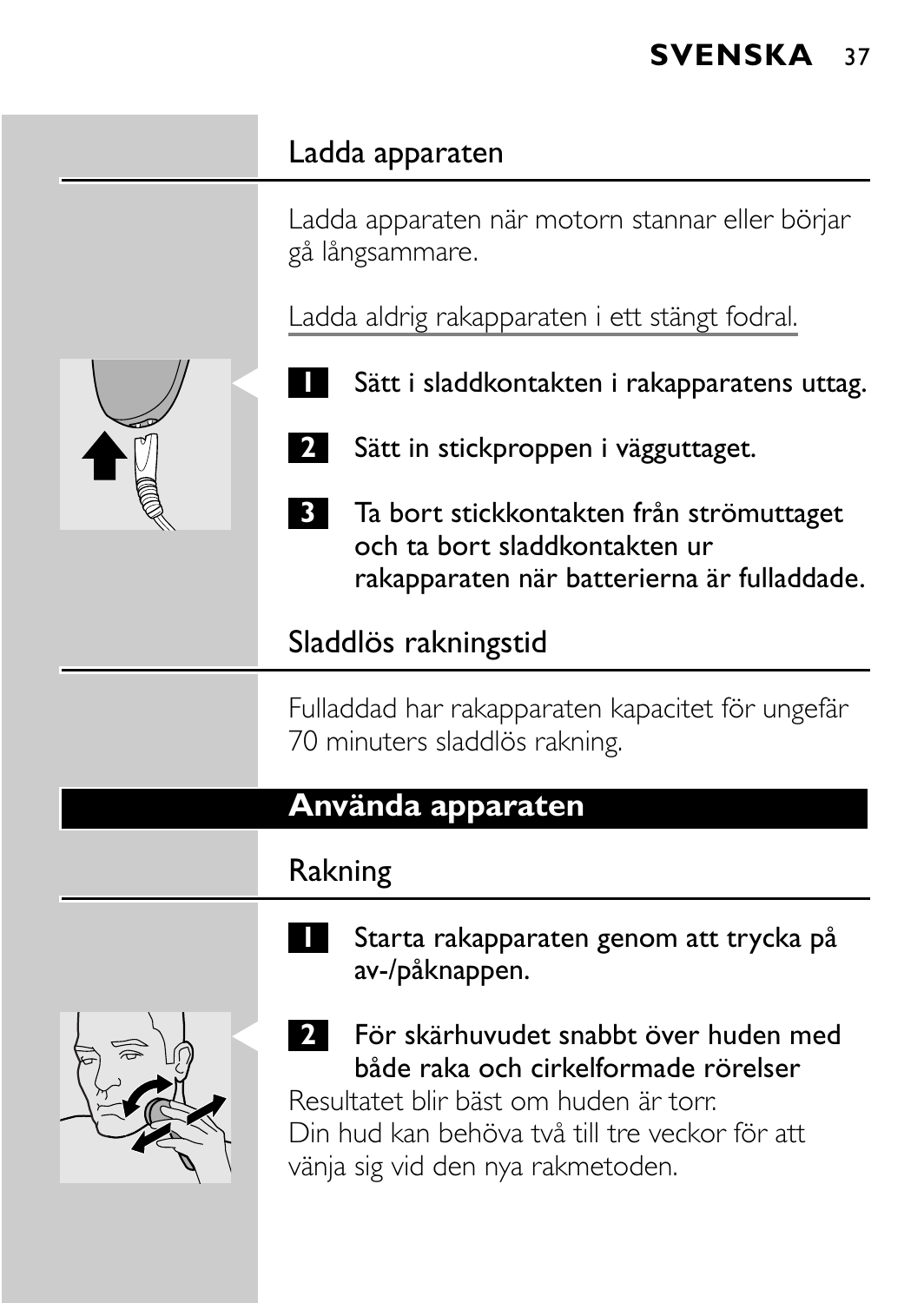#### 38 **SVENSKA**



- **3** Stäng av rakapparaten genom att trycka på av/på-knappen en gång.
- C **<sup>4</sup>** Sätt på skyddskåpan på rakapparaten efter varje användningstillfälle för att undvika skador.

#### Trimsaxen

Trimsaxen är speciellt utformad för att trimma polisonger, mustasch och skägg.



#### Fäll ut trimsaxen genom att skjuta knappen framåt.

Trimsaxen kan fällas ut medan rakapparaten är igång.

## **Rengöring och underhåll**

Regelbunden rengöring ger bästa rakresultat.

Det enklaste och mest hygieniska sättet att rengöra rakapparaten är att skölja skärhuvudet och hårbehållaren med varmt vatten varje gång du har använt rakapparaten.

Var försiktig med varmt vatten. Kontrollera alltid att vattnet inte är för varmt för att förhindra att du bränner dina händer.

Varje dag: skärhuvudet och hårbehållaren

**1** Stäng av rakapparaten och ta ut stickproppen ur vägguttaget och sladdkontakten ur rakapparaten.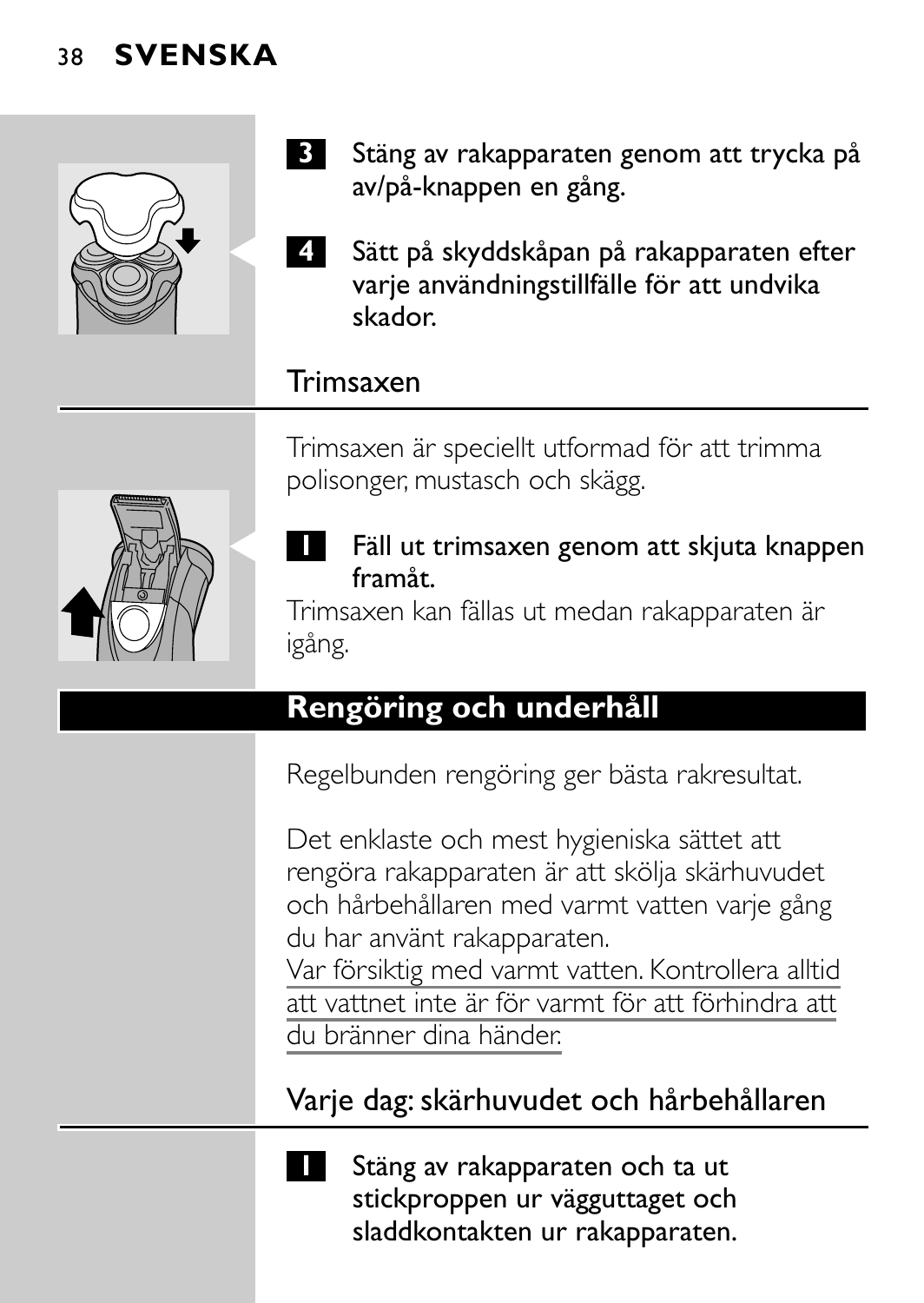





- C **<sup>2</sup>** Tryck på frigöringsknappen (1) och öppna skärhuvudet (2).
- C **<sup>3</sup>** Rengör skärhuvud och hårbehållare genom att skölja av dem under rinnande hett vatten en liten stund.
- **4** Stäng skärhuvudet och skaka av det vatten som finns kvar.

Torka aldrig skärhuvudet med en handduk eller papper eftersom det kan skada skären.

C **<sup>5</sup>** Öppna skärhuvudet på nytt och låt det vara öppet tills det har torkat helt.

Du kan också rengöra hårbehållaren utan vatten, och istället borsta med den medföljande borsten.

# Var sjätte månad: skär

C **<sup>1</sup>** Öppna skärhuvudet, vrid hjulet moturs (1) och ta bort skärhållaren (2).



**1 2**

> C **<sup>2</sup>** Rengör knivarna och skydden med borsten som medföljer.

Rengör inte mer än en kniv och ett skydd åt gången, eftersom de alla är par som hör ihop. Om du av misstag blandar knivar och skydd, kan det ta

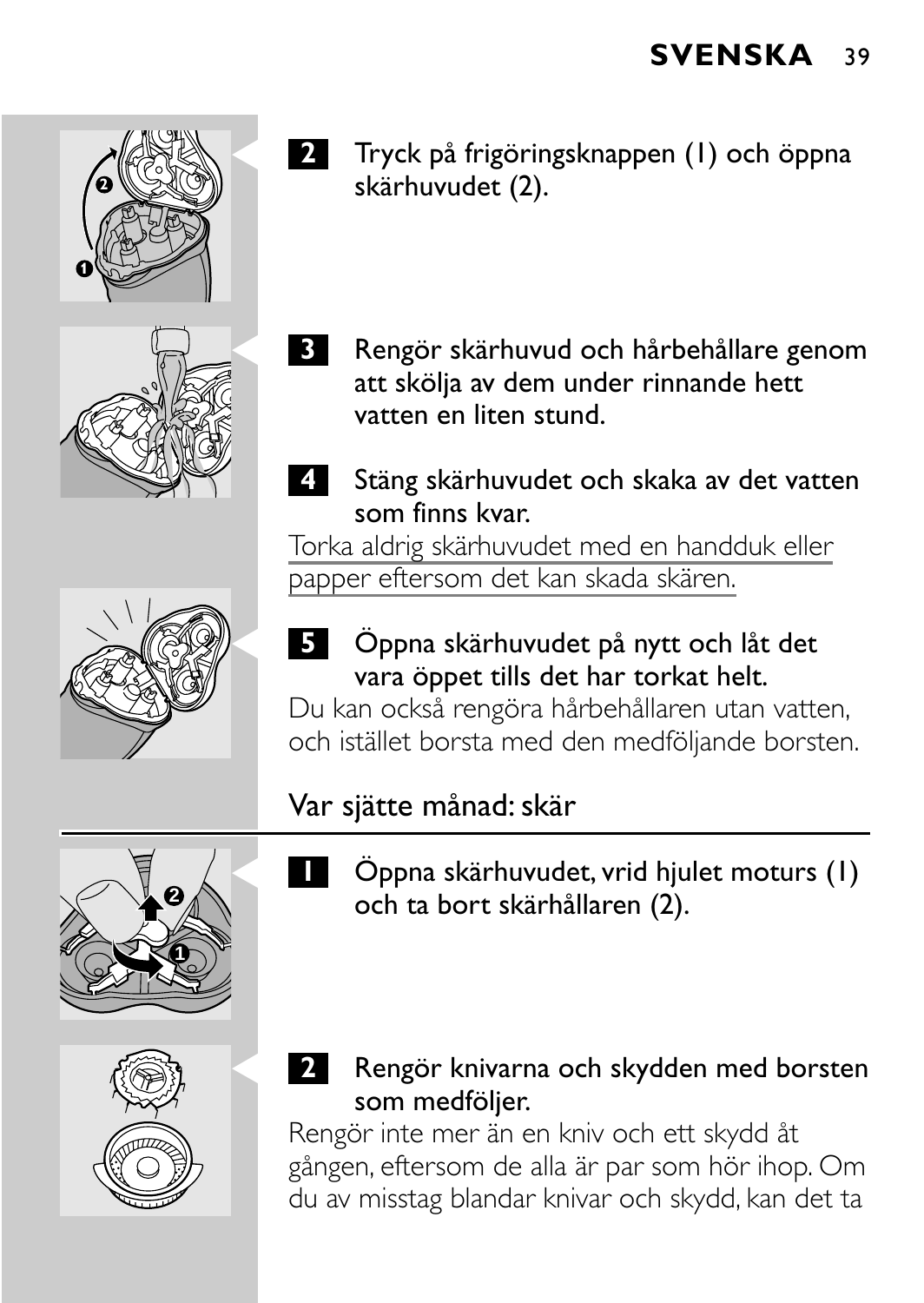#### 40 **SVENSKA**

flera veckor innan apparaten fungerar på bästa sätt igen.

**3** Sätt tillbaka skären i skärhuvudet. Sätt tillbaka skärhållaren i skärhuvudet, tryck på hjulet (1) och vrid det medurs (2) (se även kapitel 'Byte').



**4** Stäng skärhuvudet.

Trimsaxen

Gör ren trimsaxen efter varje användning.

- **1** Stäng av rakapparaten och ta ut stickproppen ur vägguttaget och sladdkontakten ur rakapparaten.
- **2** Gör ren trimsaxen med den medföljande borsten.
- **3** Smörj trimsaxens tänder med en droppe symaskinsolja var sjätte månad.

## **Förvaring**

- ▶ Sätt tillbaka skyddshuven så att de ömtåliga skären inte skadas.
- ◗ Rakapparaten kan förvaras i det medföljande fodralet.





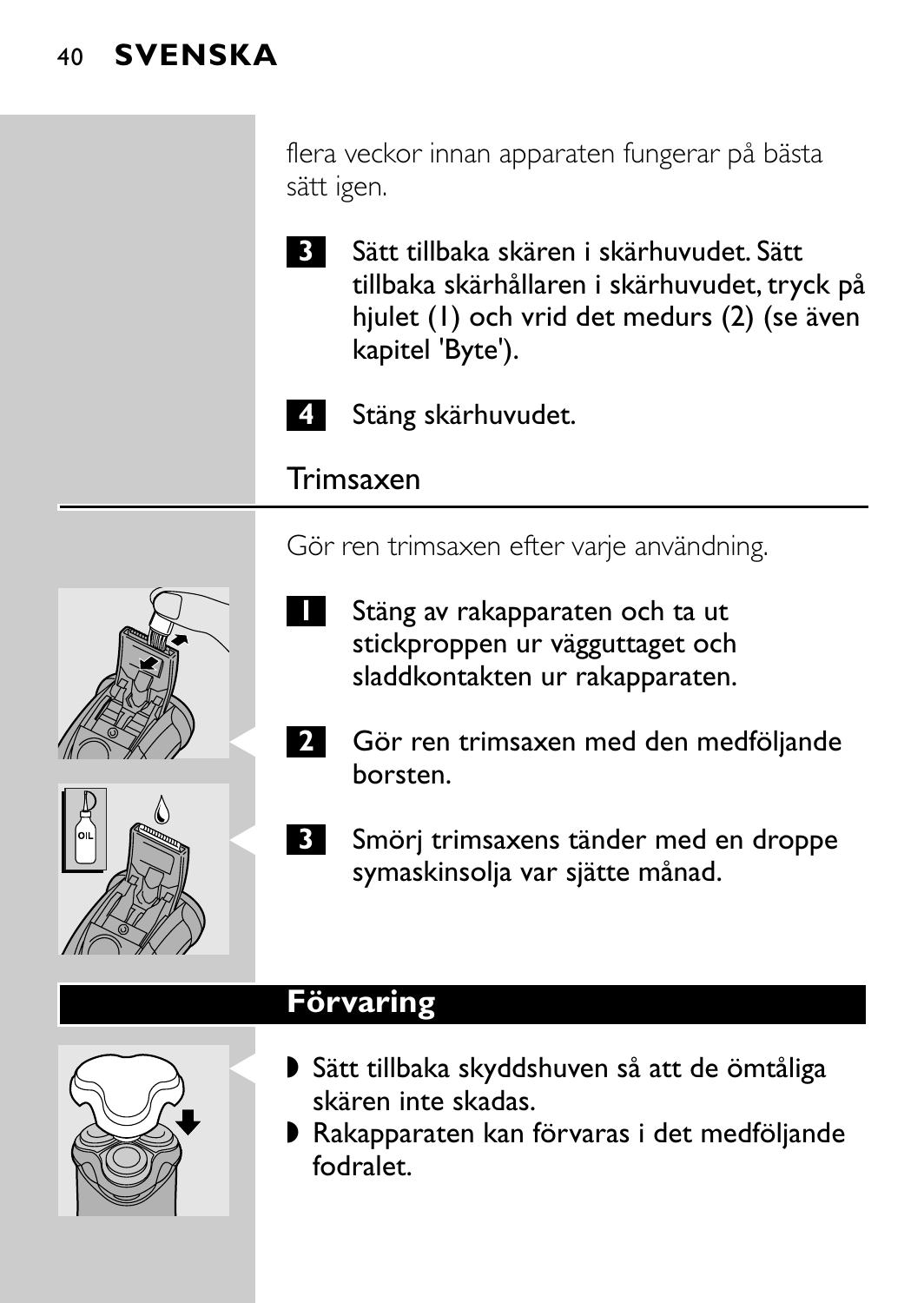#### **Byte**

Byt skären vartannat år så kan du glädja dig åt ett utmärkt rakresultat under lång tid.

Skadade eller slitna skär ska endast ersättas med Philips HQ6 Quadra-skär.

- **1** Stäng av rakapparaten, dra ut stickkontakten ur vägguttaget och sladdkontakten ur rakapparaten.
- C **<sup>2</sup>** Tryck på frigöringsknappen (1) och öppna skärhuvudet (2).
- C **<sup>3</sup>** Vrid hjulet moturs (1) och ta bort skärhållaren (2).
- C **<sup>4</sup>** Ta bort skären och sätt dit de nya i skärhuvudet så att delarna med små hål pekar mot mitten av skärhuvudet. Se till att skärens klackar passar in exakt i spåren.



- C **<sup>5</sup>** Sätt tillbaka skärhållaren i skärhuvudet, tryck på hjulet (1) och vrid det medurs (2).
- **6** Stäng skärhuvudet.







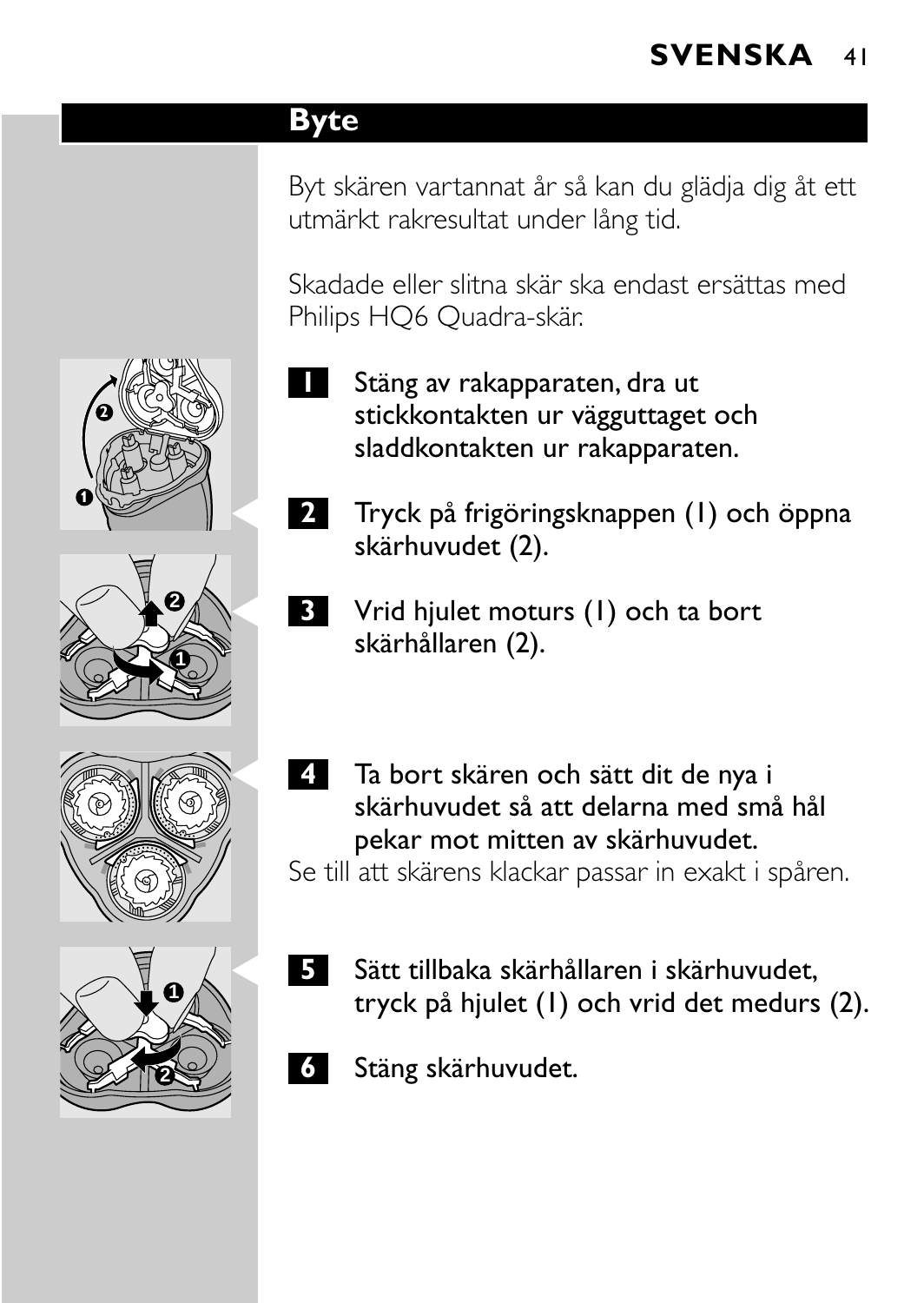## 42 **SVENSKA**

#### **Tillbehör**

- Följande tillbehör finns att få:
- Stickkontakt HQ8000.
- HQ6 Philips Quadra-skär.
- HQ110 Philips Head Cleaner (rengöringsspray till skärhuvudet).

## **Miljö**



▶ När apparatens livslängd är slut ska du inte slänga den med de vanliga hushållssoporna utan lämna in den på en offentlig återvinningsstation. Om du gör det hjälper du till att skydda miljön.

# Hantering av förbrukade batterier

Det inbyggda uppladdningsbara batteriet innehåller ämnen som kan förorena miljön.Ta alltid ut batteriet innan du kasserar apparaten eller lämnar in den på en offentlig insamlingsplats. Släng batteriet i en batteriholk. Om du har problem med att ta ut batteriet kan du också ta med apparaten till ett Philips servicecenter som tar ut det åt dig och kasserar det på ett miljövänligt sätt. Observera att batterierna ska vara helt urladdade

innan de tas ut!



**1** Ta bort stickproppen ur vägguttaget och sladdkontakten från rakapparaten.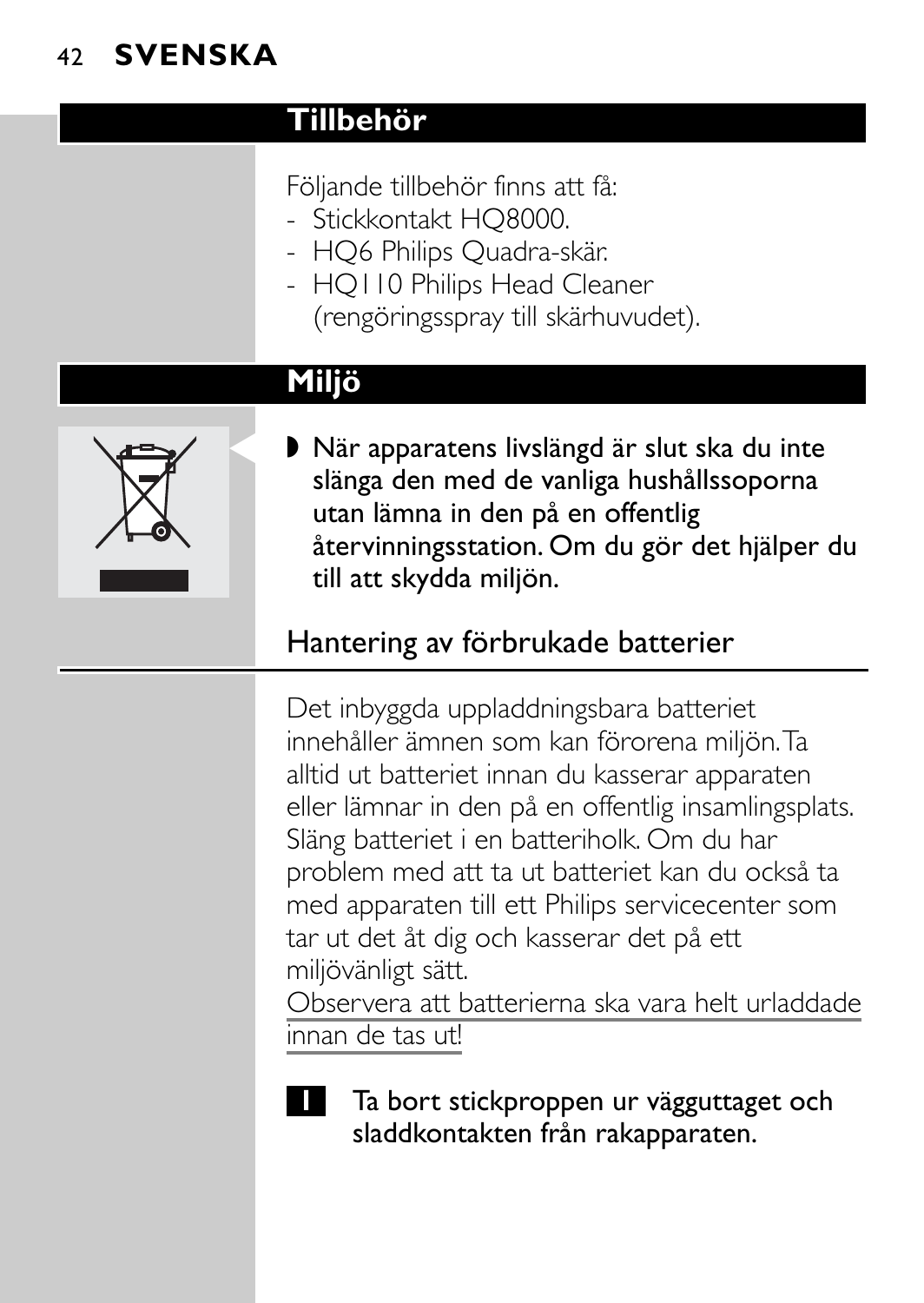

2 Låt rakapparaten gå tills den stannar, öppna trimmern, lossa skruvarna och öppna rakapparaten.

#### **3** Tag bort batterierna. Anslut inte rakapparaten till elnätet när batterierna har tagits ut.

#### **Garanti & service**

Om du behöver service eller information eller har något problem kan du söka upp Philips webbsida på adressen www.philips.com eller kontakta Philips kundtjänst i ditt land (rätt telefonnummer finner du i världsgarantibroschyren). Om det inte finns någon kundtjänst i ditt land ska du vända dig till din lokala återförsäljare eller kontakta serviceavdelningen på Philips Domestic Appliances and Personal Care BV.

## **Felsökning**

#### **1** Dåligt rakresultat

- <sup>B</sup> *Orsak 1: skären är smutsiga.*
- <sup>B</sup> *Rakapparaten har inte sköljts av i tillräckligt varmt vatten eller tillräckligt länge.*
- ◗ Rengör rakapparaten ordentligt innan du fortsätter raka dig (se Rengöring och underhåll).
- <sup>B</sup> *Orsak 2: långa skäggstrån hindrar skären från att fungera korrekt.*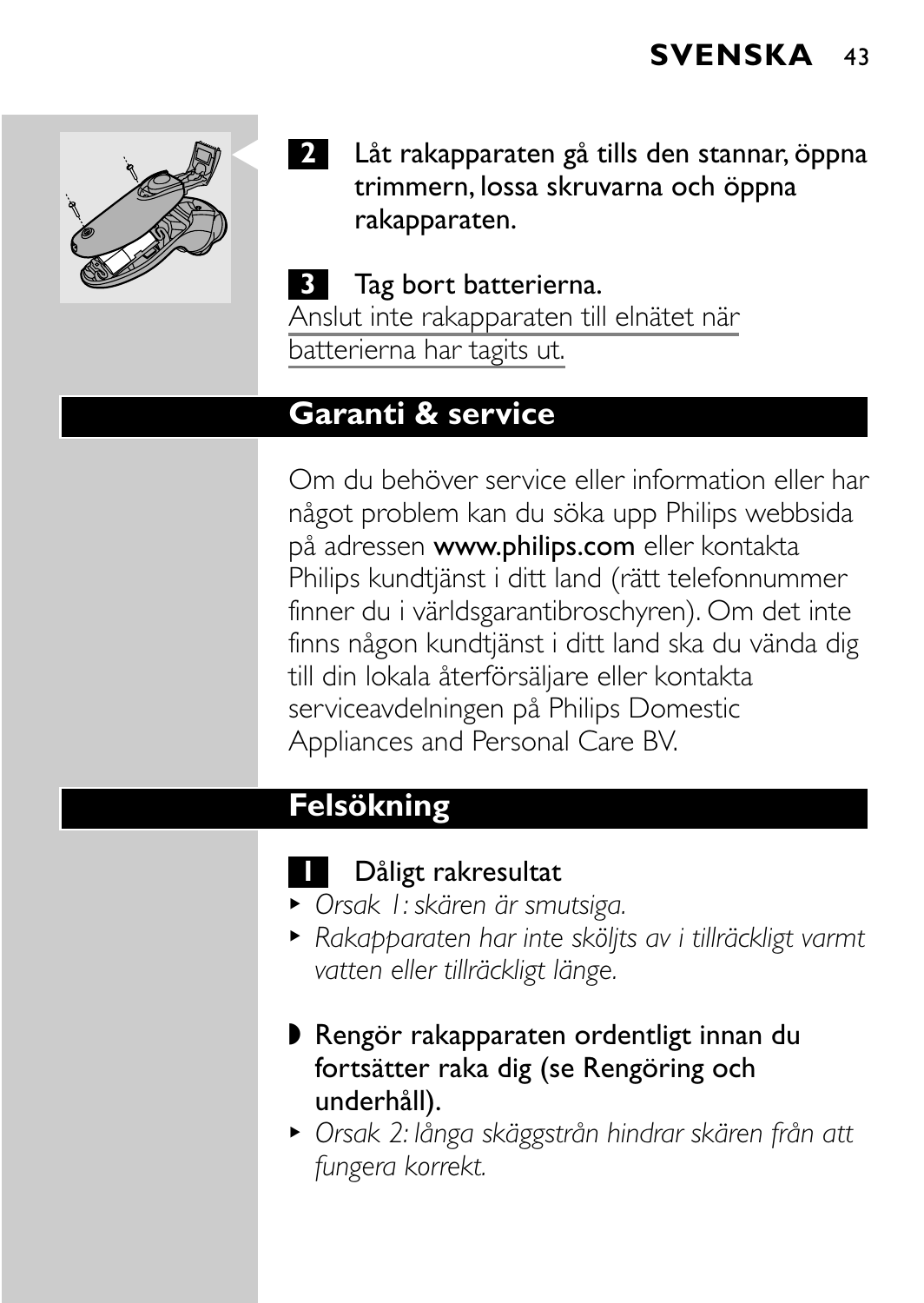#### 44 **SVENSKA**

- ◗ Rengör knivarna och lamellhylsorna med den medlevererade borsten. Se kapitlet 'Rengöring och underhåll', avsnittet 'Var sjätte månad: skären'.
- <sup>B</sup> *Orsak 3: skären är skadade eller slitna.*
- ◗ Byt ut skären. Se kapitlet 'Byte'.
- **2** Rakapparaten fungerar inte när man trycker på på/av-knappen
- <sup>B</sup> *Orsak 1: batterierna är inte laddade.*
- ◗ Laddning av batterierna. Se kapitlet 'Laddning'.
- <sup>B</sup> *Orsak 2: rakapparaten är inte ansluten till elnätet.*
- ◗ Sätt in stickproppen i vägguttaget.
- **3** Skärhuvudet har lossnat från rakapparaten <sup>B</sup> *Orsak: skärhuvudet sitter inte som det ska.*



■ Om skärhuvudet har lossnat ska du kontrollera om låsfjädern fortfarande sitter som den ska, d.v.s. att den inte har lossnat och att inga sprickor eller skador syns. Om låsfjädern sitter som den ska är det lätt att sätta tillbaka skärhuvudet igen. Men om den har lossnat eller skadats ska du kontakta din Philipsåterförsäljare eller närmaste Philips serviceombud för att undvika att skada rakapparaten.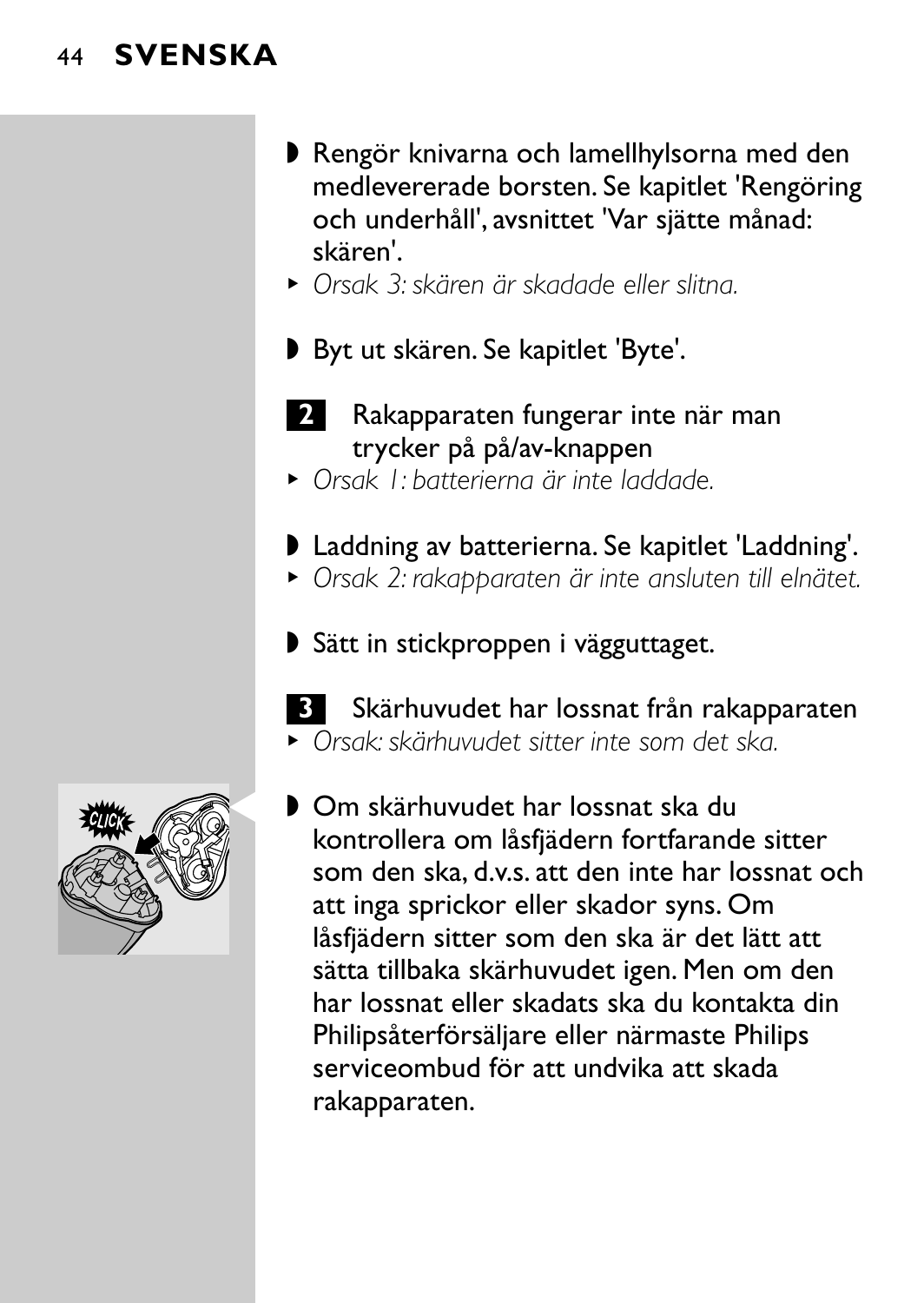#### **Lataus**

Lue tämä käyttöohje huolellisesti ennen laitteen käyttöönottoa ja säilytä ohje vastaisen varalle.

- ◗ Käytä vain mukana tulevaa verkkolaitetta.
- ◗ Voit myös ajaa parran lataamatta liittämällä parranajokoneen pistorasiaan.
- ◗ Älä pidä laitetta liitettynä verkkovirtaan yli 24 tuntia.
- ◗ Älä käytä vahingoittunutta verkkolaitetta.
- ◗ Jos verkkolaite on vahingoittunut, vaihda sen tilalle oman turvallisuutesi vuoksi vain alkuperäistyyppiä oleva verkkolaite.
- ▶ Pidä huoli, ettei verkkolaite pääse kastumaan.
- ◗ Työnnä pistoke parranajokoneeseen.
- ◗ Älä lataa parranajokonetta suljetussa säilytyspussissa.
- ▶ Laite täyttää kansainvälisesti hyväksytyt IEC:n turvamääräykset ja se voidaan puhdistaa turvallisesti vesihanan alla.

Var försiktig med varmt vatten. Kontrollera alltid att vattnet inte är för varmt för att förhindra att du bränner dina händer.

#### ◗ Irrota laite sähköverkosta aina ennen sen puhdistamista vesihanan alla.

## **Käyttö**

Varmista, että laitteen virta on katkaistu, ennen kuin alat ladata sitä.

Kun lataat parranajokoneen ensimmäisen kerran tai pitkän käyttötauon jälkeen, lataa sitä



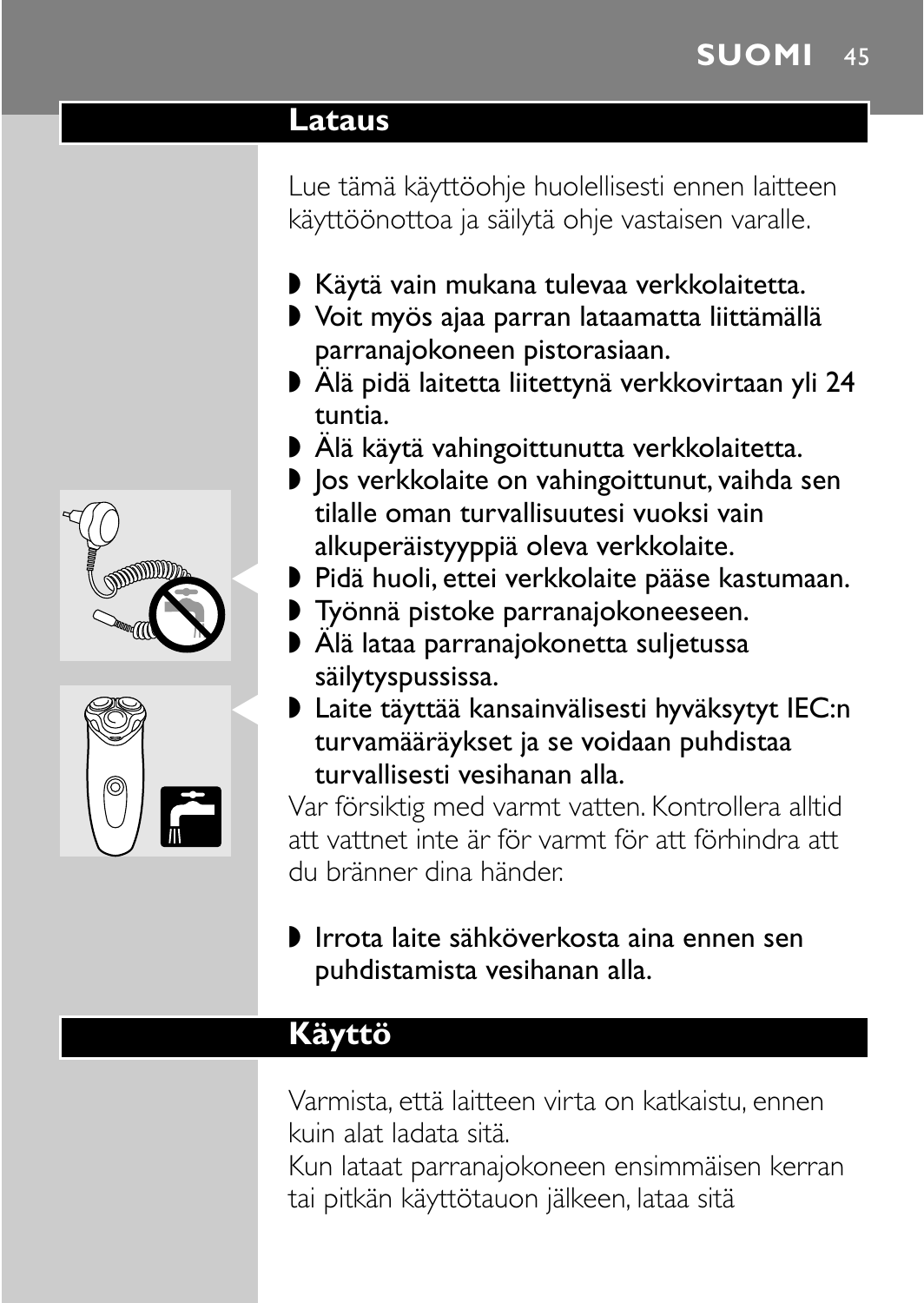#### 46 **SUOMI**

keskeytyksettä 4 tuntia. Normaalisti lataus kestää noin 1 tunnin.

Voit myös ajaa parran lataamatta liittämällä parranajokoneen pistorasiaan.

Älä pidä laitetta liitettynä verkkovirtaan yli 24 tuntia.

# Latausilmaisimet

# **Käyttö**

▶ Kun alat ladata tyhjää parranajokonetta, vihreä merkkivalo syttyy.

# **Akut ladattu täyteen**

▶ Kun akut on ladattu täyteen, vihreä merkkivalo alkaa vilkkua.

#### Lataaminen

Lataa laite, kun moottori pysähtyy tai alkaa käydä hitaammin.

Älä lataa parranajokonetta suljetussa säilytyspussissa.

C **<sup>1</sup>** Työnnä pistoke parranajokoneeseen.





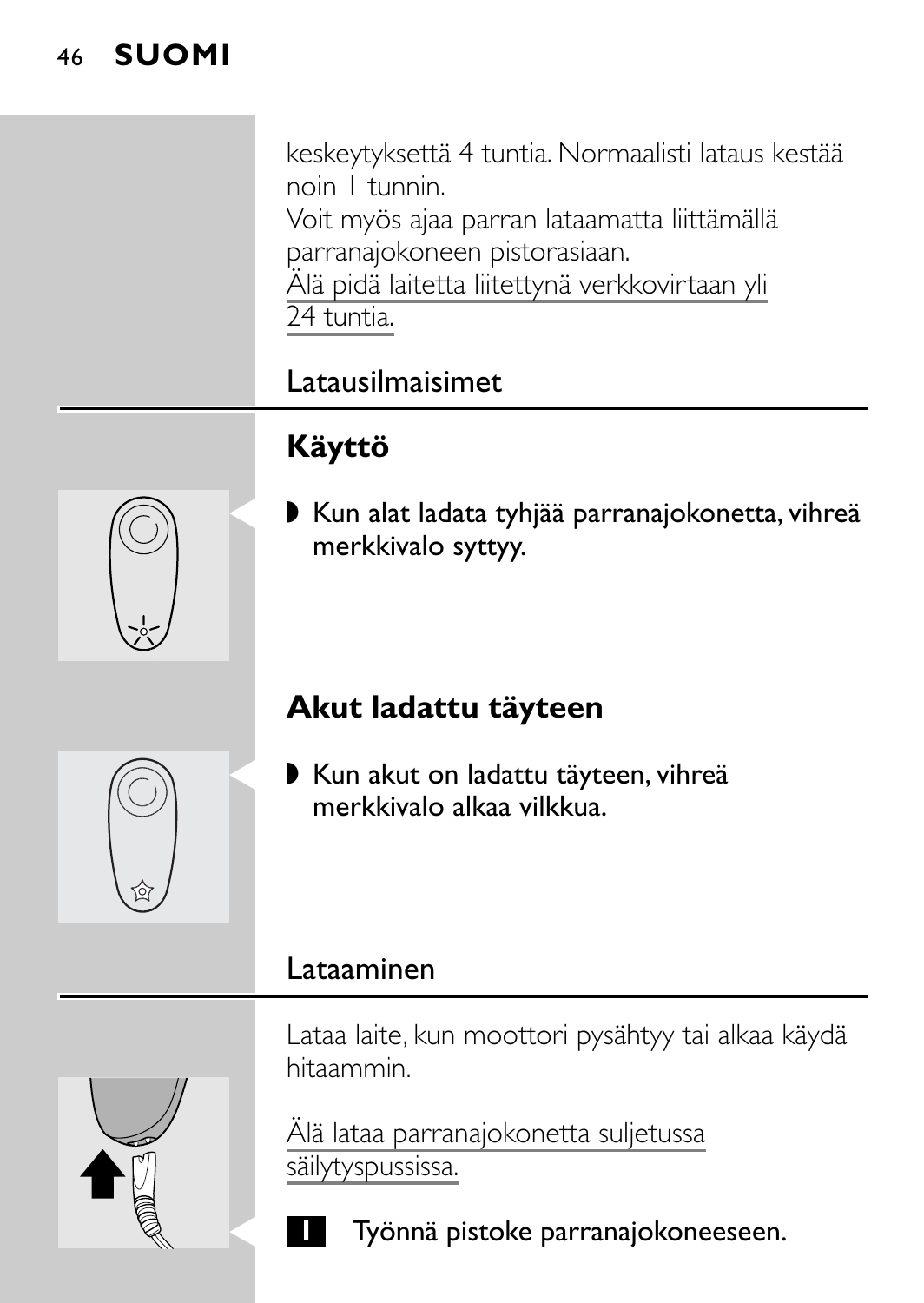

**3** Irrota verkkolaite pistorasiasta ja vedä pistoke irti parranajokoneesta, kun akut on ladattu täyteen.

#### Ajoaika ilman johtoa

Täyteen ladatun parranajokoneen ajoaika ilman johtoa on noin 70 minuuttia.

## **Käyttö**

## Säilytys

**1** Laite voidaan säilyttää mukana tulevassa pussissa (vain HQ7815).



C **<sup>2</sup>** Liikuta ajopäätä nopeasti iholla. Käytä sekä suoria vetoja että pyöriviä liikkeitä.

Paras ajotulos saadaan kasvojen ihon ollessa kuiva. Ihon tottuminen uuteen parranajotapaan voi kestää kaksi, kolme viikkoa.

- 
- **3** Stäng av rakapparaten genom att trycka på av/på-knappen en gång.
- C **<sup>4</sup>** Pane suojus ajopäähän aina käytön jälkeen suojaamaan teräyksiköitä.

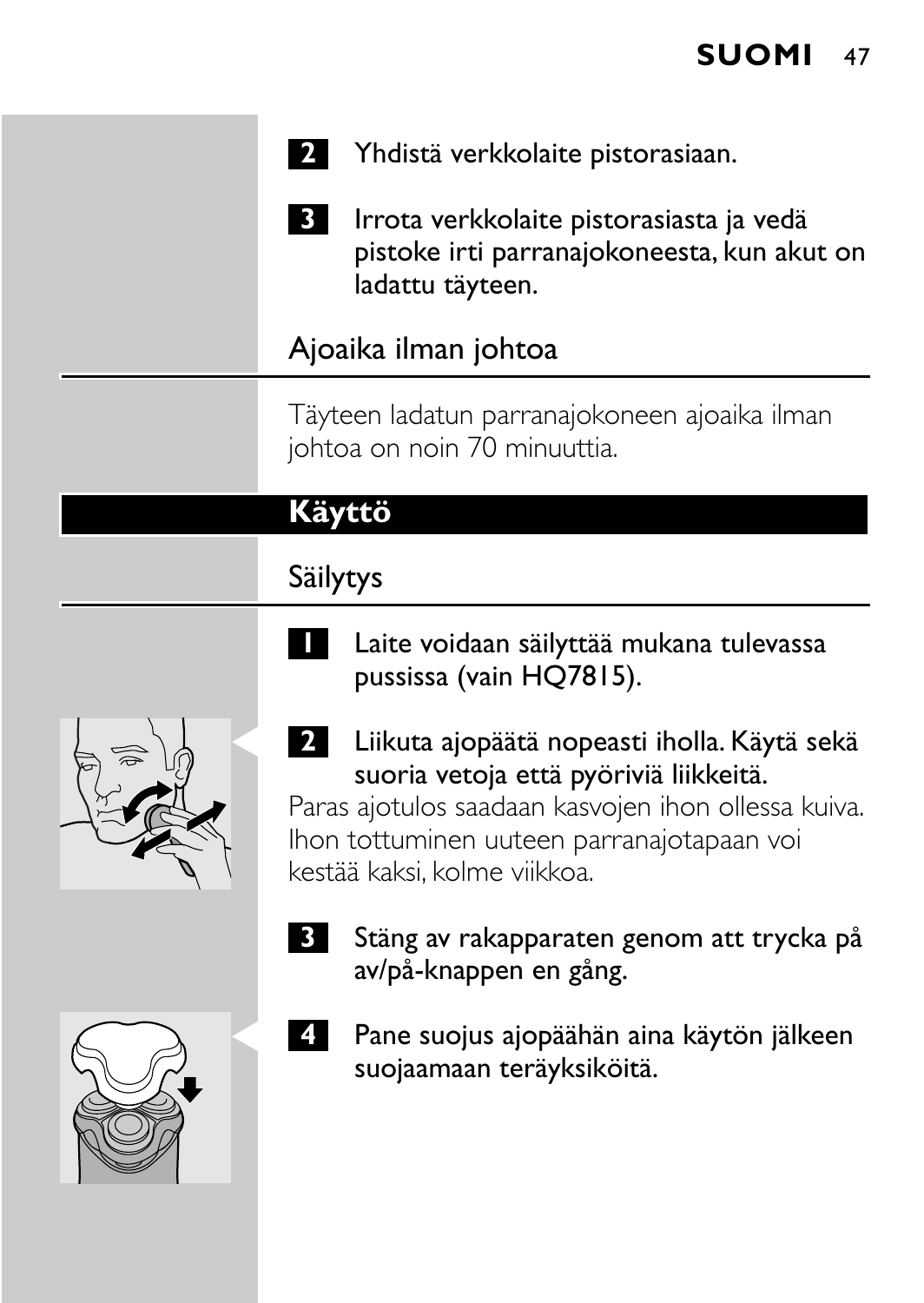## 48 **SUOMI**



Pulisonkien ja viiksien muotoiluun.

#### C **<sup>1</sup>** Avaa rajain työntämällä liukukytkintä ylöspäin.

Rajain voidaan käynnistää moottorin käydessä.

#### **Puhdistus ja hoito**

Vaihda teräyksiköt (terät + teräsäleiköt) joka toinen vuosi, niin ajotulos pysyy mahdollisimman hyvänä.

Helpoin ja hygieenisin tapa puhdistaa laite on huuhdella ajopää ja partakammio kuumalla vedellä aina kun olet käyttänyt parranajokonetta. Katkaise parranajokoneesta virta, irrota verkkolaite pistorasiasta ja vedä pistoke irti parranajokoneesta.

# Joka päivä: ajopää ja partakammio





- **1** Katkaise parranajokoneesta virta, irrota verkkolaite pistorasiasta ja vedä pistoke irti parranajokoneesta.
- C **<sup>2</sup>** Paina irrotuspainiketta (1) ja avaa ajopää (2).
- C **<sup>3</sup>** Puhdista ajopää ja partakammio huuhtelemalla niitä jonkin aikaa kuumalla vedellä.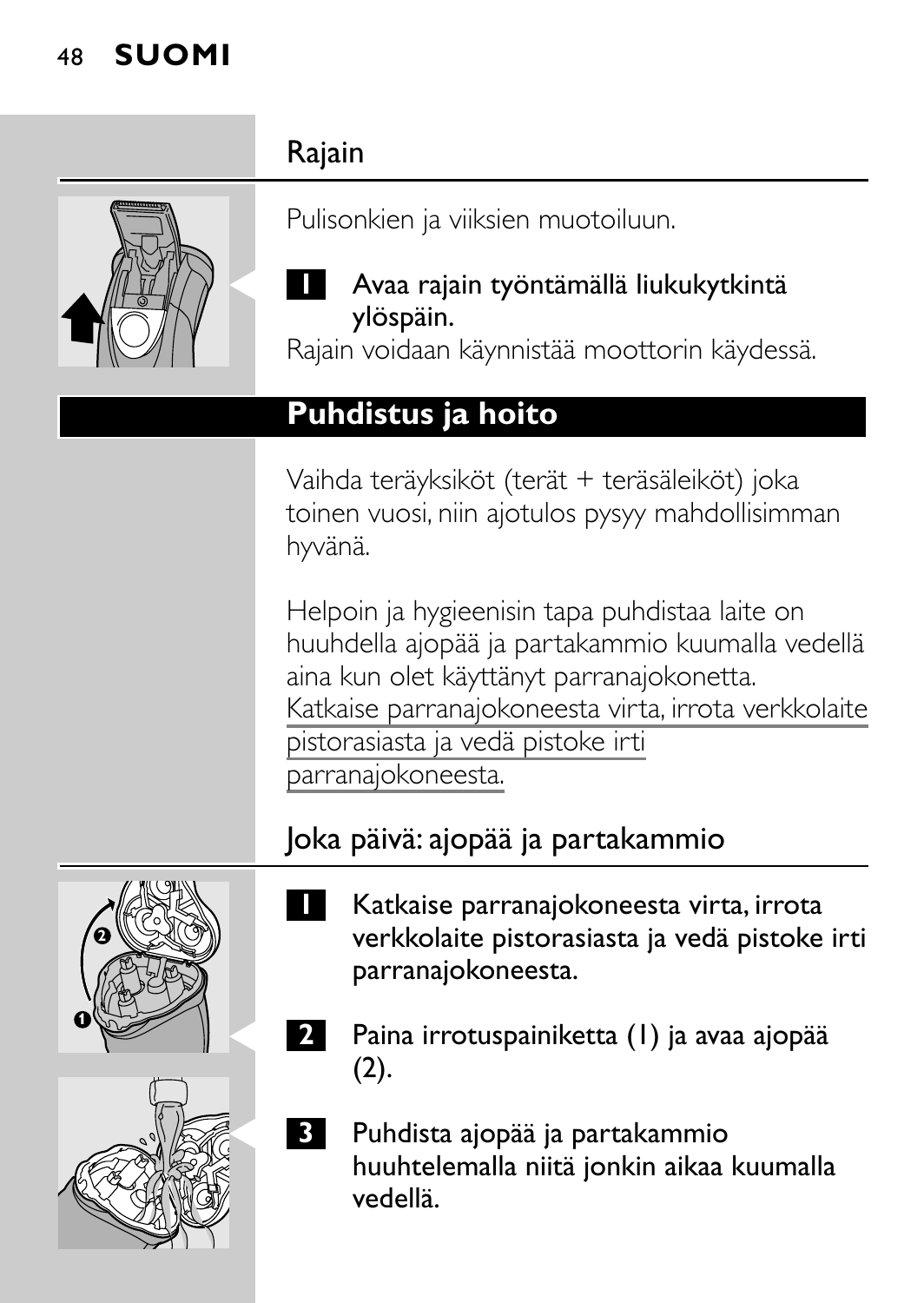

**4** Stäng skärhuvudet och skaka av det vatten som finns kvar.

Torka aldrig skärhuvudet med en handduk eller papper eftersom det kan skada skären.

# C **<sup>5</sup>** Öppna skärhuvudet på nytt och låt det vara öppet tills det har torkat helt.

Voit puhdistaa partakammion myös ilman vettä käyttämällä mukana tulevaa harjaa.

# Kuuden kuukauden välein: teräyksiköt

- **1 2**
	- C **<sup>1</sup>** Avaa ajopää, kierrä ratasta vastapäivään (1) ja poista kehikko (2).



C **<sup>2</sup>** Puhdista terät ja teräsäleiköt mukana tulevalla harjalla.

Puhdista kerralla vain yksi terä ja teräsäleikkö, sillä ne on hiottu pareittain. Jos sekoitat terät ja teräsäleiköt keskenään, saattaa kestää useita viikkoja ennen kuin ajotulos on palautunut ennalleen.

- **3** Laita teräyksiköt takaisin ajopäähän.Aseta kehikko paikalleen ajopäähän, paina ratasta (1) ja käännä samalla myötäpäivään (2) (katso myös kohtaa Varaosat).
- 
- **4** Sulje ajopää.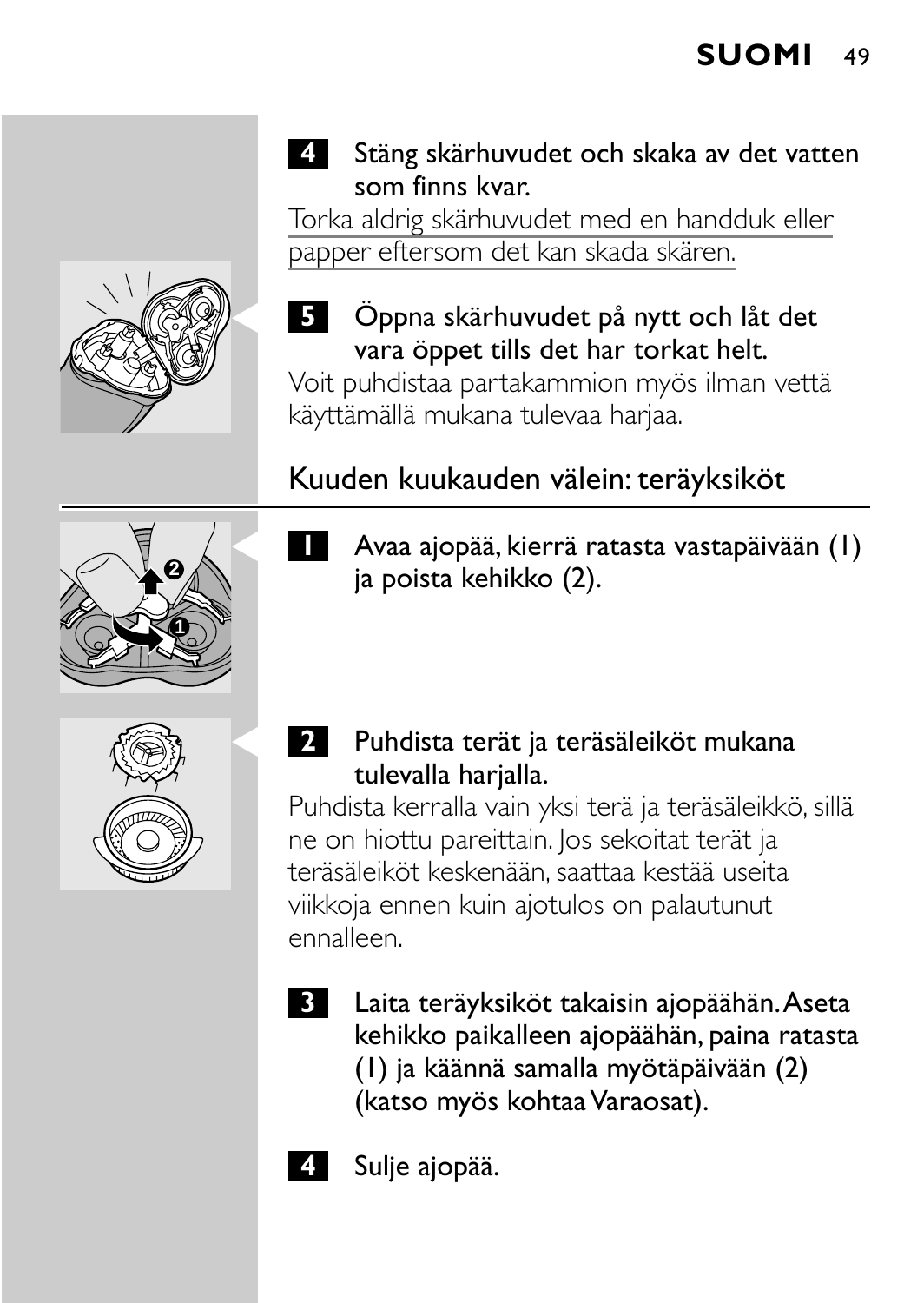## 50 **SUOMI**

## Rajain





Puhdista rajain joka käyttökerran jälkeen.



2 Puhdista rajain mukana tulevalla harjalla.



# **Säilytys**

- ▶ Pane suojus ajopäähän suojaamaan teräyksiköitä.
- ◗ Laite voidaan säilyttää mukana tulevassa pussissa.

#### **Varaosat**

Akkujen hävittäminen

Vaihda rikkoutuneiden tai kuluneiden teräyksiköiden tilalle vain alkuperäiset HQ6 Philips Quadra -teräyksiköt.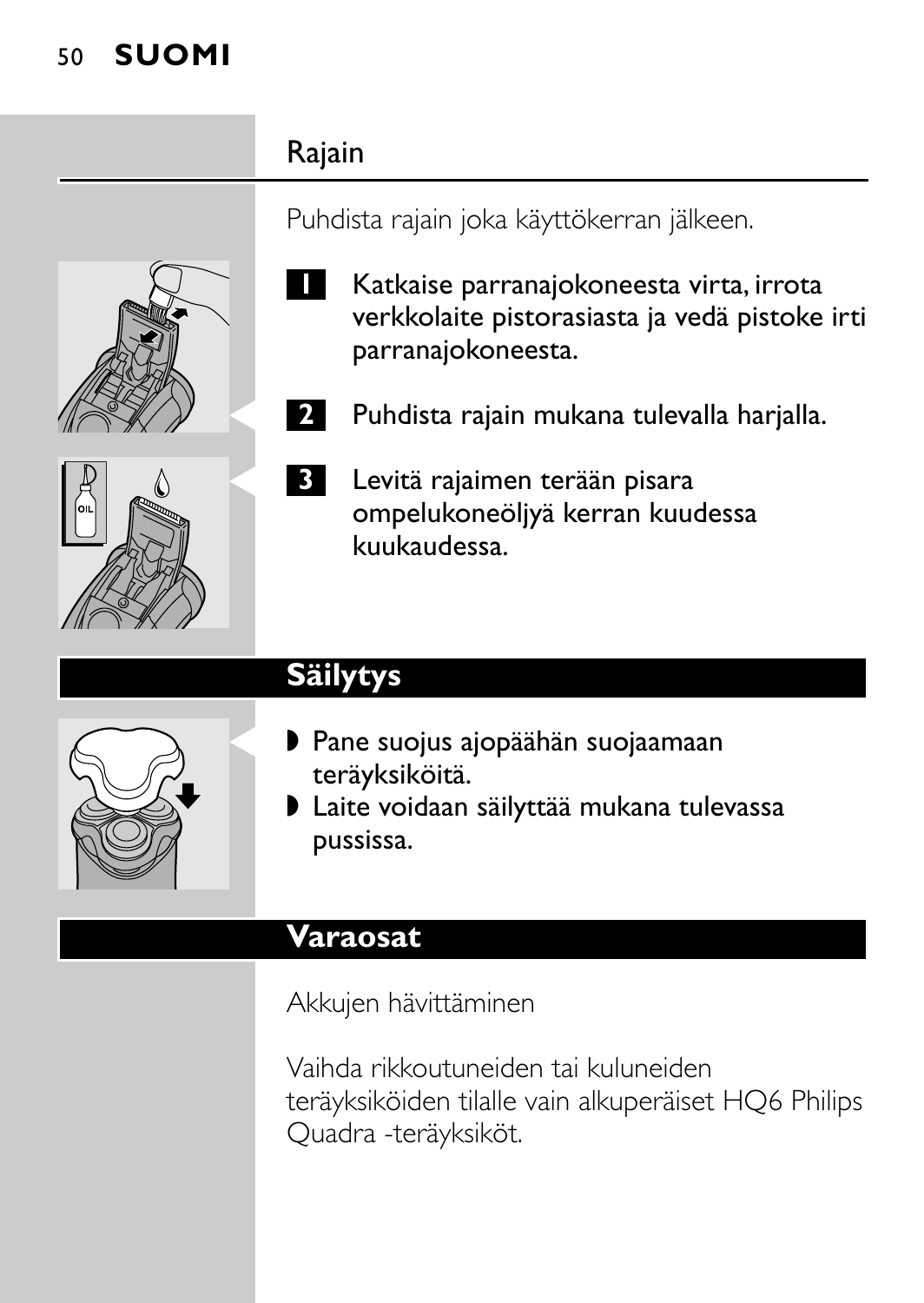



**2** Paina irrotuspainiketta (1) ja avaa ajopää  $(2).$ 







**B** Poista akut.

**4** Poista teräyksiköt ja aseta uudet paikalleen ajopäähän siten, että pienireikäiset osat osoittavat ajopään keskellepäin.

Pidä huoli, että teräyksiköt asettuvat kunnolla syvennyksiin.

- **5** Aseta kehikko takaisin ajopäähän, paina ratasta (1) ja kierrä samalla myötäpäivään (2).
- **6** Sulje ajopää.

# **Tarvikkeet**

Saatavilla on seuraavia tarvikkeita:

- HQ8000-verkkolaite
- HQ6 Philips Quadra -teräyksiköt
- HQ110 Philips Head Cleaner (ajopäänpuhdistussuihke)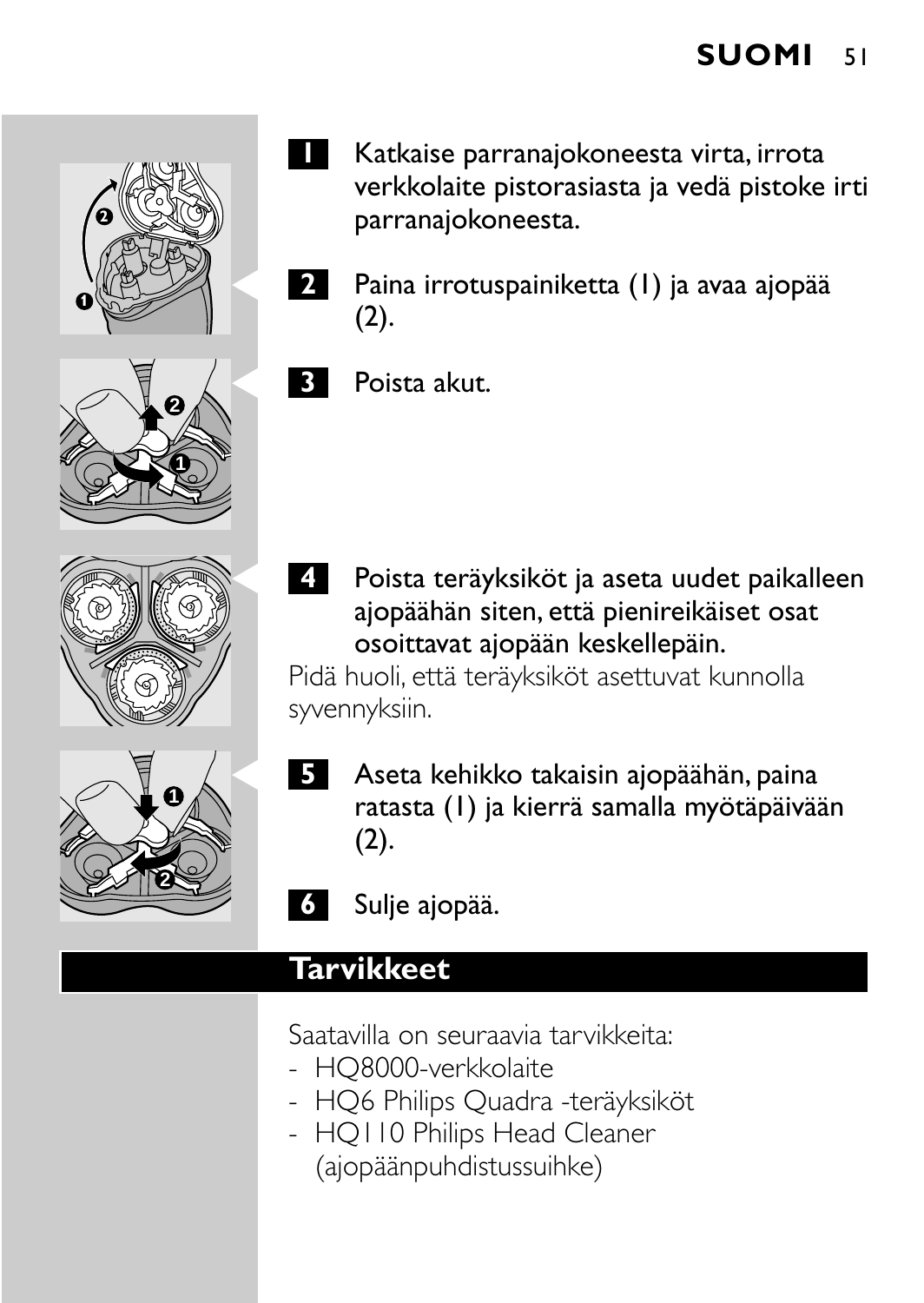# 52 **SUOMI**



### **Ympäristöasiaa**

▶ Älä hävitä loppuun käytettyä laitetta tavallisen kotitalousjätteen mukana, vaan toimita se asianmukaiseen keräyspisteeseen. Näin autat suojelemaan ympäristöä.

## Akkujen hävittäminen

Sisäänrakennettu akku sisältää aineita, jotka voivat olla ympäristölle haitallisia. Poista akku ennen laitteen hävittämistä tai keräyspisteeseen toimittamista ja toimita se asianmukaiseen akkujen ja paristojen keräyspisteeseen.Voit myös viedä laitteen Philips Kodinkoneiden valtuuttamaan huoltoliikkeeseen, jossa akku irrotetaan ja hävitetään ympäristön kannalta turvallisesti. Irrota akut vasta kun ne ovat aivan tyhjät.

**1** Irrota verkkolaite pistorasiasta ja vedä pistoke irti parranajokoneesta.



2 Anna parranajokoneen käydä niin kauan kunnes moottori pysähtyy, avaa rajain, kierrä ruuvit auki ja avaa parranajokoneen kotelo.

#### **3** Poista akut.

Älä liitä parranajokonetta takaisin pistorasiaan sen jälkeen kun akut on poistettu.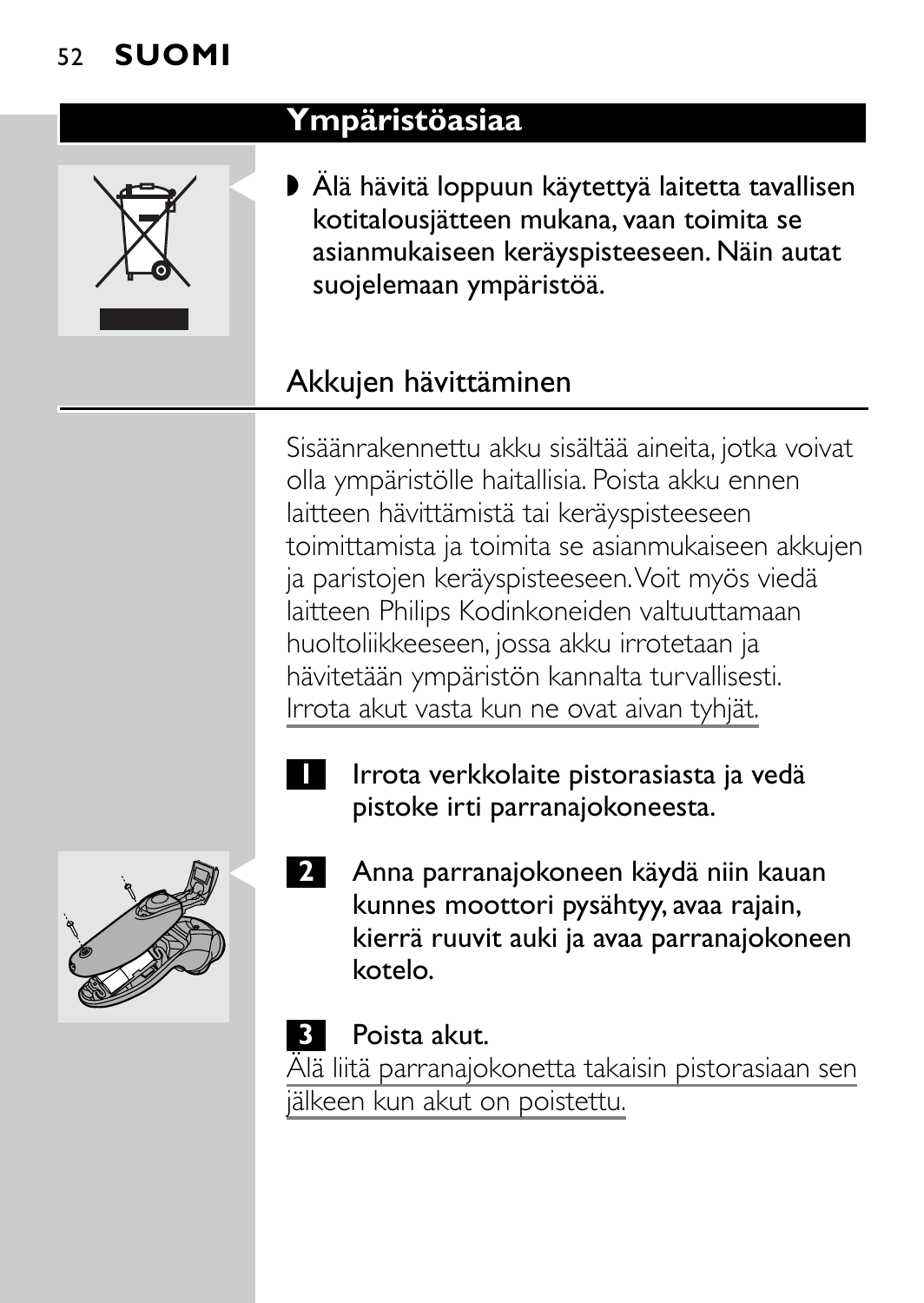#### **Takuu & huolto**

Jos haluat lisätietoja tai laitteen suhteen on ongelmia, käy Philipsin Internet-sivuilla osoitteessa www.philips.com tai ota yhteys Philipsin asiakaspalveluun (puhelinnumero löytyy takuulehtisestä).Voit myös ottaa yhteyden Philipsmyyjään tai Philips Kodinkoneiden valtuuttamaan huoltoliikkeeseen tai suoraan Philips Domestic Appliances and Personal Care BV:n huoltoosastoon.

## **Tarkistusluettelo**

## **1** Huono ajotulos

- <sup>B</sup> *Syy 1:Ajopäät ovat likaiset.*
- <sup>B</sup> *Ajopäätä ei ole huuhdeltu riittävän kuumalla vedellä tai riittävän kauan.*
- ◗ Puhdista parranajokone perusteellisesti, ennen kuin jatkat parranajoa (katso kohtaa Puhdistus ja hoito).
- <sup>B</sup> *Syy 2: Pitkät partakarvat tukkivat ajopäät.*
- ◗ Puhdista terät ja teräsäleiköt mukana tulevalla harjalla. Katso kohdan Puhdistus ja hoito osaa Kuuden kuukauden välein: teräyksiköt.
- <sup>B</sup> *Syy 3:Teräyksiköt ovat vahingoittuneet tai kuluneet.*
- ◗ Vaihda teräyksiköt. Katso kohtaa Vaihto.



- **2** Parranajokone ei toimi kun käynnistyspainiketta painetaan.
- <sup>B</sup> *Syy 1: akut ovat tyhjät.*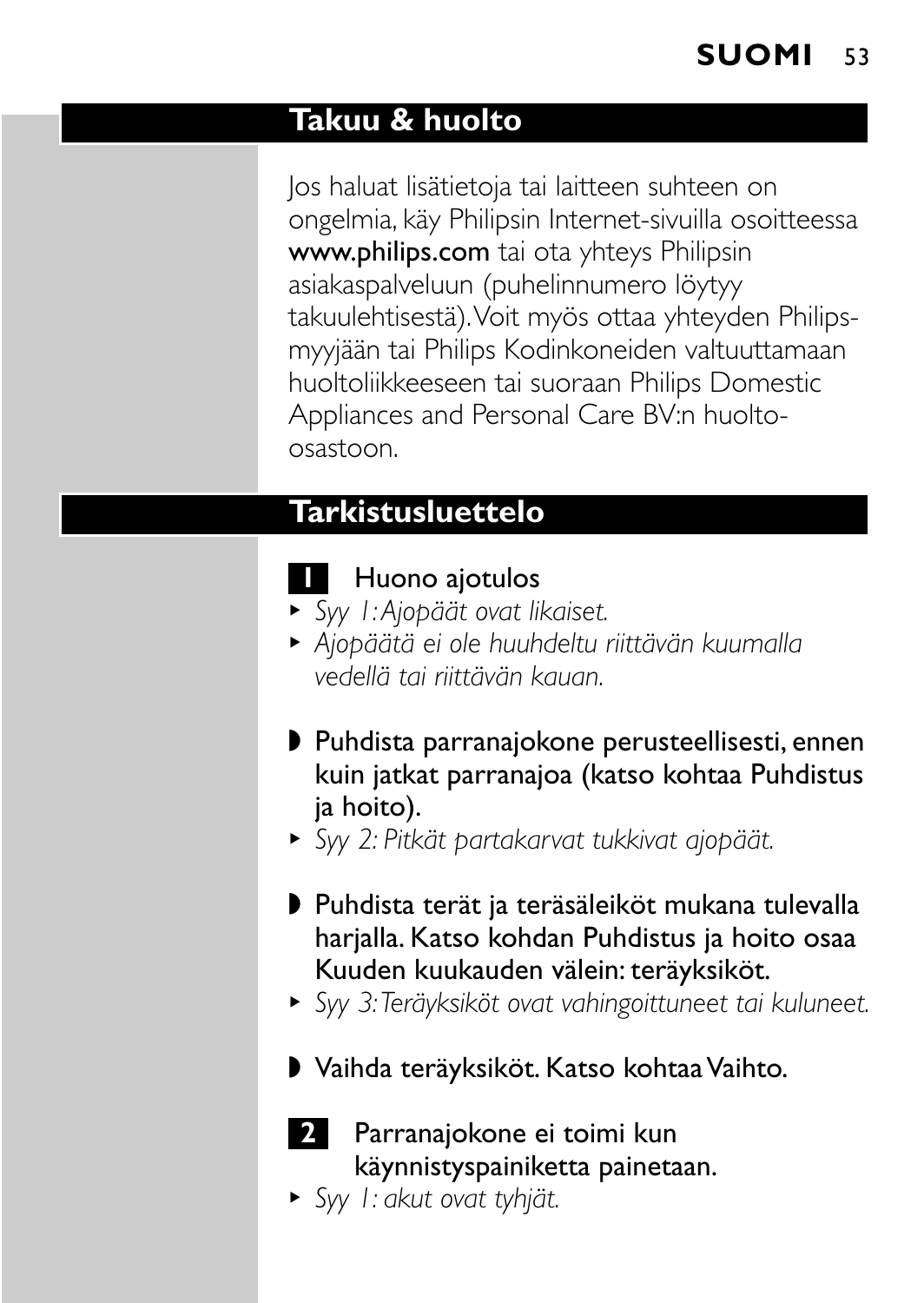### 54 **SUOMI**



- ◗ Lataa akut. Katso kohtaa Lataus.
- <sup>B</sup> *Syy 2: parranajokonetta ei ole liitetty sähköverkkoon.*
- ◗ Yhdistä verkkolaite pistorasiaan.
- **3** Ajopää on irronnut parranajokoneesta <sup>B</sup> *Syy: ajopäätä ei ole asetettu oikein paikalleen.*
- ▶ |os ajopää irtoaa kokonaan laitteesta, tarkasta onko jousisarana silti kunnolla kiinni, eli ettei se ole irti eikä siinä näy halkeamia tai vaurioita. Jos jousisarana on kunnolla kiinni, ajopää on helppoa panna takaisin paikalleen. Jos taas jousisarana on irronnut, haljennut tai vaurioitunut, ota yhteys Philips-myyjään tai Philips Kodinkoneiden valtuuttamaan huoltoliikkeeseen, ettei itse laite vahingoitu.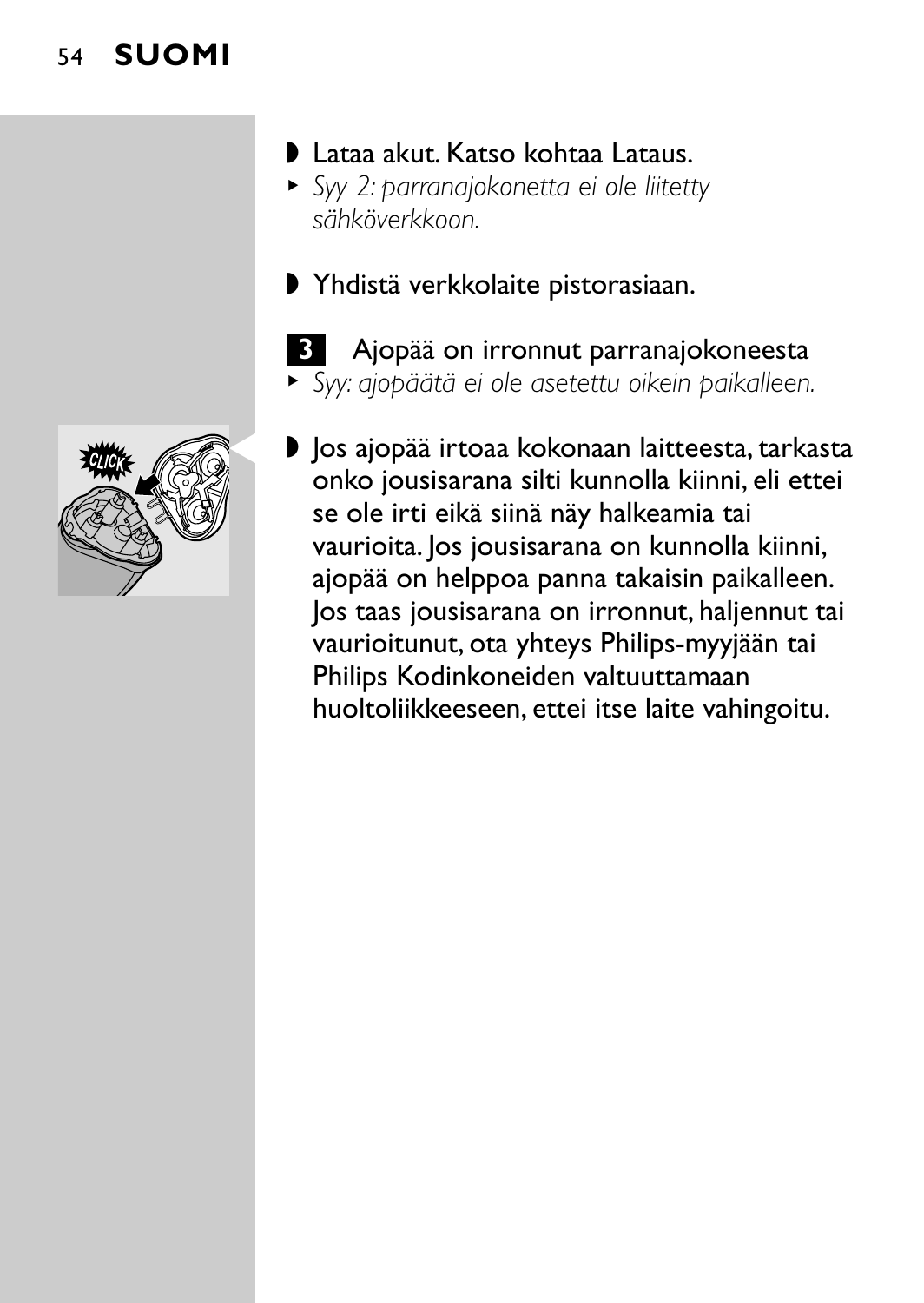# **Vigtigt**

Læs brugsvejledningen omhyggeligt igennem, inden apparatet tages i brug, og gem den til eventuelt senere brug.

- ◗ Brug kun det medleverede net/transformerstik.
- ◗ Net/transformerstikket omformer 100-240 Volt til en lav sikkerhedsspænding under 24 Volt.
- ◗ Netstikket indeholder en transformer. Derfor må det aldrig klippes af og udskiftes med et andet stik, da dette ved efterfølgende brug kan være meget risikabelt.
- ◗ Brug ikke net/transformerstikket, hvis det er beskadiget.
- ◗ Hvis net/transformerstikket beskadiges, må det kun udskiftes med et originalt stik af samme type for at undgå enhver risiko ved efterfølgende brug.
- ▶ Sørg for, at net/transformerstikket ikke bliver vådt.
- ◗ Shaveren skal oplades, opbevares og anvendes ved en temperatur mellem 5°C og 35°C.
- ◗ Shaveren må ikke oplades, når den ligger i et lukket etui.
- ▶ Produktet opfylder de internationalt godkendte IEC-sikkerhedsregler og kan skylles under rindende vand uden risiko.

Vær forsigtig med varmt vand. Kontrollér altid, at vandet ikke er for varmt, så du ikke skolder dine hænder.



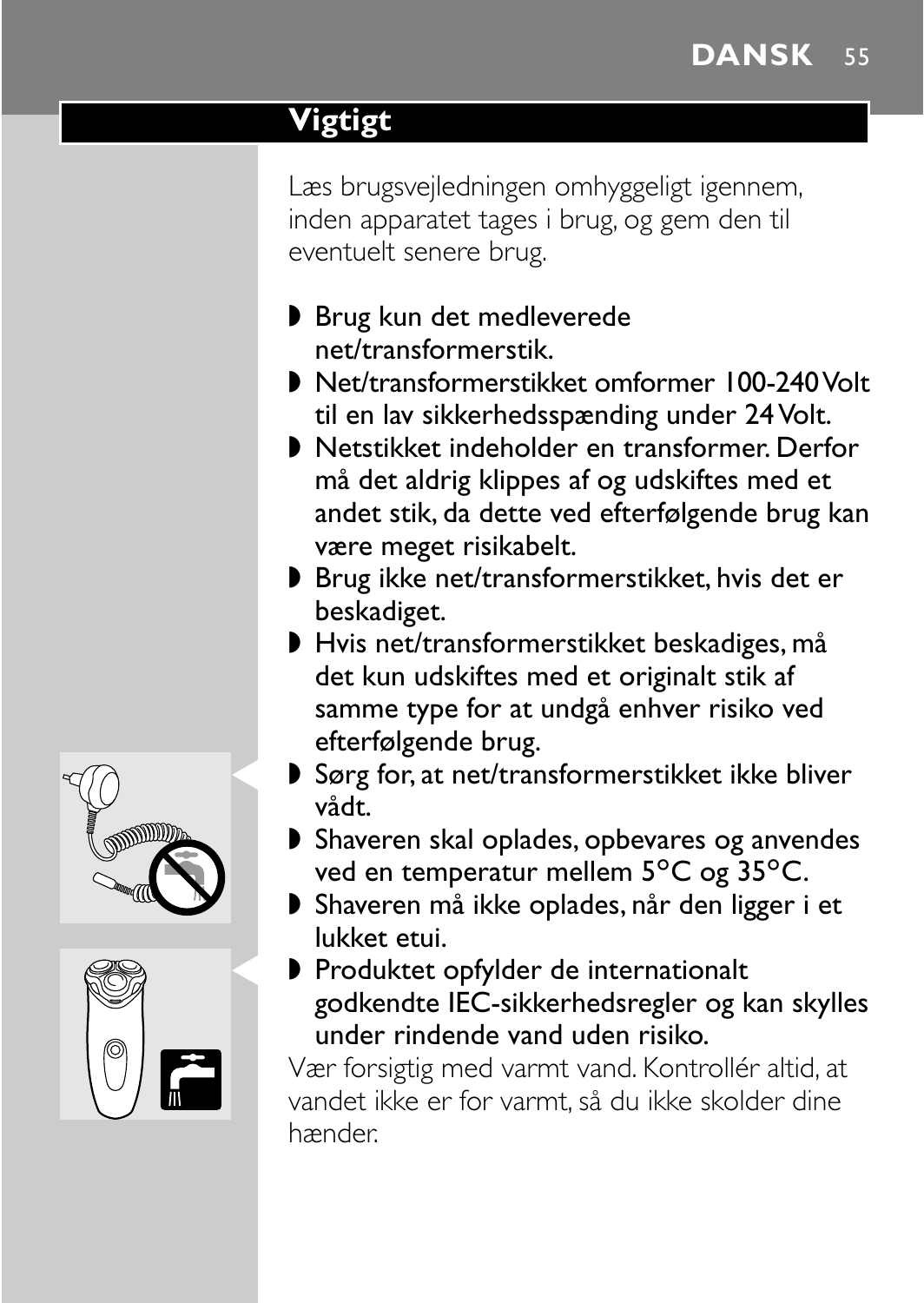◗ Tag altid stikket ud af stikkontakten og det lille stik ud af shaveren, inden den skylles under vandhanen.

## **Opladning**

Sørg for, at shaveren er slukket, inden opladningen påbegyndes.

Første gang shaveren tages i brug, eller hvis den ikke har været brugt i længere tid, skal den oplades uafbrudt i 4 timer. En genopladning tager normalt ca. 1 time.

Shaveren kan også anvendes uden opladning ved at slutte den til lysnettet.

Lad ikke shaveren være konstant tilsluttet lysnettet i mere end 24 timer.

# Opladningsindikationer

# **Opladning**

▶ Så snart opladning af den afladede shaver påbegyndes, tænder den grønne lysdiode.

# **Fuldt opladede batterier**

▶ Når batterierne er fuldt opladede, begynder den grønne lysdiode at blinke.



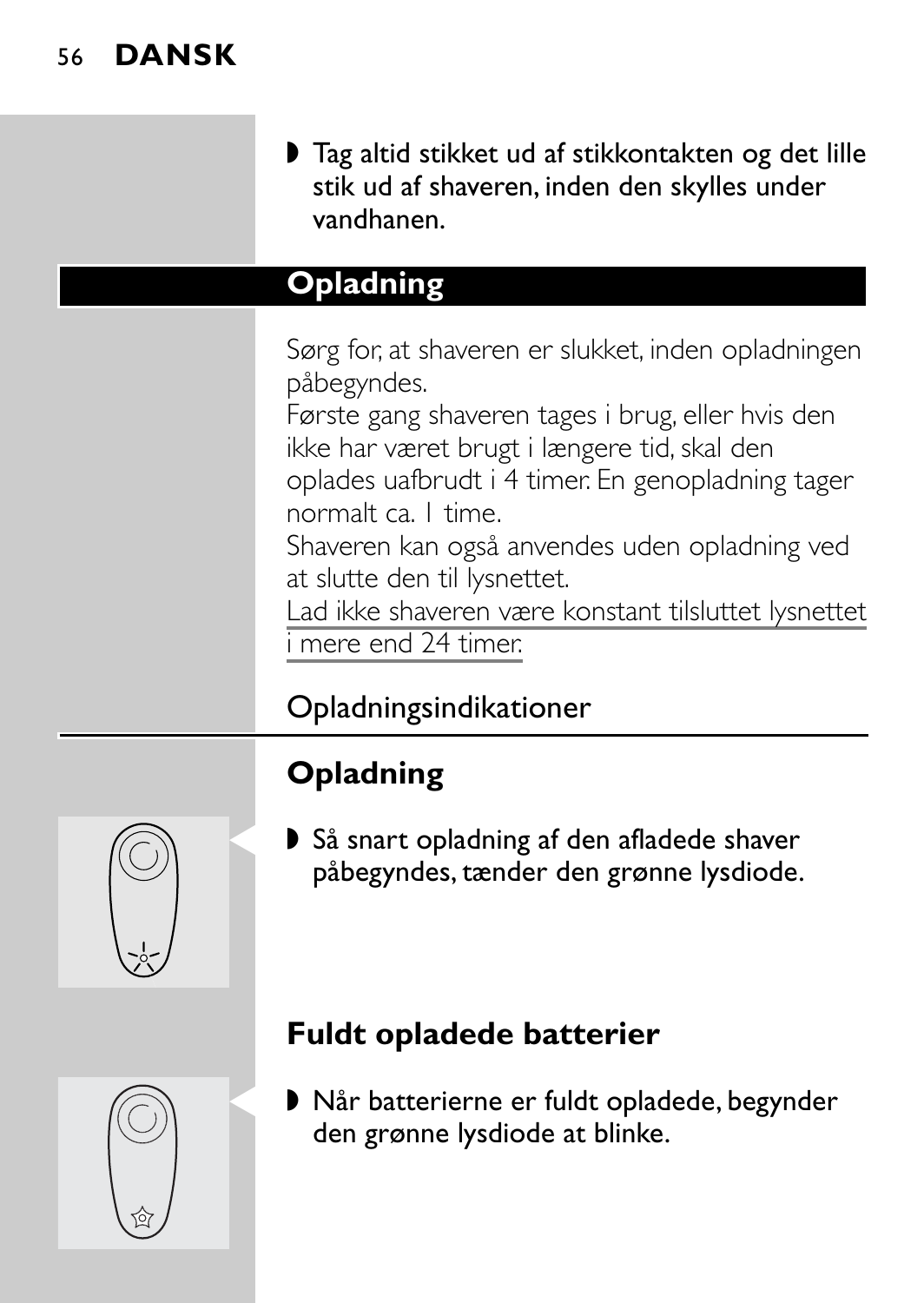# **Opladning**

Genoplad shaveren, når motoren stopper eller begynder at køre langsommere.

Oplad aldrig shaveren, medens den ligger i et lukket etui.

- Sæt det lille stik på ledningen ind i shaveren.
- **2** Sæt net/transformerstikket i en stikkontakt.
- **3** Så snart batteriet er fuldt opladet, tages stikket ud af stikkontakten og det lille stik ud af shaveren.

#### Ledningsfri brugstid

En fuldt opladet shaver har en ledningsfri brugstid på op til 70 minutter.

#### **Sådan bruges apparatet**

#### Barbering



on/off-knappen. 2 Bevæg skærene hurtigt hen over huden.

**1** Tænd shaveren ved at trykke én gang på

Shaveren føres både i lige strøg og i cirkelbevægelser.

Resultatet bliver bedst, hvis huden er tør.

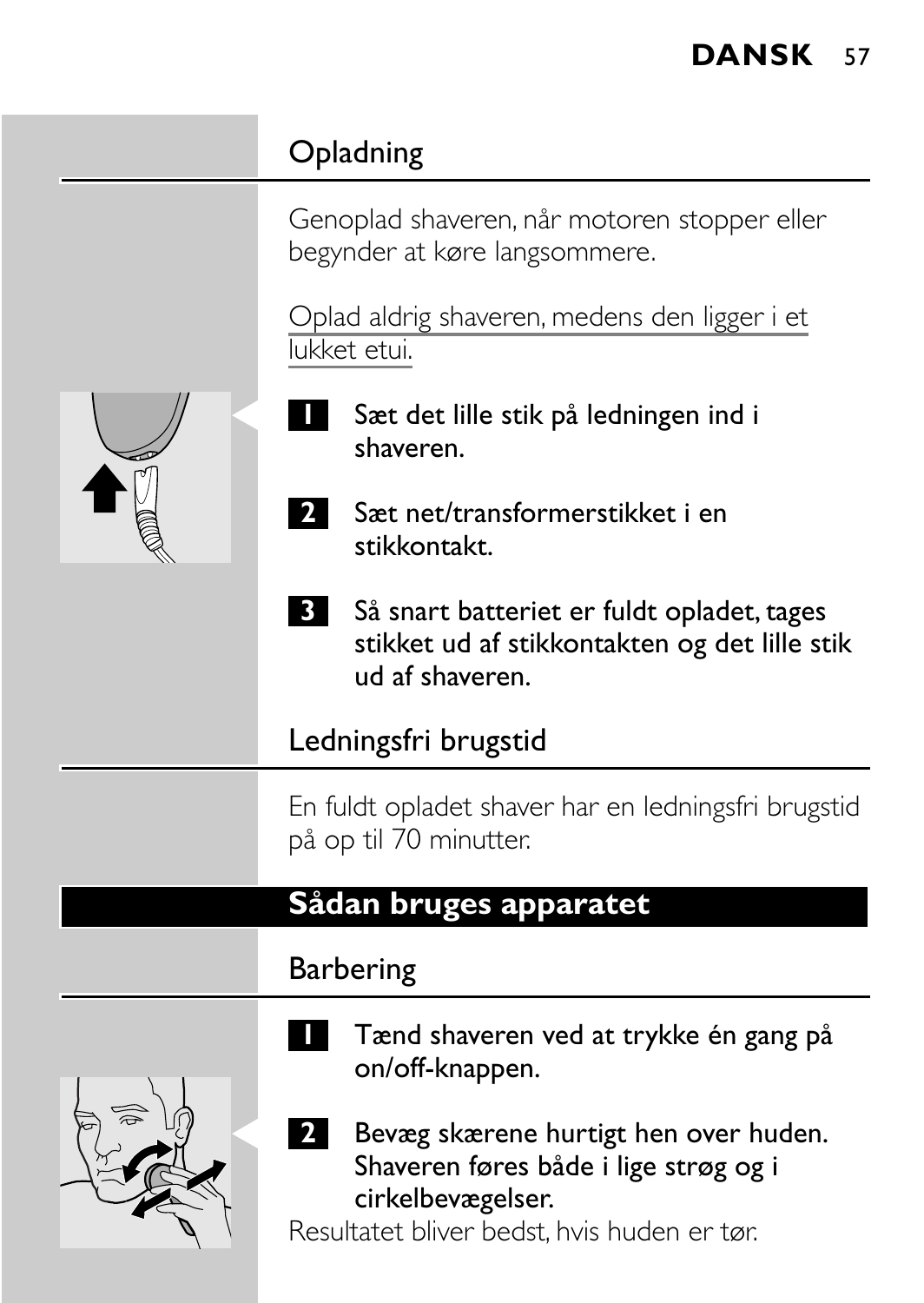Vær opmærksom på, at der kan gå 2-3 uger, før din hud helt har vænnet sig til Philips barberingssystemet.



- **3** Shaveren slukkes ved et enkelt tryk på on/off knappen.
- Sæt altid beskyttelseskappen på shaveren efter brug for at undgå beskadigelse af skærene.

#### Trimmer



Til pleje af bakkenbarter og moustache.

Trimmeren aktiveres ved at skubbe skydekontakten opad.

Trimmeren kan aktiveres, mens shaveren kører.

#### **Rengøring og vedligeholdelse**

Regelmæssig rengøring sikrer det bedste barberingsresultat.

Den letteste og mest hygiejniske måde at rengøre shaveren på er at skylle skærhoved og skægkammer under rindende, varmt vand - hver gang den har været i brug. Vær forsigtig med varmt vand. Kontrollér altid, at vandet ikke er for varmt, så du ikke skolder dine

hænder.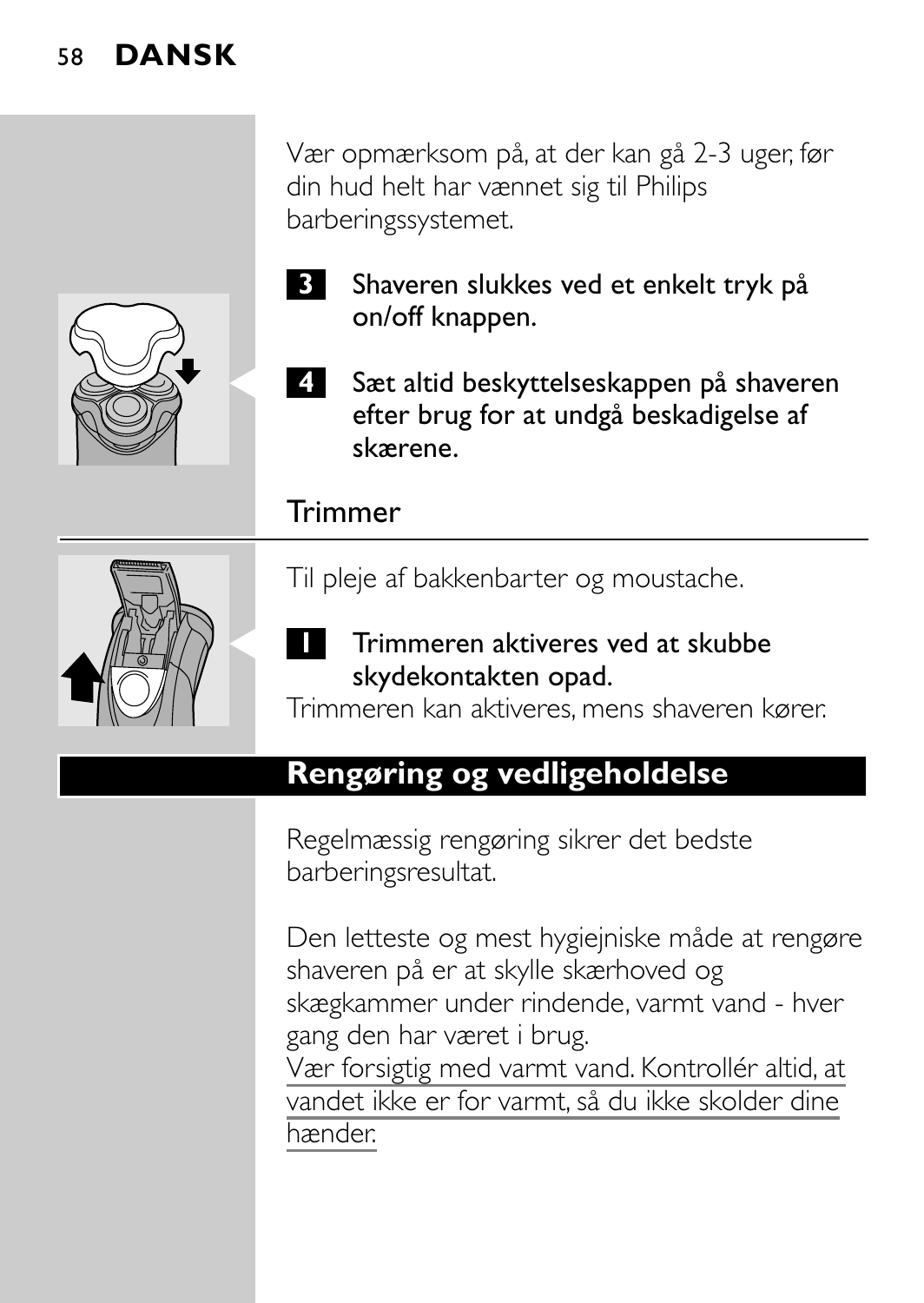## Hver dag: Skærhoved og skægkammer

**1** Sluk for shaveren, tag net/transformerstikket ud af stikkontakten og det lille stik ud af shaveren.





**4** Luk skærhovedet og ryst overskydende vand af.

Skærhovedet må ikke tørres med et håndklæde eller køkkenrulle, da dette kan beskadige skærene.

#### C **<sup>5</sup>** Luk skærhovedet op igen - og lad det være åbent - til shaveren er helt tør.

Skægkammeret kan også renses uden brug af vand ved hjælp af den medleverede børste.

#### Hver 6. måned: Skærene



Luk skærhovedet op, drej hjulet venstre om (1) og tag samlerammen af (2).







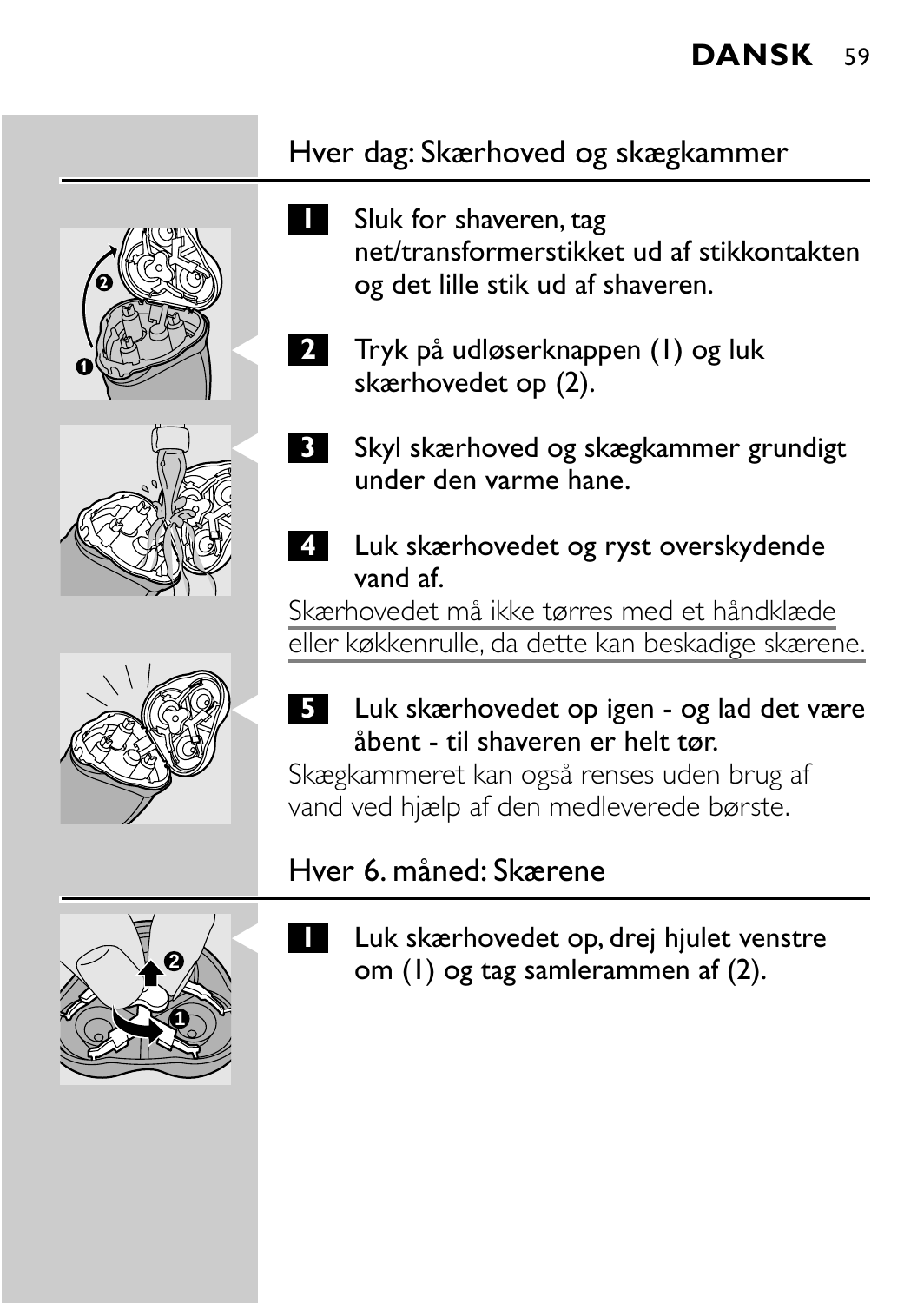

#### **2** Rengør knive og lamelkapper med den medfølgende børste.

Rens kun ét skær (kniv og lamelkappe) ad gangen, da de er slebet parvis. Kommer man ved en fejltagelse til at blande knive og lamelkapper, kan det tage flere uger, før shaveren igen barberer optimalt.

**3** Sæt skærene tilbage i skærhovedet: Sæt samlerammen tilbage i skærhovedet, tryk hjulet ned (1) og drej det højre om (2) (se også afsnittet 'Udskiftning').



**4** Luk skærhovedet.

#### **Trimmer**

Rens trimmeren hver gang den har været brugt.



- **1** Sluk for shaveren, tag net/transformerstikket ud af stikkontakten og det lille stik ud af shaveren.
- **2** Rens trimmeren med den medfølgende børste.
- C **<sup>3</sup>** Smør trimmerens tænder med en dråbe symaskineolie hver 6. måned.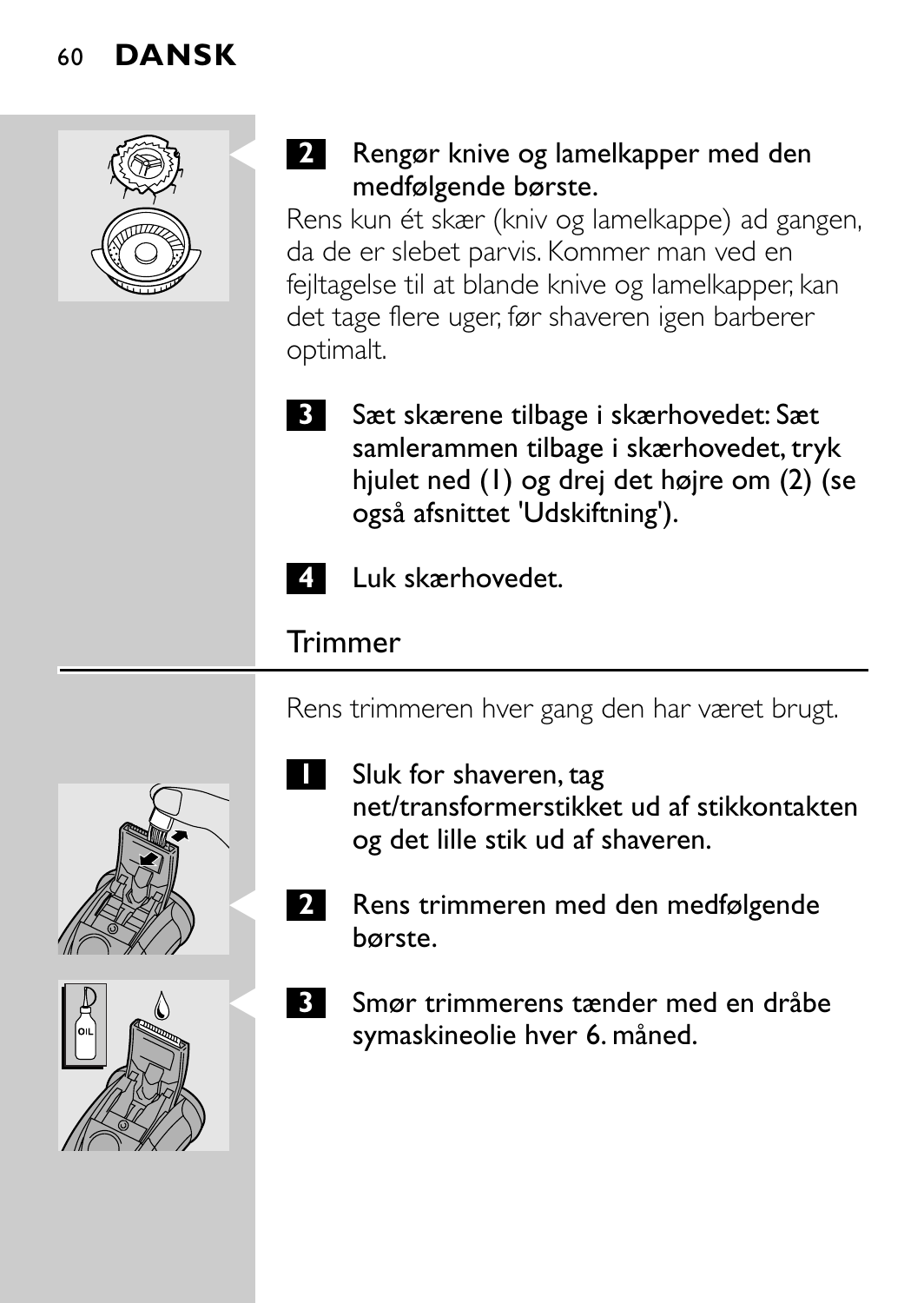## **Opbevaring**



- ▶ Sæt beskyttelseskappen på shaveren, så den ikke beskadiges.
- ◗ Shaveren kan opbevares i den medfølgende pung.

# **Udskiftning**

For til stadighed at opnå et optimalt barberingsresultat anbefales det at udskifte skærene hvert 2. år.

Beskadigede eller slidte skær må kun udskiftes med Philips HQ6 Quadra skær.

- **1** Sluk for shaveren, tag net/transformerstikket ud af stikkontakten og det lille stik ud af shaveren.
- C **<sup>2</sup>** Tryk på udløserknappen (1) og luk skærhovedet op (2).
	- Drej hjulet venstre om (1) og tag samlerammen af (2).
	- C **<sup>4</sup>** Tag skærene ud og sæt nye i, således at fladen med de små huller vender ind mod skærhovedets midte.

Sørg for, at de små tappe passer præcist ned i recesserne i skærhovedet.





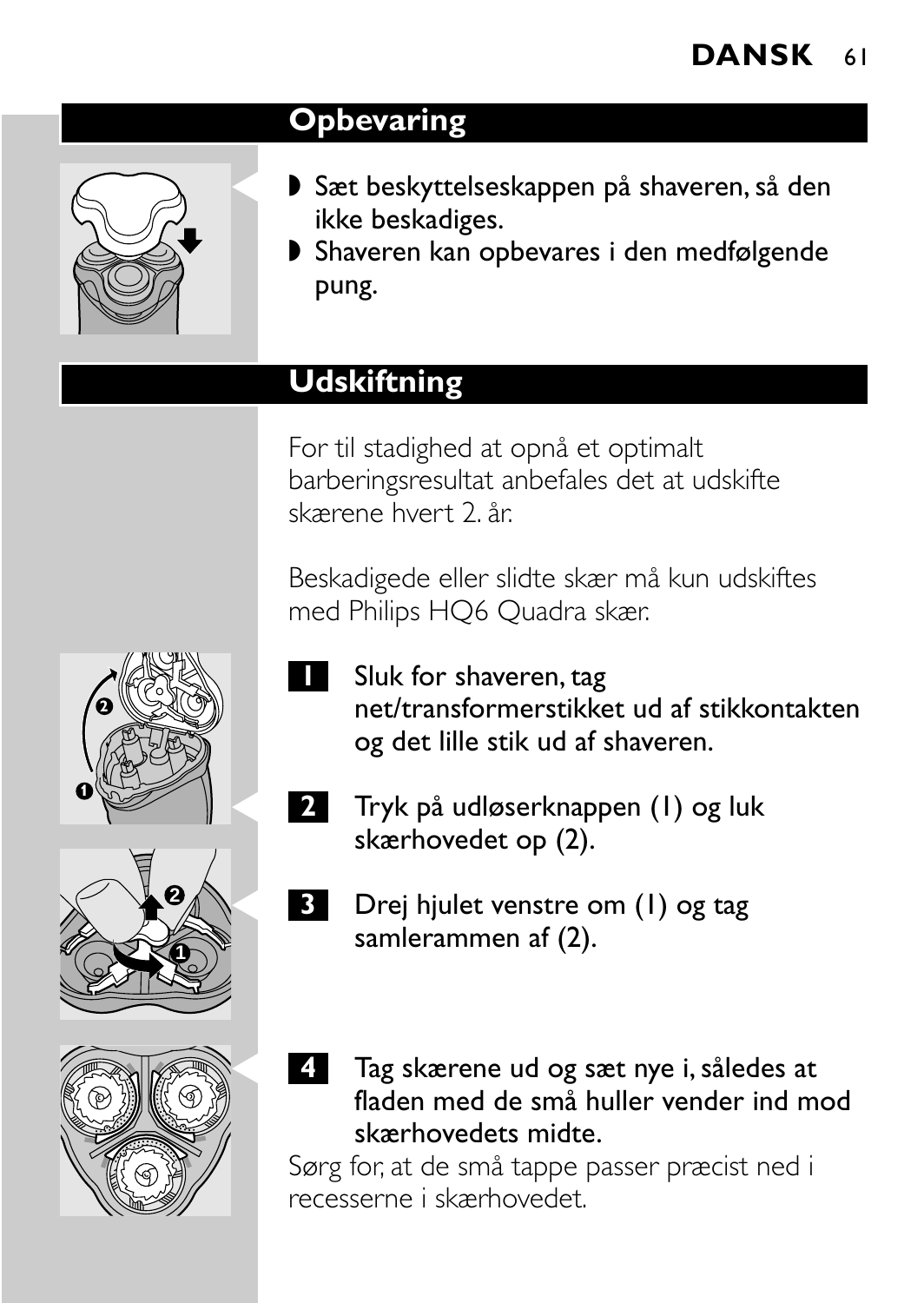

- **5** Sæt samlerammen tilbage i skærhovedet, tryk hjulet ned (1) og drej det højre om  $(2).$
- **6** Luk skærhovedet.

#### **Tilbehør**

- Der findes følgende tilbehør:
- HQ8000 net-/transformerstik
- HQ6 Philips Quadra skær.
- HQ110 Philips shaving head Cleaner (rengøringsspray til skær).

### **Miljøbeskyttelse**



▶ Smid ikke apparatet ud sammen med det almindelige husholdningsaffald, når det til sin tid kasseres. Indlevér det i stedet på det kommunale indsamlingssted for genbrugsmaterialer. Derved er du med til at beskytte miljøet.

#### Bortkastning af batterier

Det indbyggede genopladelige batteri indeholder stoffer, der kan være skadelige for miljøet.Tag derfor batteriet ud af apparatet, før det til sin tid kasserer eller afleverer det på en genbrugsstation. Aflevér batteriet på et af de lokale myndigheder anvist sted for bortskaffelse af batterier. Hvis du har problemer med at fjerne batteriet, kan du også indlevere apparatet til Philips, som derefter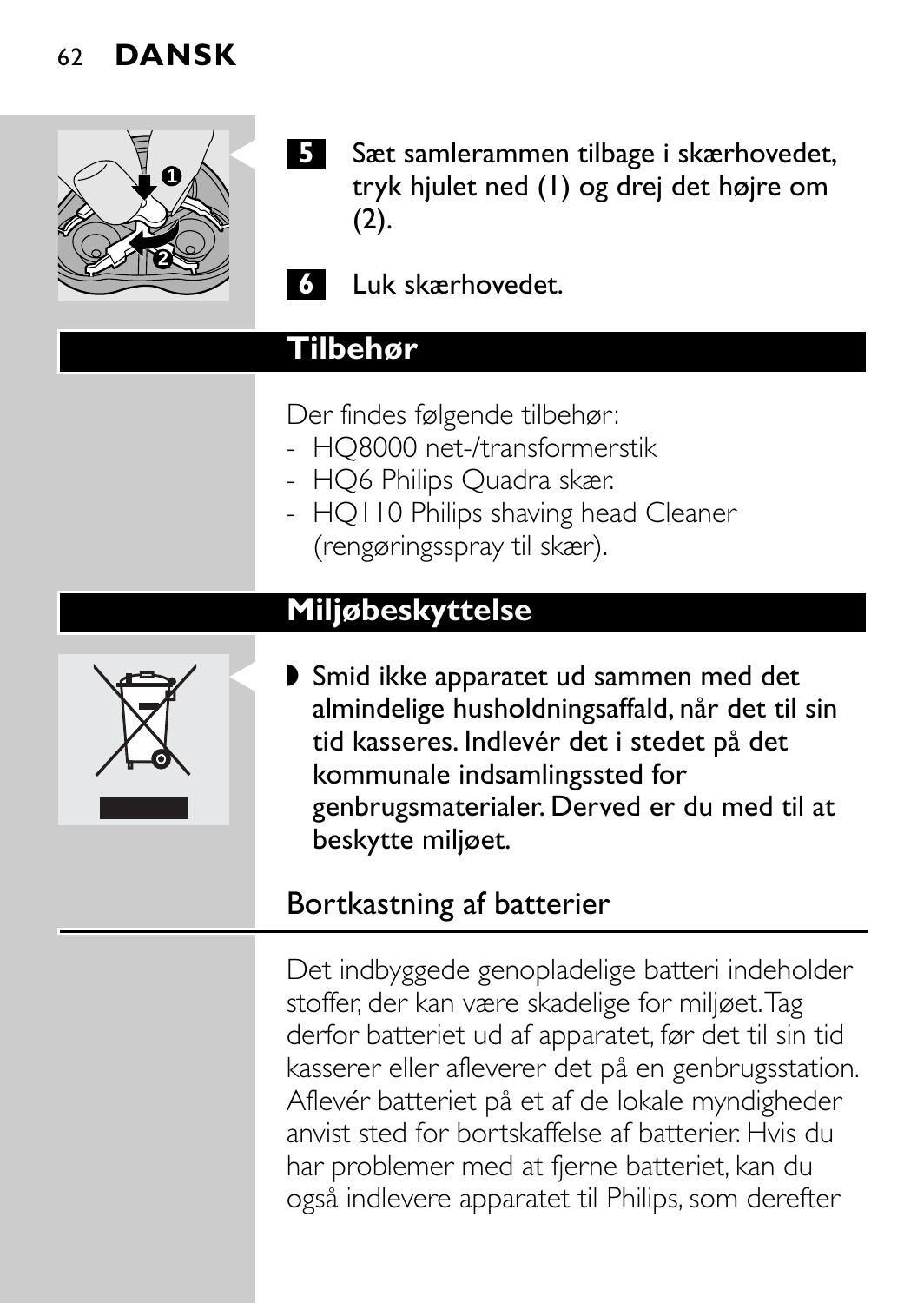fjerner batteriet og bortskaffer det på en miljømæssigt forsvarlig måde. Batterierne må kun tages ud af shaveren, hvis de er helt afladede.

- 
- **1** Tag net/transformerstikket ud af stikkontakten og det lille stik ud af shaveren.



**2** Lad shaveren køre, til den stopper af sig selv, luk trimmeren op og skru skruerne ud for at åbne shaveren.

#### **3** Tag batterierne ud.

Der må aldrig sluttes strøm til shaveren igen, når batterierne er blevet fjernet.

#### **Reklamationsret & service**

For alle yderligere oplysninger eller ved eventuelle problemer med apparatet henvises venligst til Philips hjemmeside på adressen www.philips.com eller det lokale Philips Kundecenter (telefonnumre findes i vedlagte "World-Wide Guarantee" folder). Hvis der ikke findes et kundecenter i dit land, bedes du venligst kontakte din lokale Philips forhandler eller Serviceafdelingen i Philips Domestic Appliances and Personal Care BV. Dette apparat overholder de gældende EUdirektiver vedrørende sikkerhed og radiostøj.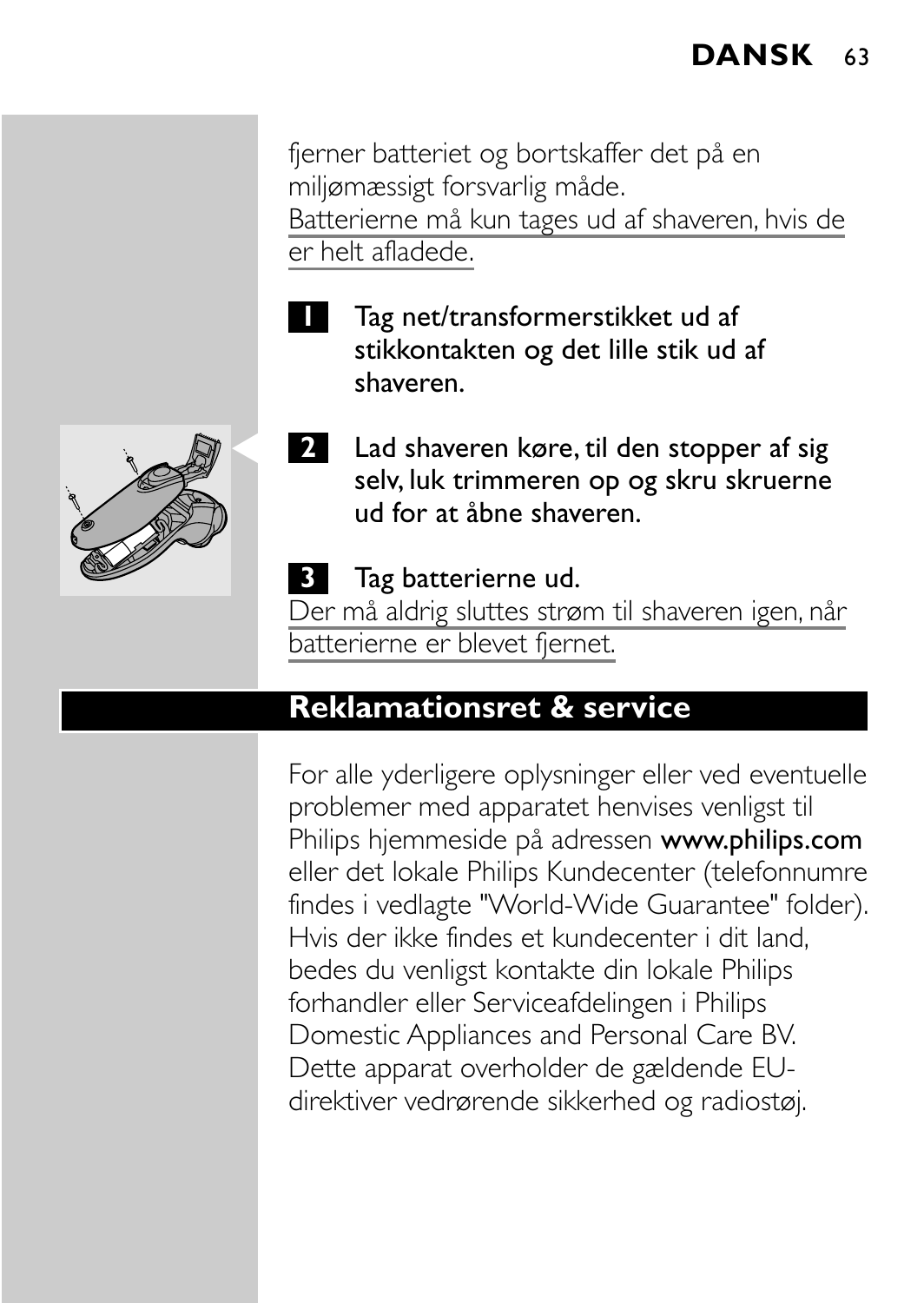#### **Fejlsøgning**

#### **1** Shaveren barberer ikke optimalt

- <sup>B</sup> *Årsag 1: Skærene er snavsede.*
- <sup>B</sup> *Shaveren er ikke skyllet under tilstrækkeligt varmt vand eller længe nok.*
- ◗ Rengør shaveren grundigt, inden barberingen fortsættes (se afsnittet 'Rengøring og vedligeholdelse').
- <sup>B</sup> *Årsag 2: Lange hår blokerer skærene.*
- ◗ Børst knive og lamelkapper med den medfølgende børste. Se afsnittet "Rengøring og vedligeholdelse", afsnit "Hver 6. måned: Skærene".
- <sup>B</sup> *Årsag 3: Skærene er beskadigede eller slidte.*
- ◗ Udskift skærene. Se afsnittet 'Udskiftning'.
- **2** Shaveren virker ikke, ved tryk på on/offknappen.
- <sup>B</sup> *Årsag 1: Batterierne er løbet tør for strøm.*
- Genoplad batterierne. Se afsnittet "Opladning".
- <sup>B</sup> *Årsag 2: Shaveren er ikke tilsluttet lysnettet.*
- ◗ Sæt net/transformerstikket i en stikkontakt.



**3** Skærhovedet er adskilt fra shaveren. <sup>B</sup> *Årsag: Skærhovedet er ikke sat korrekt på.*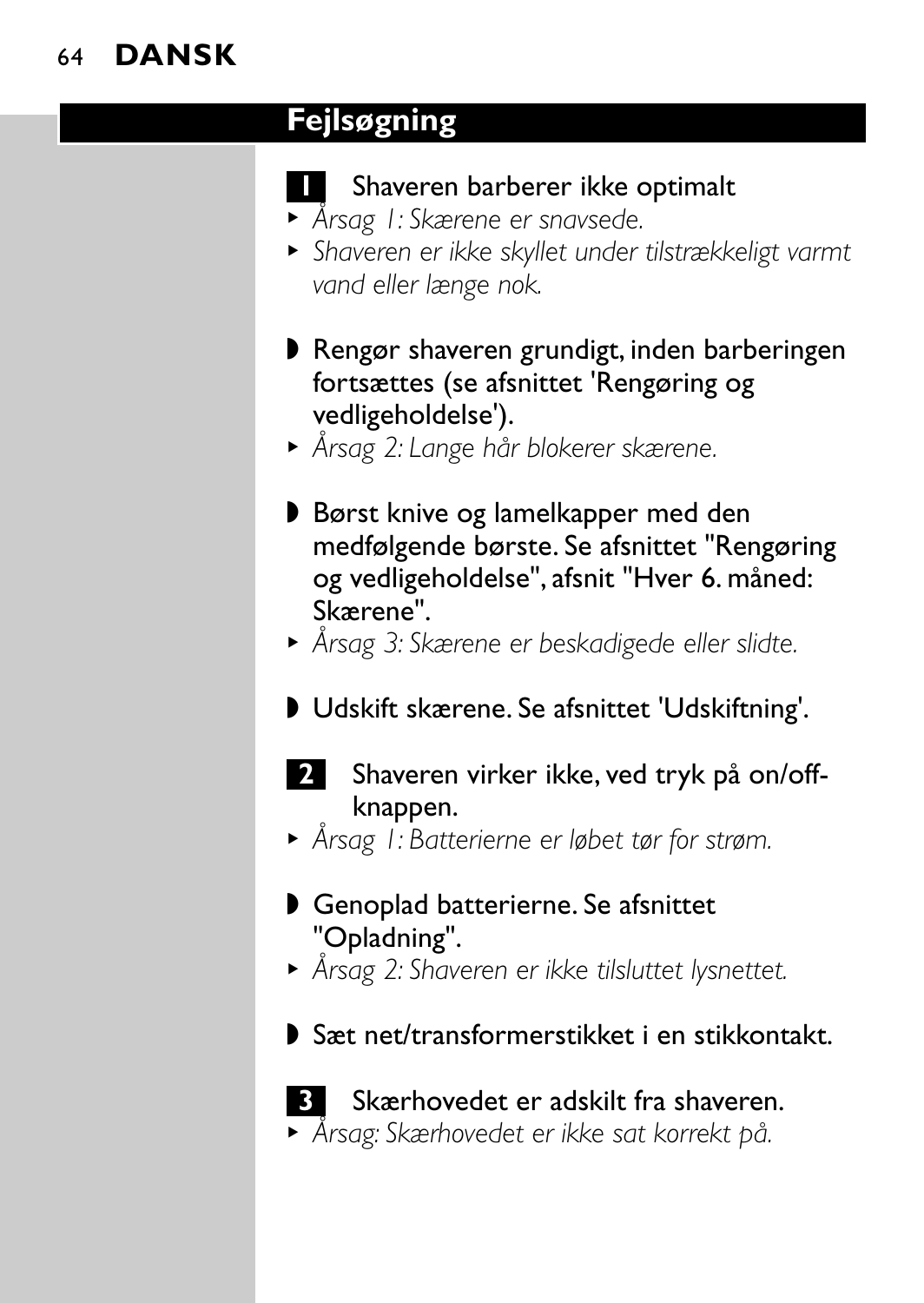

▶ Hvis skærhoved og shaver er blevet adskilt, kontrolleres det, om fjederhængslet stadig sidder på, d.v.s. at det ikke sidder løs og ikke er beskadiget. Sidder fjederhængslet korrekt, kan skærhovedet nemt sættes tilbage på shaveren. Er det imidlertid knækket eller beskadiget, bedes du venligst kontakte nærmeste Philips forhandler eller Kundecenter for at undgå beskadigelse af shaveren.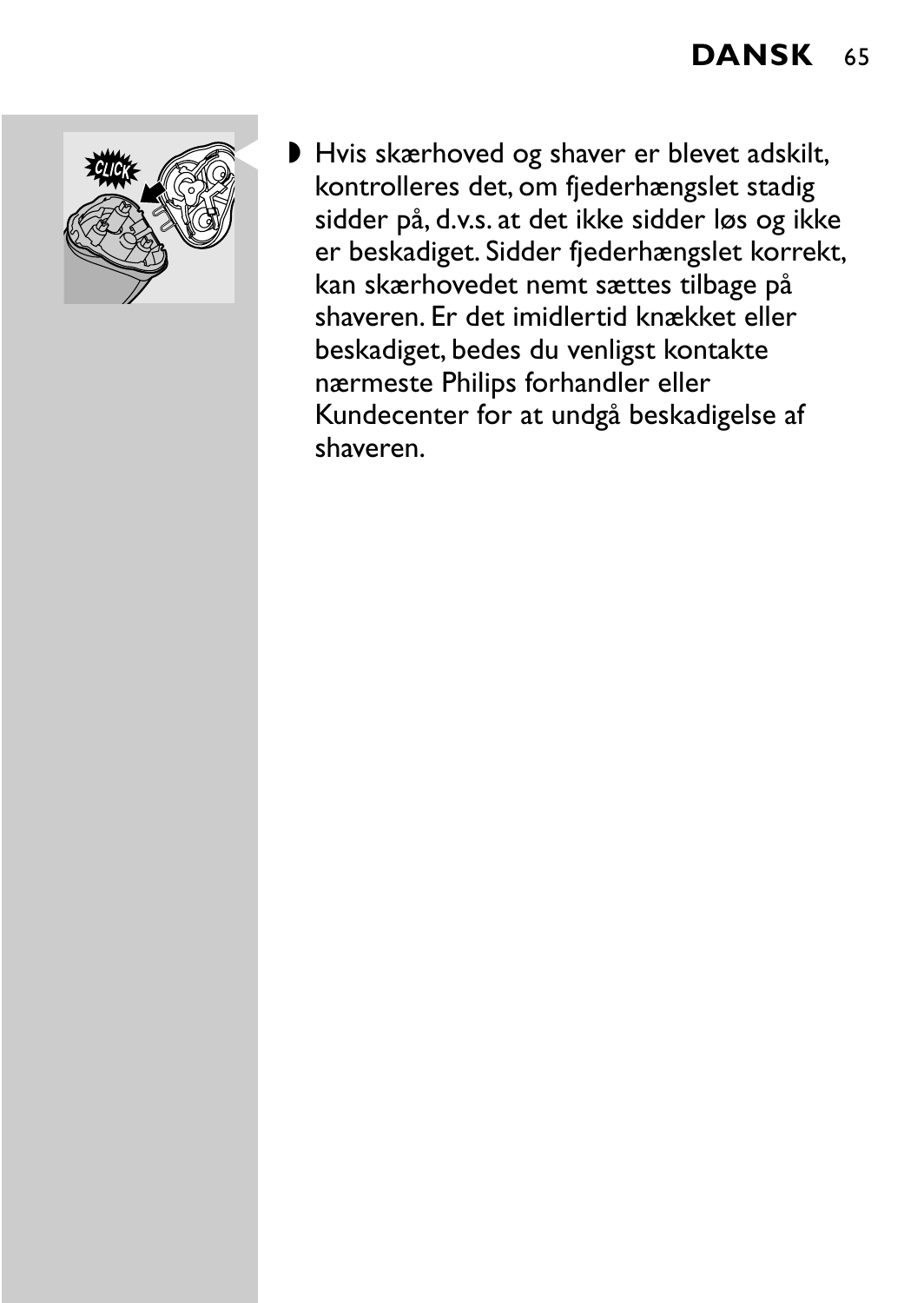#### ΕΛΛΗΝΙΚΑ 66

#### Σημαντικό

Διαβάστε αυτές τις οδηγίες χρήσης προσεκτικά πριν χρησιμοποιήσετε τη συσκευή και φυλάξτε τις για μελλοντική αναφορά.

- **▶ Χρησιμοποιήστε μόνο το τροφοδοτικό που** παρέχεται.
- Το τροφοδοτικό μετατρέπει τα 100-240 volt σε ασφαλή χαμηλή τάση λιγότερη από 24 volt.
- **I** Το τροφοδοτικό περιέχει έναν μετασχηματιστή. Μην το κόψετε για να το αντικαταστήσετε με άλλο απλό φις, διότι θα προκληθούν επικίνδυνες καταστάσεις.
- Mην χρησιμοποιείτε τροφοδοτικό που έχει υποστεί βλάβη.
- **▶ Αν το τροφοδοτικό πάθει βλάβη, να το** αντικαταστήσετε με γνήσιο ανταλλακτικό προκειμένου να αποφευχθούν οι κίνδυνοι.
- **Βεβαιωθείτε ότι δεν θα βραχεί το** τροφοδοτικό.
- **Φορτίστε, αποθηκεύστε και** χρησιμοποιήστε τη συσκευή σε θερμοκρασίες μεταξύ 5°C και 35°C.
- **▶ Μην επαναφορτίζετε την ξυριστική μηχανή** μέσα σε κλειστή θήκη.
- **Η** συσκευή συμμορφούται με τους διεθνώς εγκεκριμένους κανονισμούς ασφαλείας ΙΕC και μπορεί να πλυθεί με ασφάλεια στην βούση.

Να προσέχετε με το ζεστό νερό. Να ελέγχετε πάντα ώστε το νερό να μην είναι πολύ ζεστό, για να μην κάψετε τα χέρια σας.



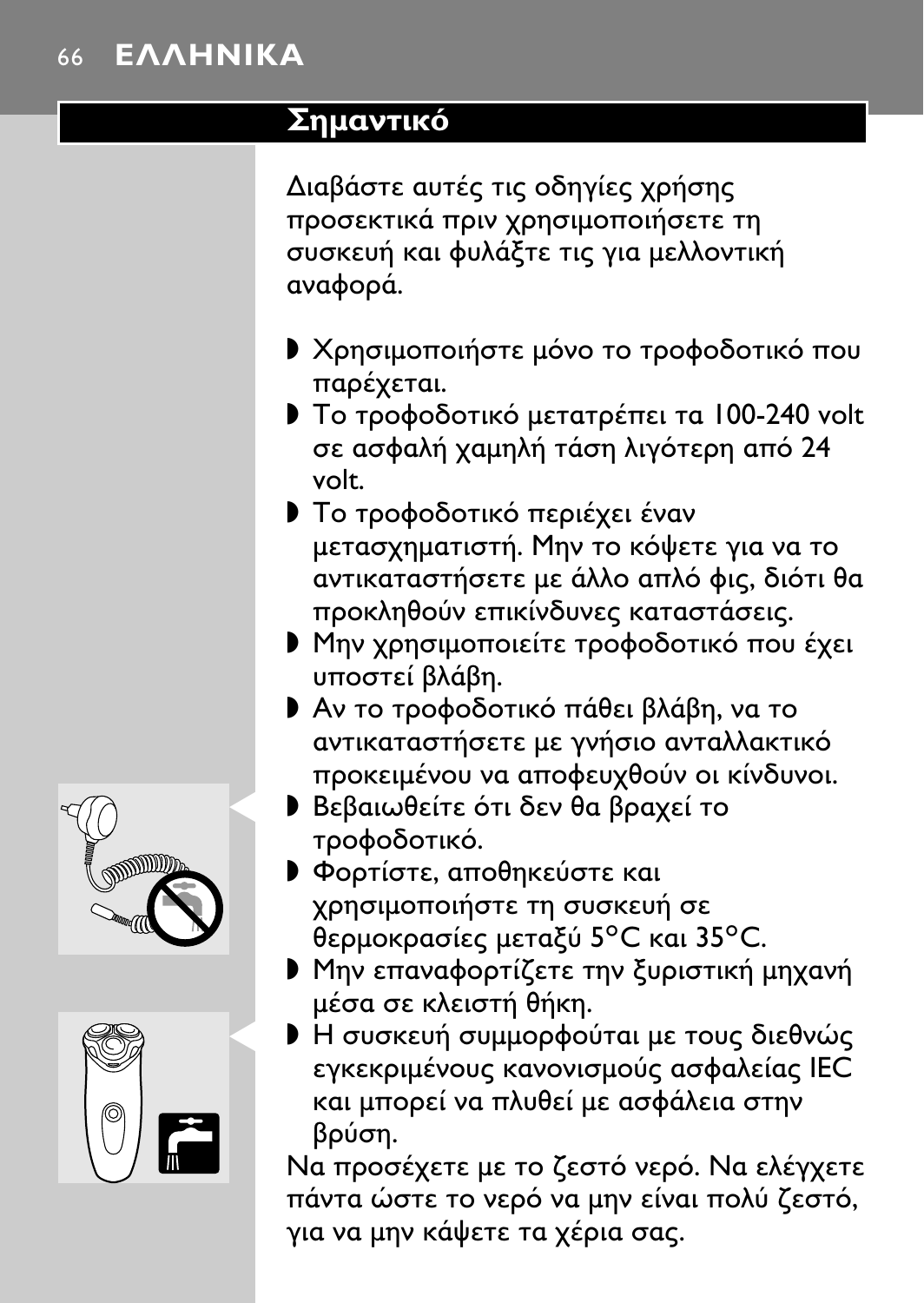**· Να βγάζετε πάντα την ξυριστική μηχανή** από την πρίζα πριν την καθαρίσετε στη βρύση.

#### Φόρτιση

Βεβαιωθείτε ότι η συσκευή είναι σβηστή πριν αρχίσετε τη φόρτιση.

Όταν φορτίζετε την ξυριστική μηχανή για πρώτη φορά ή μετά από μεγάλο διάστημα μη χρήσης, αφήστε τη να φορτίσει συνεχώς για 4 ώρες. Η φόρτιση απαιτεί συνήθως περίπου Ιώρα.

Μπορείτε επίσης να ξυριστείτε χωρίς προηγουμένως να τη φορτίσετε, συνδέοντας την ξυριστική μηχανή στο ρεύμα. Μην αφήνετε τη συσκευή στην πρίζα γι

πάνω από 24 ώρες.

Ενδείξεις φόρτισης

#### Φόρτιση



**Μόλις ξεκινήσετε να φορτίζετε την άδεια** ξυριστική μηχανή, η πράσινη ενδεικτική λυχνία θα ανάψει.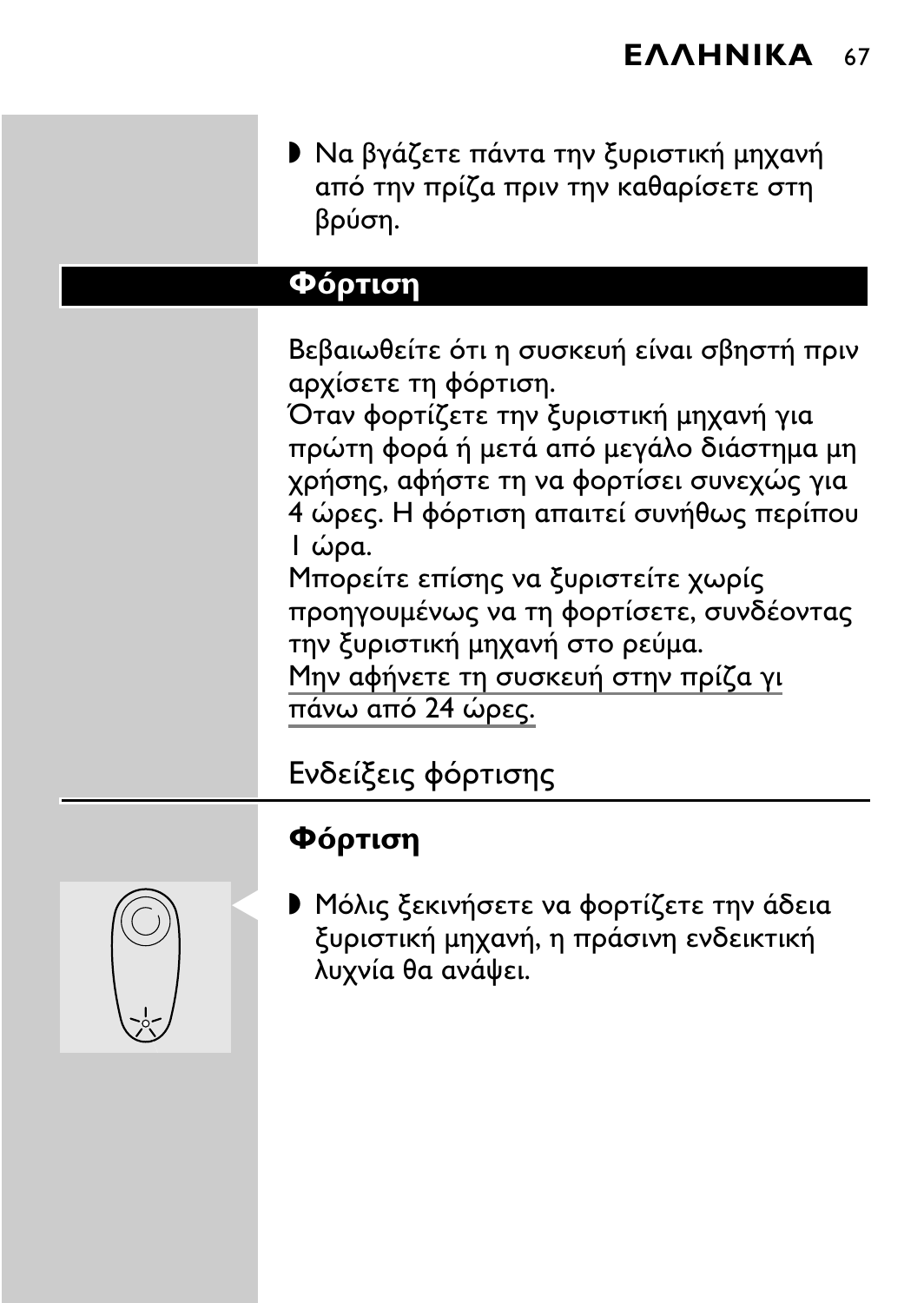#### **EAAHNIKA** 68



# Πλήρως φορτισμένες μπαταρίες

**Μόλις οι μπαταρίες φορτιστούν πλήρως, η** πράσινη ενδεικτική λυχνία αρχίζει να αναβοσβήνει.

# Φόρτιση της συσκευής

Φορτίστε τη συσκευή όταν ο μηχανισμός σταματήσει ή όταν αρχίσει να κινείται αργά.

Μην επαναφορτίζετε την ξυριστική μηχαν μέσα σε κλειστή θήκη.

- Βάλτε το βύσμα της συσκευής στην ξυριστική μηχανή.
- Βάλτε το τροφοδοτικό στην πρίζα.
- $\overline{3}$ Βγάλτε το τροφοδοτικό από την πρίζα και τραβήξτε το βύσμα της συσκευής από την ξυριστική μηχανή όταν φορτιστούν πλήρως οι μπαταρίες.

Χρόνος ξυρίσματος χωρίς σύνδεση στο ρεύμα

Μια πλήρως φορτισμένη ξυριστική μηχανή έχει χρόνο ξυρίσματος χωρίς να μπει στην πρίζα περίπου 70 λεπτά.

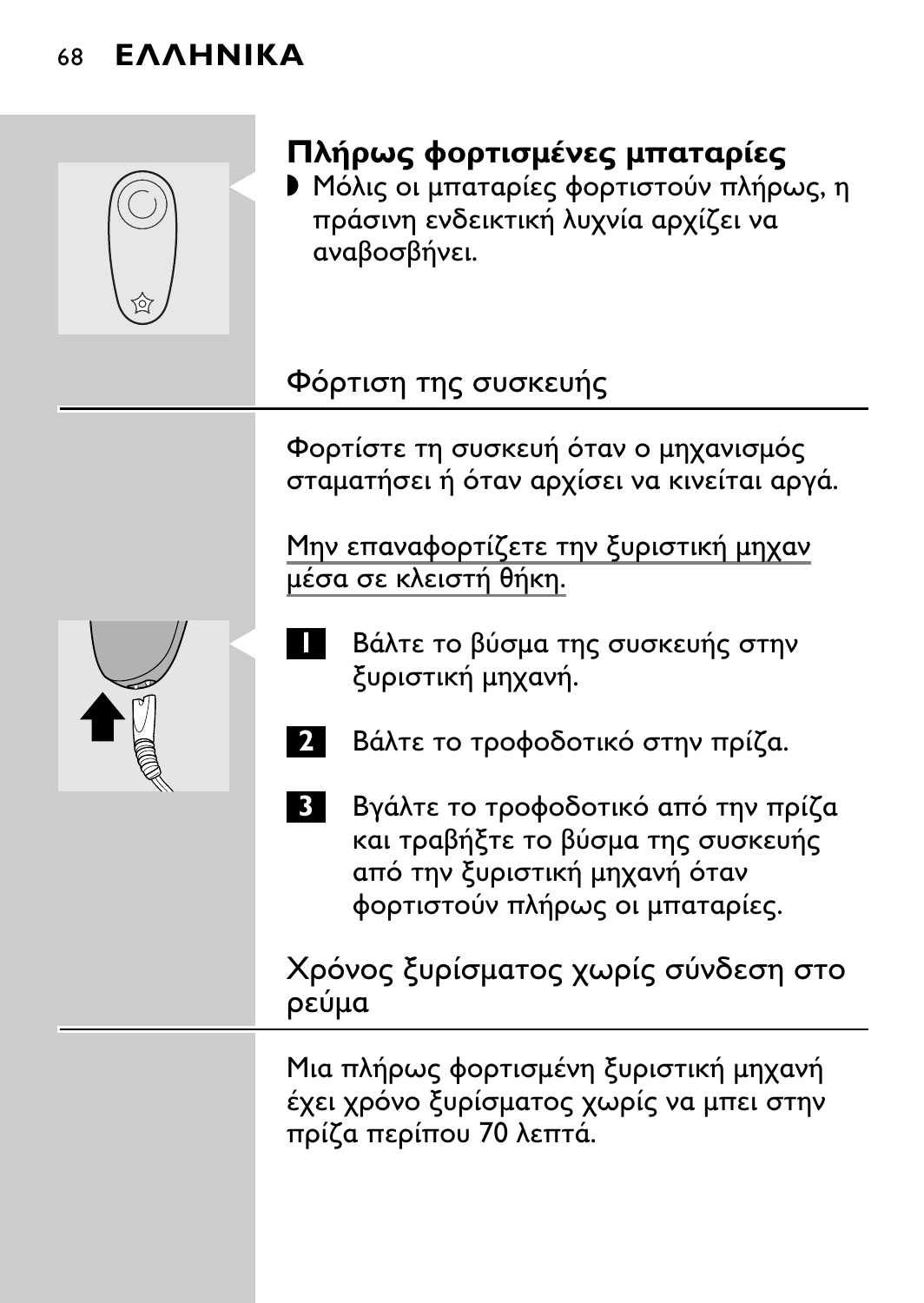#### Χρήση της συσκευής

### Ξύρισμα

- Ανάψτε τη ξυριστική μηχανή πιέζοντας μια φορά το κουμπί on/off.
- 
- 2 Μετακινήστε γρήγορα τις ξυριστικές κεφαλές επάνω στο δέρμα σας, κάνοντας τόσο ευθείες όσο και κυκλικές κινήσεις.

Το ξύρισμα σε στεγνό δέρμα έχει άριστα αποτελέσματα.

Το δέρμα σας ίσως χρειαστεί 2-3 εβδομάδες μέχρι να προσαρμοστεί στο σύστημα ξυρίσματος της Philips.

- Σβήστε την ξυριστική μηχανή πιέζοντας μια φορά το κουμπί on/off.
- 4 Βάλτε το προστατευτικό κάλυμμα στην ξυριστική μηχανή μετά από κάθε χρήση για να αποφύγετε ζημιές.

# Φαβοριτοκόπτης

Για να περιποιείστε φαβορίτες και μουστάκι.

- 
- Ανοίξτε τον φαβοριτοκόπτη. σπρώχνοντας το συρόμενο διακόπτη προς τα επάνω.

Ο φαβοριτοκόπτης μπορεί να ενεργοποιηθεί ενώ το μοτέρ βρίσκεται σε λειτουργία.

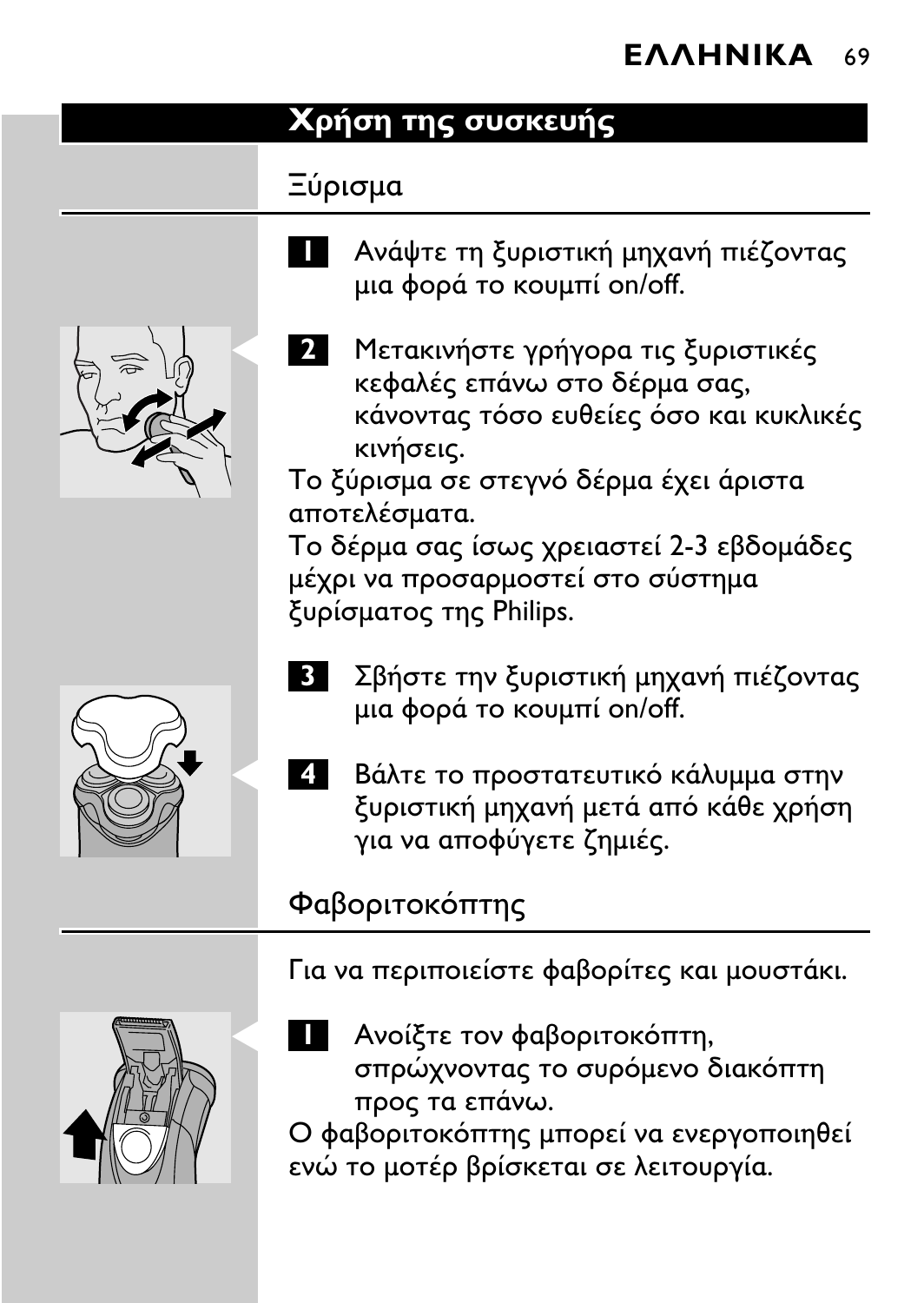#### **EAAHNIKA** 70

#### Καθαρισμός και συντήρηση

Ο τακτικός καθαρισμός εγγυάται καλύτερη απόδοση στο ξύρισμα.

Ο πιο εύκολος και υγιεινός τρόπος για να καθαρίσετε τη συσκευή είναι να πλύνετε τη μονάδα ξυρίσματος και το χώρο συλλογής τριχών με ζεστό νερό μετά από κάθε χρήση της.

Να προσέχετε με το ζεστό νερό. Να ελέγχετε πάντα ώστε το νερό να μην είναι πολύ ζεστ για να μην κάψετε τα χέρια σας.

Καθημερινά: μονάδα ξυρίσματος και χώρος συλλογής τριχών

Σβήστε την ξυριστική μηχανή, βγάλτε το τροφοδοτικό από την πρίζα και βγάλτε το βύσμα από την ξυριστική μηχανή.



 $2<sup>1</sup>$ Πιέστε το κουμπί απασφάλισης (Ι) και ανοίξτε τη μονάδα ξυρίσματος (2).



Καθαρίστε τη μονάδα ξυρίσματος και το χώρο συλλογής τριχών τοποθετώντας τα κάτω από βρύση με ζεστό νερό για αρκετή ώρα.

Κλείστε τη μονάδα ξυρίσματος και τινάξτε για να βγάλετε το περιττό νερό. Μην στεννώνετε ποτέ την μον ξυρίσματος με πετσέτα ή χαρτομάντηλο, διότι μπορεί να προκαλέσετε βλάβη στι ξυριστικές κεφαλές.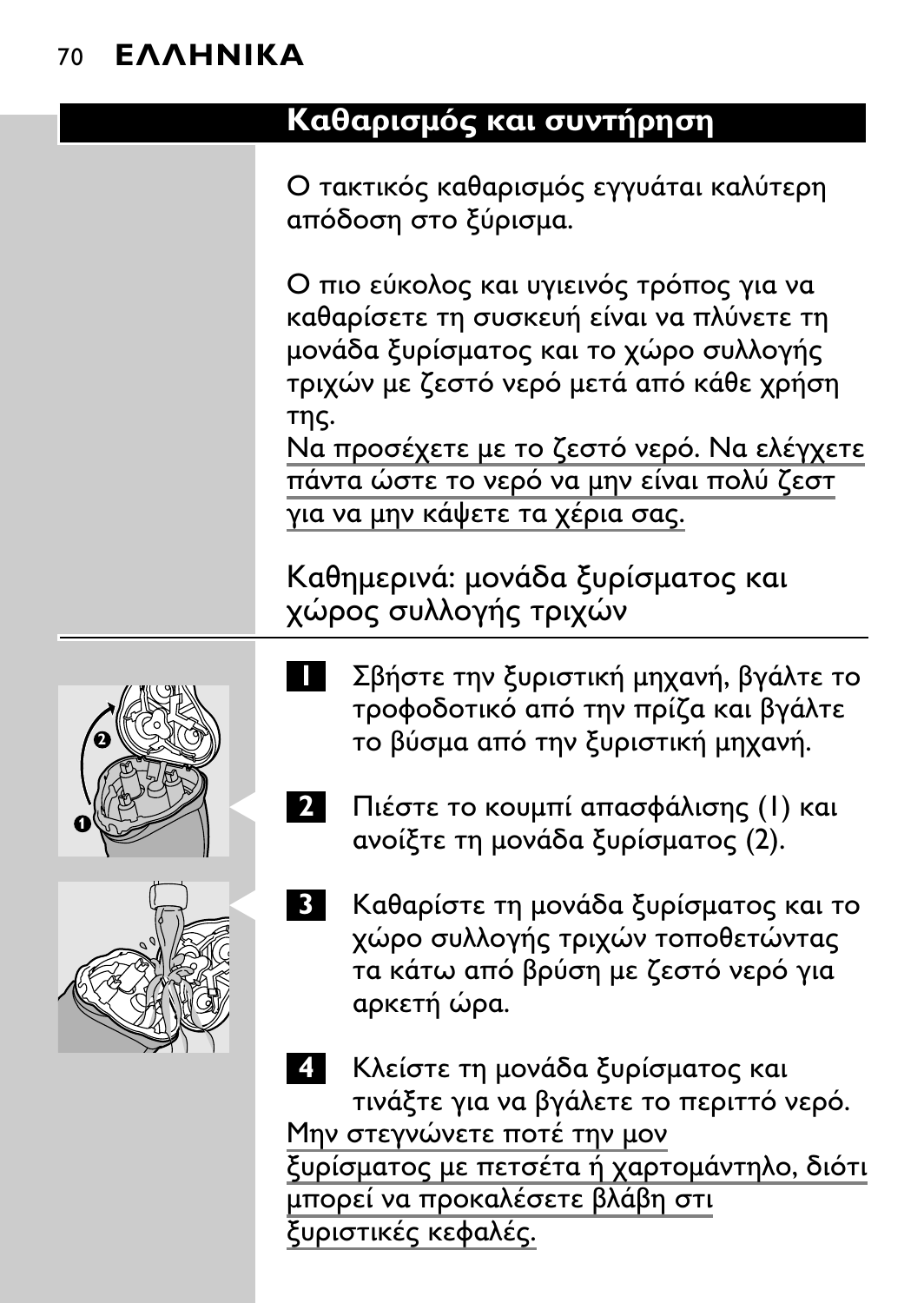

5 - Ανοίξτε ξανά τη μονάδα ξυρίσματος και αφήστε τη ανοιχτή ώστε η συσκευή να στεγνώσει εντελώς. Μπορείτε επίσης να καθαρίσετε το χώρο συλλογής των τριχών χωρίς νερό χρησιμοποιώντας το βουρτσάκι που παρέχεται.

# Κάθε έξι μήνες: ξυριστικές κεφαλές





- 1 Ανοίξτε τη μονάδα ξυρίσματος, γυρίστε τον τροχό αριστερόστροφα (Ι) και βγάλτε το πλαίσιο στήριξης (2).
- 2 Καθαρίστε τους κόπτες και τους οδηγούς με τη βούρτσα που διατίθεται. Μην καθαρίζετε πάνω από έναν κόπτη και οδηγό τη φορά, αφού είναι σετ. Αν κατά λάθος μπερδέψετε τους κόπτες και τους οδηγούς, μπορεί να χρειαστούν αρκετές εβδομάδες μέχρι να αποκατασταθεί η άριστη απόδοση στο ξύρισμα.
	- **3** Βάλτε τις ξυριστικές κεφαλές πίσω στη μονάδα ξυρίσματος. Βάλτε το πλαίσιο συγκράτησης πίσω στην ξυριστική μηχανή, πιέστε το ροδάκι (Ι) και γυρίστε το δεξιόστροφα (2) (βλέπε επίσης κεφάλαιο "Αντικατάσταση")
		- Κλείστε τη μονάδα ξυρίσματος.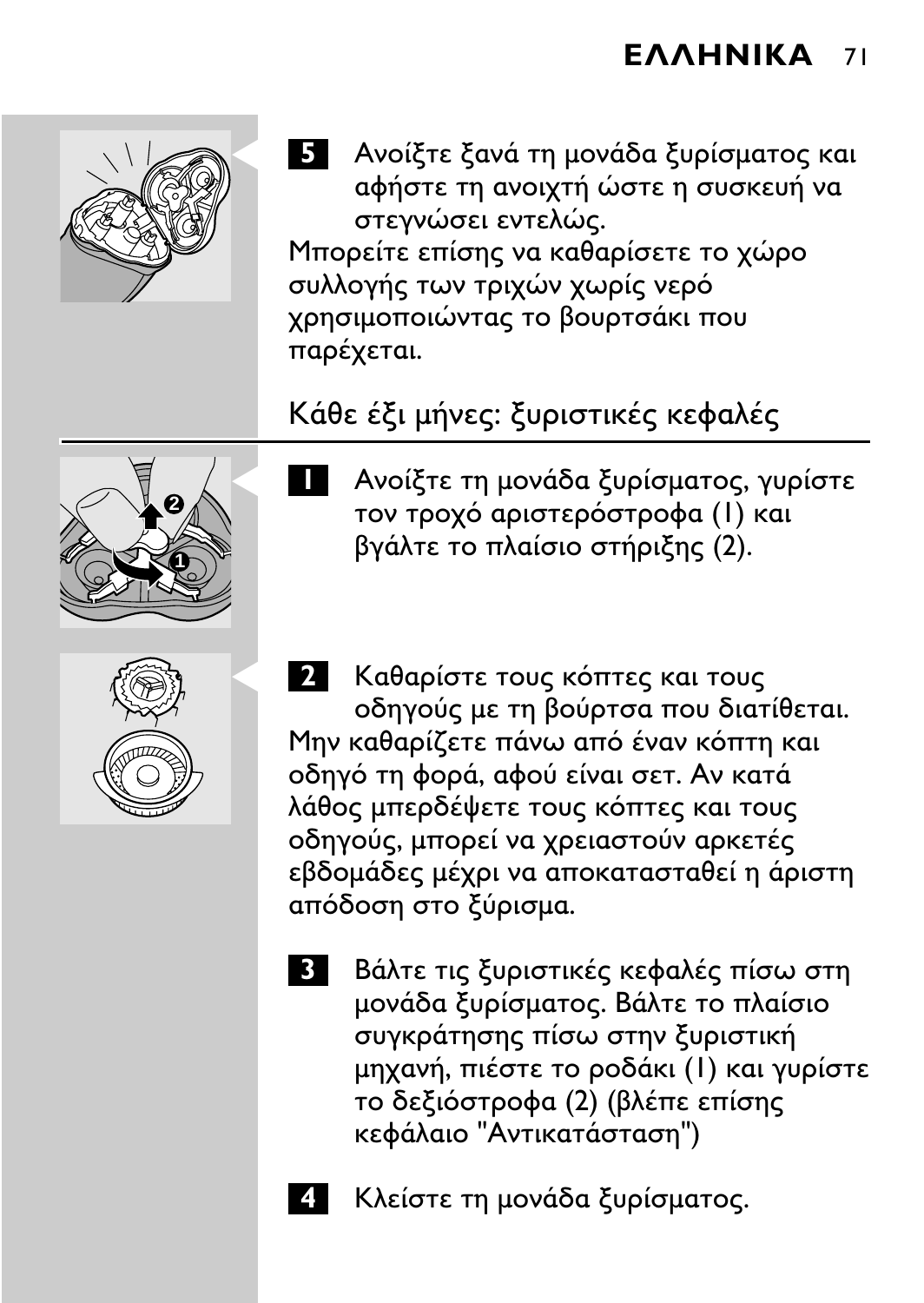# 72 **EAAHNIKA**

# Φαβοριτοκόπτης

Καθαρίστε τον κόπτη μετά από κάθε χρήση TOU.



Σβήστε την ξυριστική μηχανή, βγάλτε το τροφοδοτικό από την πρίζα και βγάλτε το βύσμα από την ξυριστική μηχανή.



- Καθαρίστε τον κόπτη μετά από κάθε  $2<sub>1</sub>$ χρήση του.
- Λιπάνετε τα δοντάκια του **3** φαβοριτοκόπτη με μια σταγόνα λάδι ραπτομηχανής κάθε έξι μήνες.

## Αποθήκευση



- **Γ** Τοποθετήστε το προστατευτικό κάλυμμα στην ξυριστική μηχανή για να αποφύγετε ζημιές.
- **Η** συσκευή μπορεί να αποθηκευτεί στη θήκη που παρέχεται.

## Αντικατάσταση

Αντικαταστείστε τις ξυριστικές κεφαλές κάθε δύο χρόνια για να έχετε άριστο ξύρισμα.

Αντικαταστήστε τις φθαρμένες ή κατεστραμμένες ξυριστικές κεφαλές μόνο με τις ξυριστικές κεφαλές Philips HQ6 Quadra.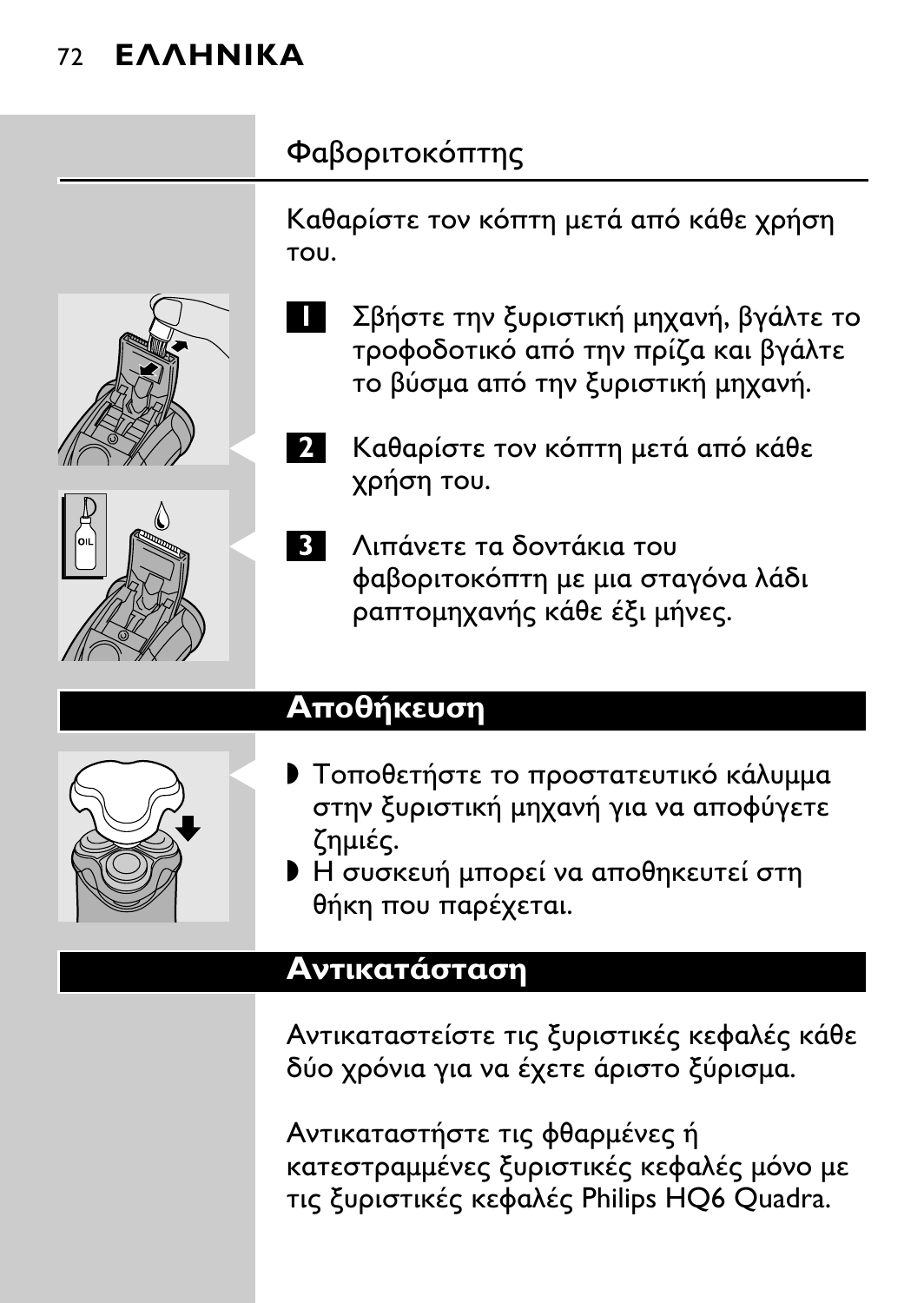







- $\overline{2}$ Πιέστε το κουμπί απασφάλισης (Ι) και ανοίξτε τη μονάδα ξυρίσματος (2).
	- Γυρίστε τον τροχό αριστερόστροφα (Ι) και αφαιρέστε το πλαίσιο στήριξης (2).
- 4. Βγάλτε τις ξυριστικές κεφαλές και τοποθετήστε τις καινούργιες στη μονάδα ξυρίσματος με τέτοιο τρόπο ώστε τα εξαρτήματα με τις μικρές τρύπες να δείχνουν προς το κέντρο της μονάδας ξυρίσματος.

Βεβαιωθείτε ότι τα άκρα των ξυριστικών κεφαλών εφαρμόζουν ακριβώς στις οπές.



- Ξαναβάλτε το πλαίσιο στήριξης στη μονάδα ξυρίσματος, πιέστε τον τροχό (Ι) και γυρίστε τον δεξιόστροφα (2).
- 6 Κλείστε την ξυριστική μηχανή.

#### Εξαρτήματα

Διατίθενται τα εξής εξαρτήματα:

- ΗΟ8000 τροφοδοτικό.
- HO6 Ξυριστικές κεφαλές Philips Quadra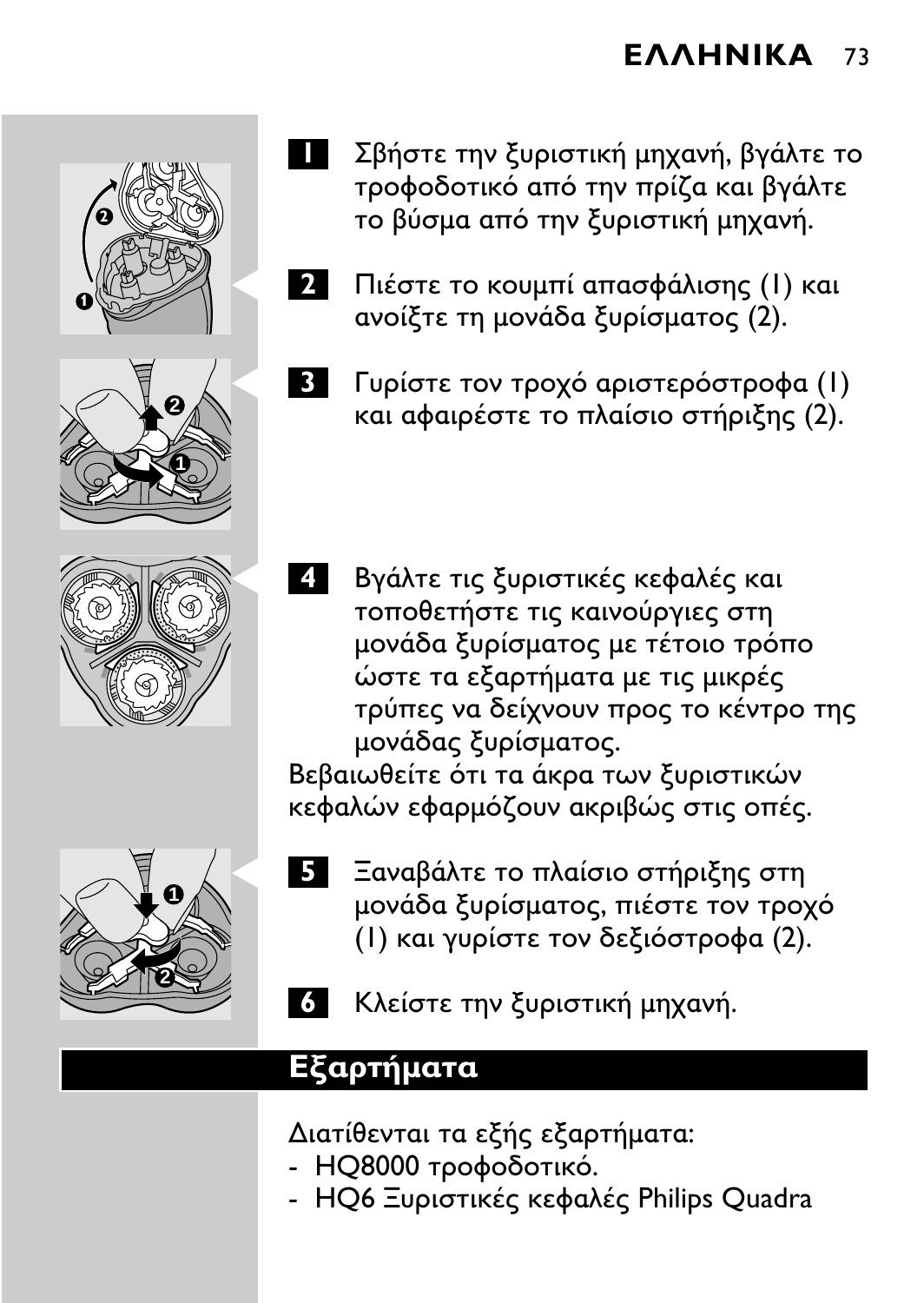## 74 **EAAHNIKA**

- HQ110 Philips Head Cleaner (Σποέι καθαρισμού ξυριστικών κεφαλών).

#### Περιβάλλον



**)** Στο τέλος της ζωής της συσκευής μην την πετάξετε μαζί με τα συνηθισμένα απορρίματα του σπιτιού σας, αλλά παραδώστε την σε ένα επίσημο σημείο συλλογής για ανακύκλωση. Με αυτόν τον τρόπο θα βοηθήσετε στην προστασία του περιβάλλοντος.

## Απόρριψη μπαταριών

Η ενσωματωμένη επαναφορτιζόμενη μπαταρία περιέχει ουσίες που μπορεί να μολύνουν το περιβάλλον. Να αφαιρείτε πάντα τη μπαταρία πριν απορρίψετε τη συσκευή ή πριν την παραδώσετε σε ένα επίσημο σημείο συλλογής. Παραδώστε την μπαταρία σε ένα επίσημο σημείο συλλογής μπαταριών. Αν αντιμετωπίσετε δυσκολίες στην αφαίρεση της μπαταρίας, μπορείτε να πάτε τη συσκευή σε ένα σέρβις της Philips, όπου θα αφαιρέσουν τη μπαταρία και θα την απορρίψουν με τρόπο ασφαλή προς το περιβάλλον.

Αφαιρέστε τις μπαταρίες μόνον όταν είναι τελείως άδειες.



Βγάλτε το φις από την πρίζα και το βύσμα από τη συσκευή ώστε να το βγάλετε.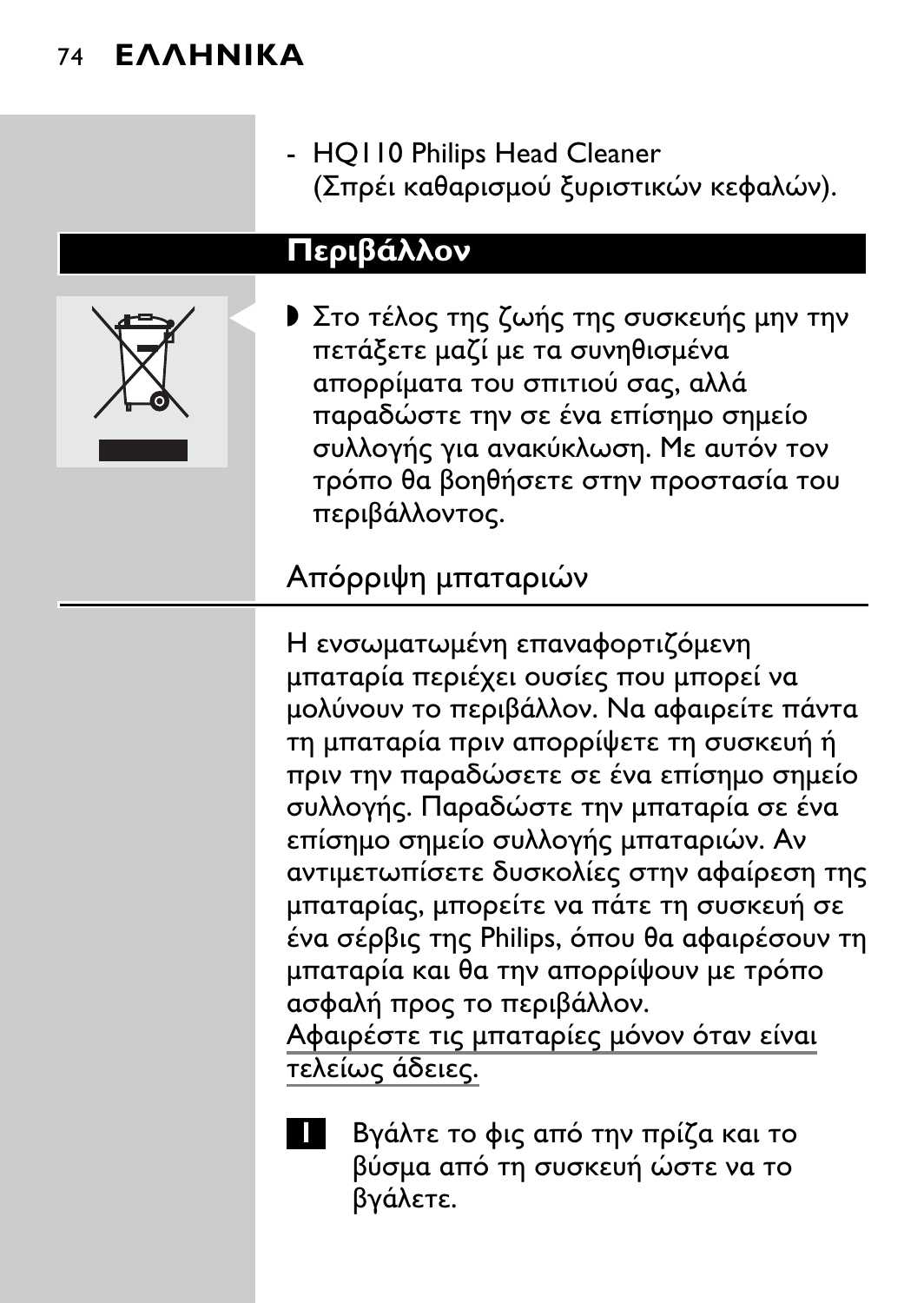

2 Αφήστε τη ξυριστική μηχανή σε λειτουργία μέχρι να σταματήσει, ανοίξτε το φαβοριτοκόπτη, ξεβιδώστε τις βίδες και ανοίξτε την ξυριστική μηχανή.

3 Βγάλτε τις μπαταρίες. στο ρεύμα από τη στιγμή που έχουν αφαιρεθεί οι μπαταρίες.

## Εγγύηση & σέρβις

Εάν η συσκευή χρειάζεται επισκευή ή θέλετε κάποιες πληροφορίες ή έχετε κάποιο πρόβλημα, παρακαλούμε επισκεφτείτε την ιστοσελίδα της Philips στη διεύθυνση www.philips.com ή επικοινωνήστε με το τμήμα εξυπηρέτησης πελατών της Philips στη χώρα σας (θα βρείτε το τηλέφωνο στο διεθνές φυλλάδιο εγγύησης). Εάν δεν υπάρχει τμήμα εξυπηρέτησης πελατών στη χώρα σας, απευθυνθείτε στον τοπικό αντιπρόσωπο της Philips ή επικοινωνήστε με το τμήμα σέρβις των Οικιακών Συσκευών ή των Συσκευών Προσωπικής Φροντίδας BV της Philips.

## Επίλυση προβλημάτων

- Μειωμένη απόδοση στο ξύρισμα
- ▶ In aitía: οι ξυριστικές κεφαλές είναι βρώμικες.
- ► Η ξυριστική μηχανή δεν πλύθηκε για αρκετή ώρα ή το νερό που χρησιμοποιήθηκε δεν ήταν αρκετά ζεστό.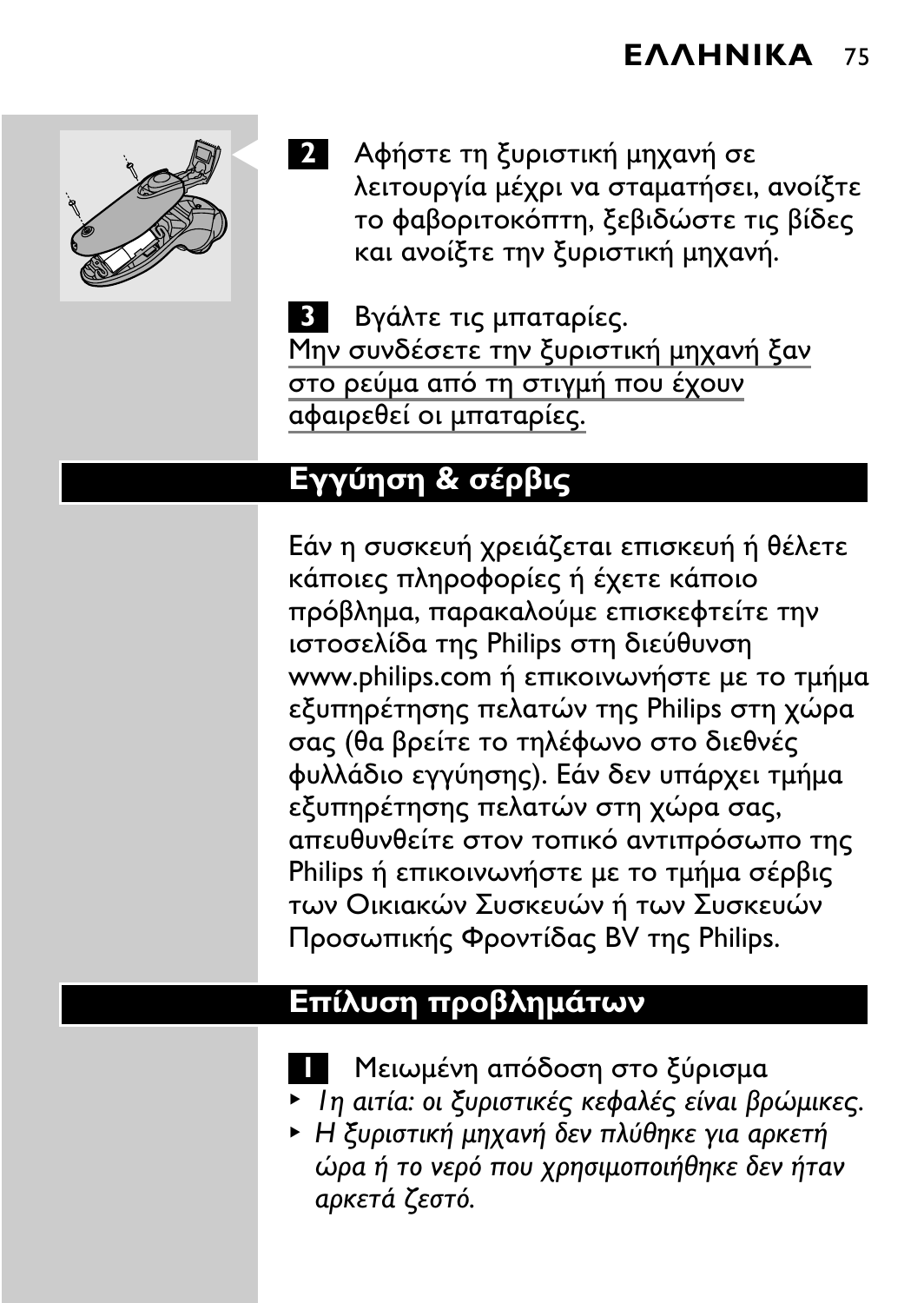## 76 **EAAHNIKA**

- **· Καθαρίστε την ξυριστική μηχανή** σχολαστικά πριν συνεχίσετε το ξύρισμα (δείτε κεφάλαιο Καθαρισμός και συντήρηση').
- ▶ 2η αιτία: μακριές τρίχες εμποδίζουν τις ξυριστικές κεφαλές.
- **▶ Καθαρίστε τους κόπτες και τους οδηγούς** με τη βούρτσα που διατίθεται. Δείτε το κεφάλαιο Καθάρισμα και συντήρηση', παράγραφος Κάθε έξι μήνες: ξυριστικές κεφαλές'.
- ▶ 3η αιτία: οι ξυριστικές κεφαλές έχουν βλάβη ή έχουν φθαρεί.
- **Αντικαταστείστε τις ξυριστικές κεφαλές.** Δείτε το κεφάλαιο 'Αντικατάσταση'.
- 2 Η ξυριστική μηχανή δεν λειτουργεί όταν πιέζετε το κουμπί on/off.
- Aιτία 1: οι μπαταρίες είναι άδειες.
- **Γ** Επαναφορτίστε τις μπαταρίες. Δείτε το κεφάλαιο "Φόρτιση"
- ▶ 2η αιτία: η ξυριστική μηχανή δεν είναι στο ρεύμα.
- **Βάλτε το τροφοδοτικό στην πρίζα.**
- Β Η μονάδα ξυρίσματος έχει βγει από την ξυριστική μηχανή.
- ▶ Αιτία: η μονάδα ξυρίσματος δεν έχει τοποθετηθεί σωστά.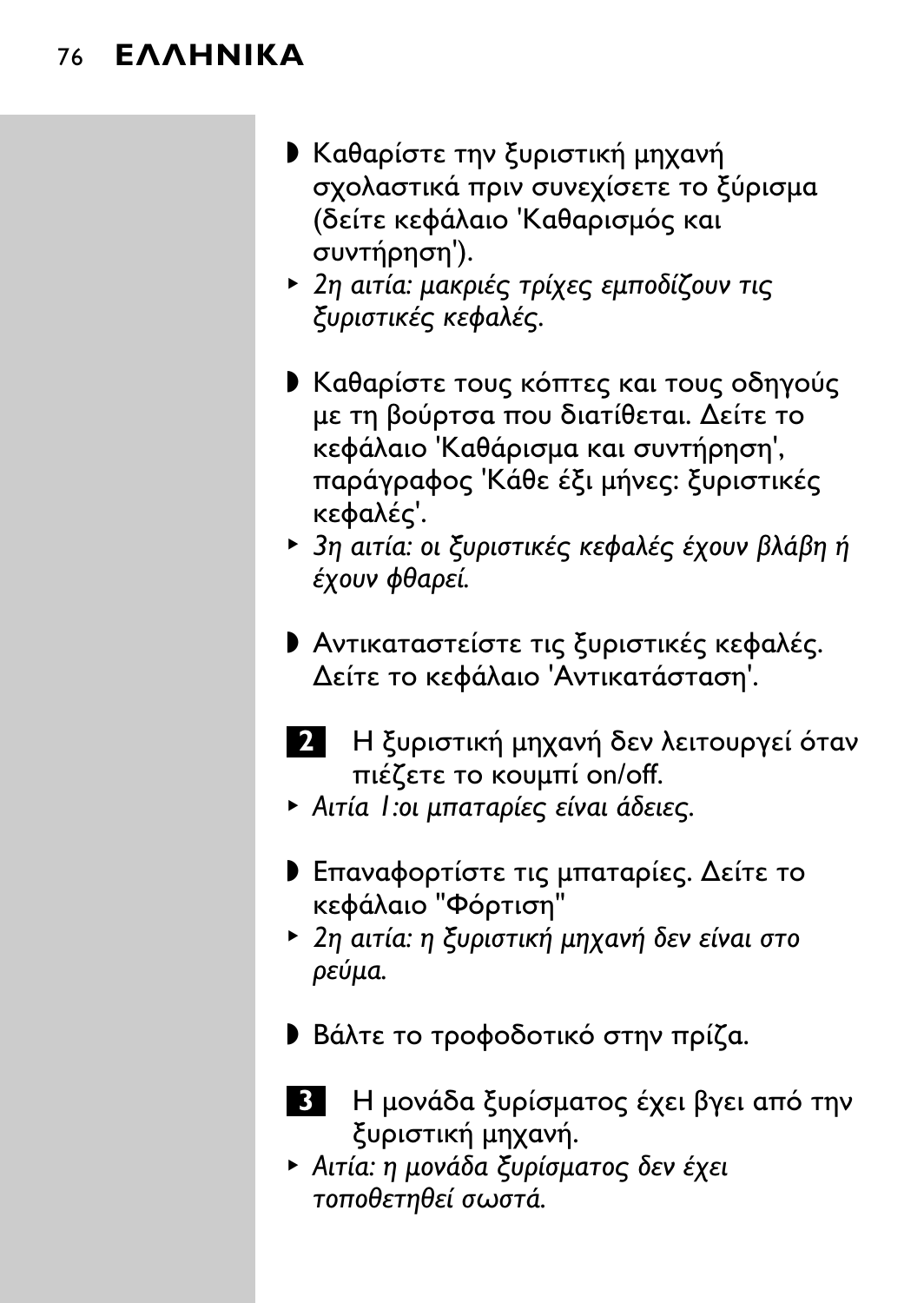

▶ Αν η μονάδα ξυρίσματος βγει από την ξυριστική μηχανή, ελέγξτε αν το ελατήριο είναι στη σωστή θέση, δηλ. δεν έχει χαλαρώσει και δεν έχει σπασίματα ή ζημιές. Αν το ελατήριο είναι τοποθετημένο σωστά, η μονάδα ξυρίσματος μπορεί να ξαναμπεί πάλι εύκολα στην ξυριστική μηχανή. Ωστόσο, αν το ελατήριο έχει χαλαρώσει ή έχει σπάσει ή φθαρεί, παρακαλούμε επικοινωνήστε με τον αντιπρόσωπό σας της Philips ή το πλησιέστερο σέρβις της Philips για να μην γίνει ζημιά στην ξυριστική σας μηχανή.